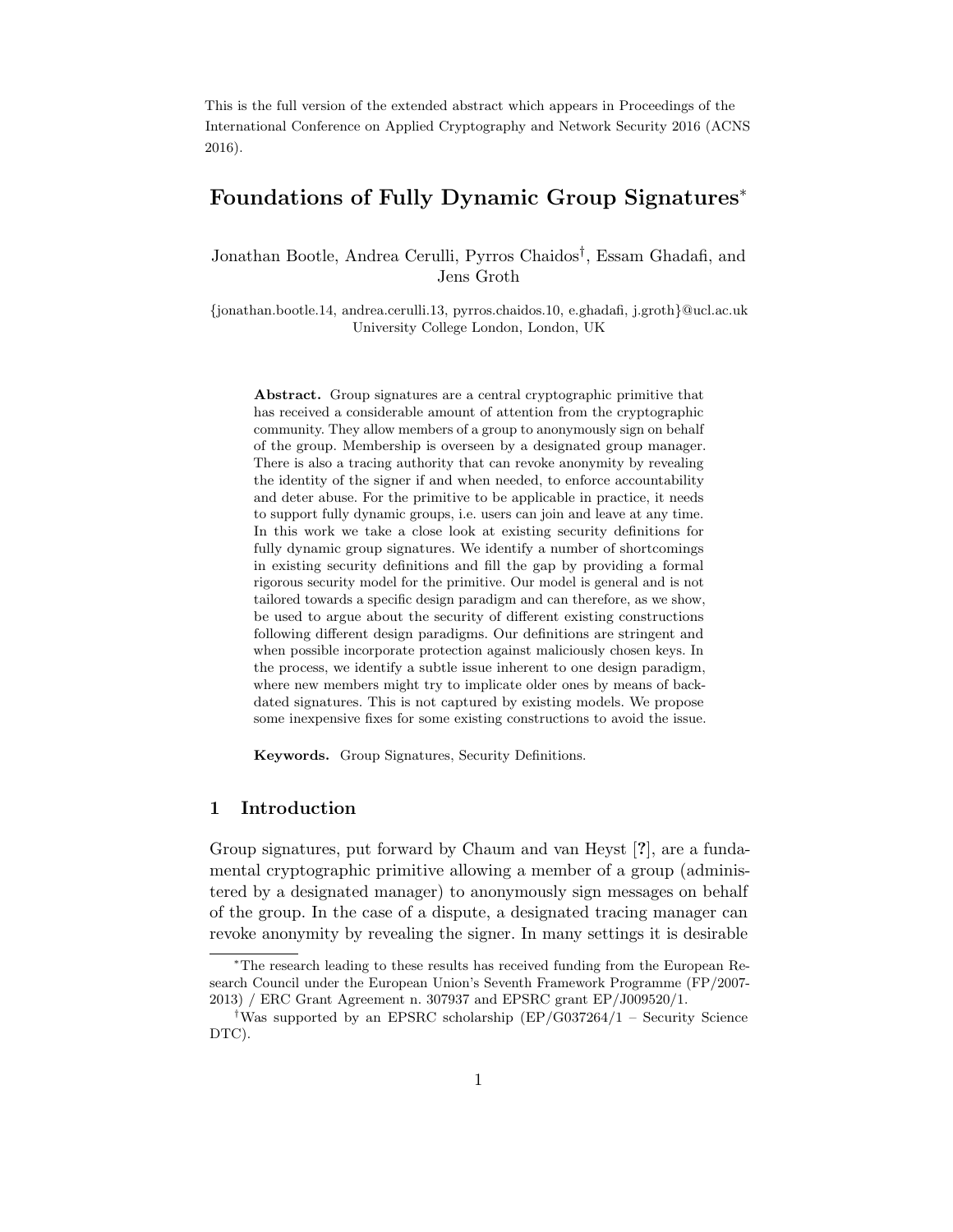to offer flexibility in joining and leaving the group. In static group signatures [?], the group population is fixed once and for all at the setup phase. Partially dynamic group signatures [?, ?] allow the enrolment of members in the group at any time but members cannot leave once they have joined. A challenging problem in group signatures is that of revocation, i.e. allowing removal of members from the group.

Related Work. After their introduction, a long line of research on group signatures has emerged. In the early years, security of group signatures was not well understood and early constructions were proven secure via informal arguments using various interpretations of their requirements.

Bellare et al. [?] formalized the security definitions for static groups. In their model, the group manager (which also acts as the tracing authority) needs to be fully trusted. Later on, Bellare et al. [?] and Kiayias and Yung [?] provided formal security definitions for the more practical partially dynamic case. Also, [?] separated the tracing role from the group management. In both [?, ?] models, members cannot leave the group once they have joined. More recently, Sakai et al. [?] strengthened the security definitions for partially dynamic groups by defining opening soundness, ensuring that a valid signature only traces to one user.

Group Signatures Without Revocation. Constructions of group signatures in the random oracle model [?] include [?, ?, ?, ?, ?, ?, ?, ?, ?, ?, ?, ?, ?, ?]. Constructions not relying on random oracles include [?, ?, ?, ?, ?, ?].

Group Signatures With Revocation. Since revocation is an essential feature of group signatures, many researchers investigated the different approaches via which such a feature can be realized. One approach is for the group manager to change the group public key when members are removed and issue new group signing keys to all remaining legitimate members or allow them to update their old signing keys accordingly. This is the approach adopted by e.g. [?, ?].

Bresson and Stern [?] realize revocation by requiring that the signer proves at the time of signing that her group membership certificate is not among those contained in a public revocation list. Another approach, which was adopted by e.g.  $[?,?,?,?,']$ , uses accumulators, i.e. functions that map a set of values into a fixed-length string and permit efficient proofs of membership.

Boneh, Boyen and Shacham [?] showed that their static group signature scheme supports revocation since it allows members to update their signing keys according to the changes in the group without the involvement of the manager. Camenisch and Groth [?] also gave a construction that supports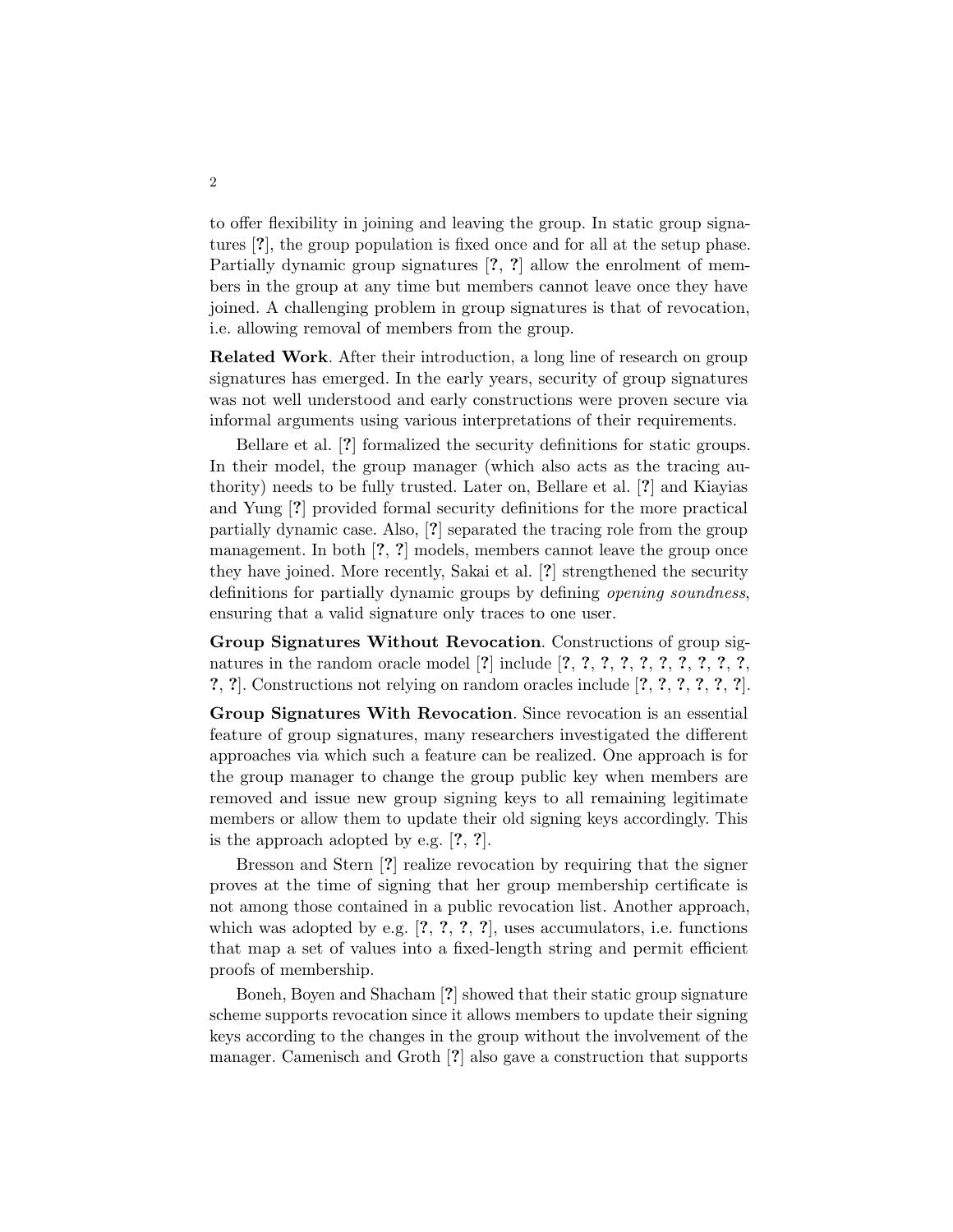revocation. Song [?] gave a fully dynamic group signature with forward security.

A different approach for revocation known as Verifier Local Revocation (VLR), which needs relaxation of some of the security requirements, considered by Brickell [?], was subsequently formalized by Boyen and Shacham [?] and further used in e.g. [?, ?, ?]. In VLR, the revocation information (i.e. revocation lists) is only sent to the verifiers (as opposed to both verifiers and signers) who can check whether a particular signature was generated by a revoked member. A similar approach is also used in Direct Anonymous Attestation (DAA) protocols [?]. Traceable Signatures [?] extend this idea, as the group manager can release a trapdoor for each member, enabling their signatures to be traced back to the individual user.

More recently, Libert, Peters and Yung [?, ?] gave a number of efficient constructions of group signatures supporting revocation without requiring random oracles by utilizing the subset cover framework [?] that was originally used in the context of broadcast encryption.

Shortcomings in Existing Models & Motivation. While the security of the static and partially dynamic group settings has been rigorously formulated [?, ?, ?, ?] and is now well understood, unfortunately, the security of their fully dynamic groups counterpart, which is more relevant to practice, has received less attention and is still lacking. In particular, the different design paradigms assume different (sometimes informal) models which do not necessarily generalize to other design approaches. This resulted in various models, the majority of which lack rigour. As a consequence, it can be difficult to compare the merits of the different constructions in terms of their security guarantees. Moreover, existing models place a large amount of trust in the different authorities and assume that their keys are generated honestly. This does not necessarily reflect scenarios arising in real applications. Furthermore, some existing models, as we show, fail to take into account some attacks which might be problematic for some applications of the primitive.

"He Who Controls the Present Controls the Past", (George Orwell). Consider a scenario where the new leadership of an organisation or country wants to justify an unpopular policy (e.g. layoffs or removal of personal freedoms). A way to do that would be to back-date documents justifying the policy: thus, any animosity for the policy would be towards the old leadership. The new leadership is only maintaining the status quo.

Re-framing this in technical terms, we show that the notion of traceability in existing models following the revocation list approach, where the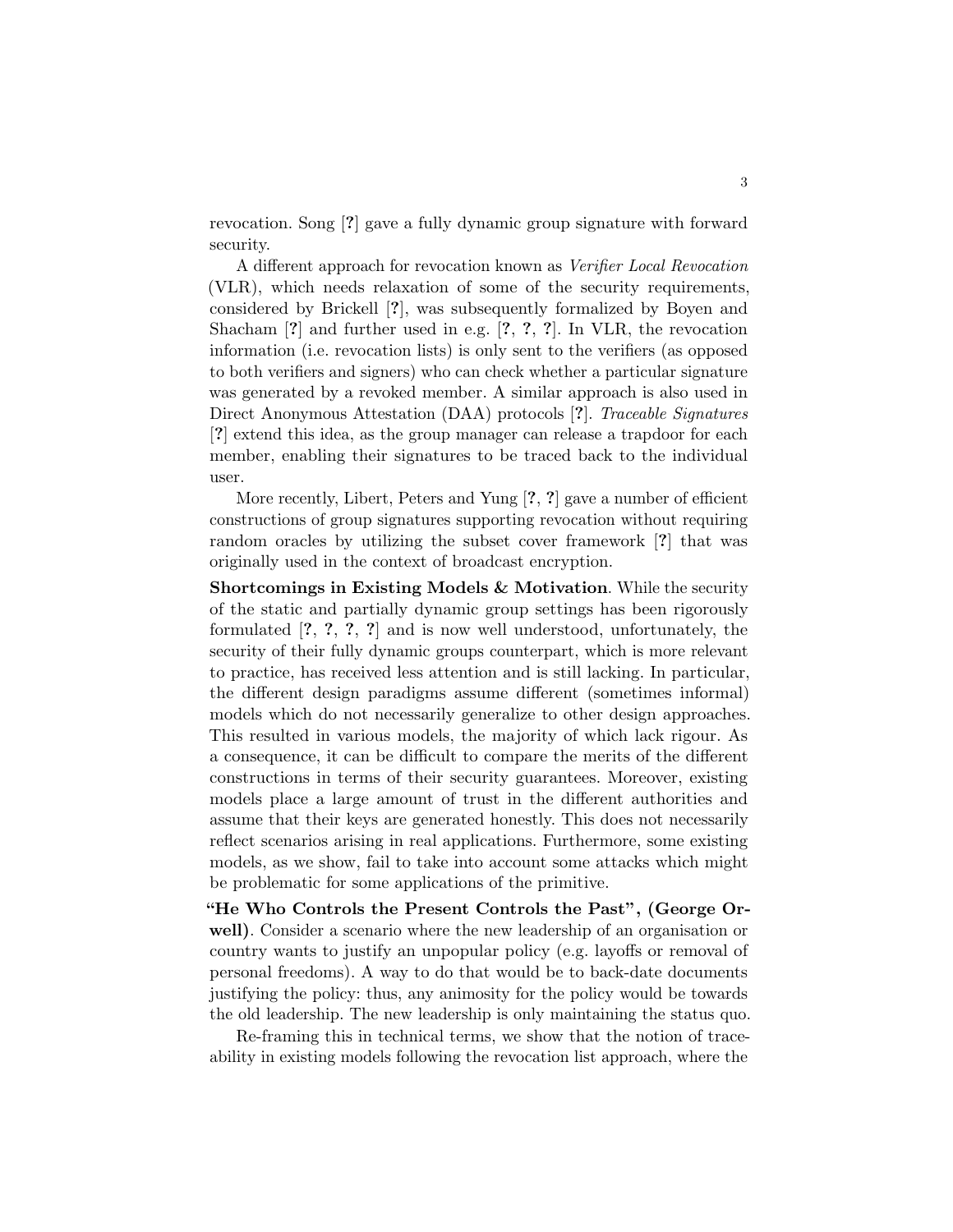group manager periodically publishes information (i.e. revocation lists) about members excluded from the group, is too weak. In those models, the life of the scheme spans over different intervals (epochs) at the start of which the manager updates the revocation lists. Signatures in those models are bound to a specific epoch. It is vital for functionality that old valid signatures (i.e. those produced at earlier epochs by then-legitimate members) are accepted by the verification algorithm.

The issue we identify in those models is that they allow members who joined at recent epochs to sign messages w.r.t earlier epochs during which they were not members of the group. In a sense this may be considered as an attack against traceability, as those members were not in the group at that interval. Technically however, the scenario we describe is allowed by the model: the underlying issue is a gap between one's interpretation of group signatures and what the definition implies. Our expectation is that a signature bound to epoch  $\tau$  was produced by a member of the group at that time. Current definitions however, allows for all past, current, and future members, as long as they were not revoked at time  $\tau$ .

One may dismiss this attack as theoretical, since the old leadership might appeal to the opener. However, this might not always be possible: the opener may be controlled by the new leadership, or in a business setting an outgoing CEO or board member might be disinterested or disincentivized from pursuing the issue. Another possible criticism might be that the weakness is trivial, and would be silently fixed in any construction using the model.

We show that some state of the art constructions, as [?, ?, ?], are susceptible to this attack. Specifically, their membership certificates are not bound to the epochs of their issuance. As a result, a member can sign w.r.t. earlier epochs. We stress that neither the authors of those schemes claimed their schemes were immune against such an issue nor that their models were supposed to capture such an attack. Thus, such an issue might not be a problem for the applications they originally had in mind, but only in a more general case.

In order to have strong security guarantees from the different constructions, a rigorous and unified security model is necessary. This is the aim of this work as we believe this is a challenging problem that needs to be addressed, especially given the relevance of the primitive.

Our Contribution. We take a close look at the security definitions of fully dynamic group signatures. We provide a rigorous security model that generalizes to the different design paradigms. In particular, our model covers both accumulator based and revocation list based approaches. Our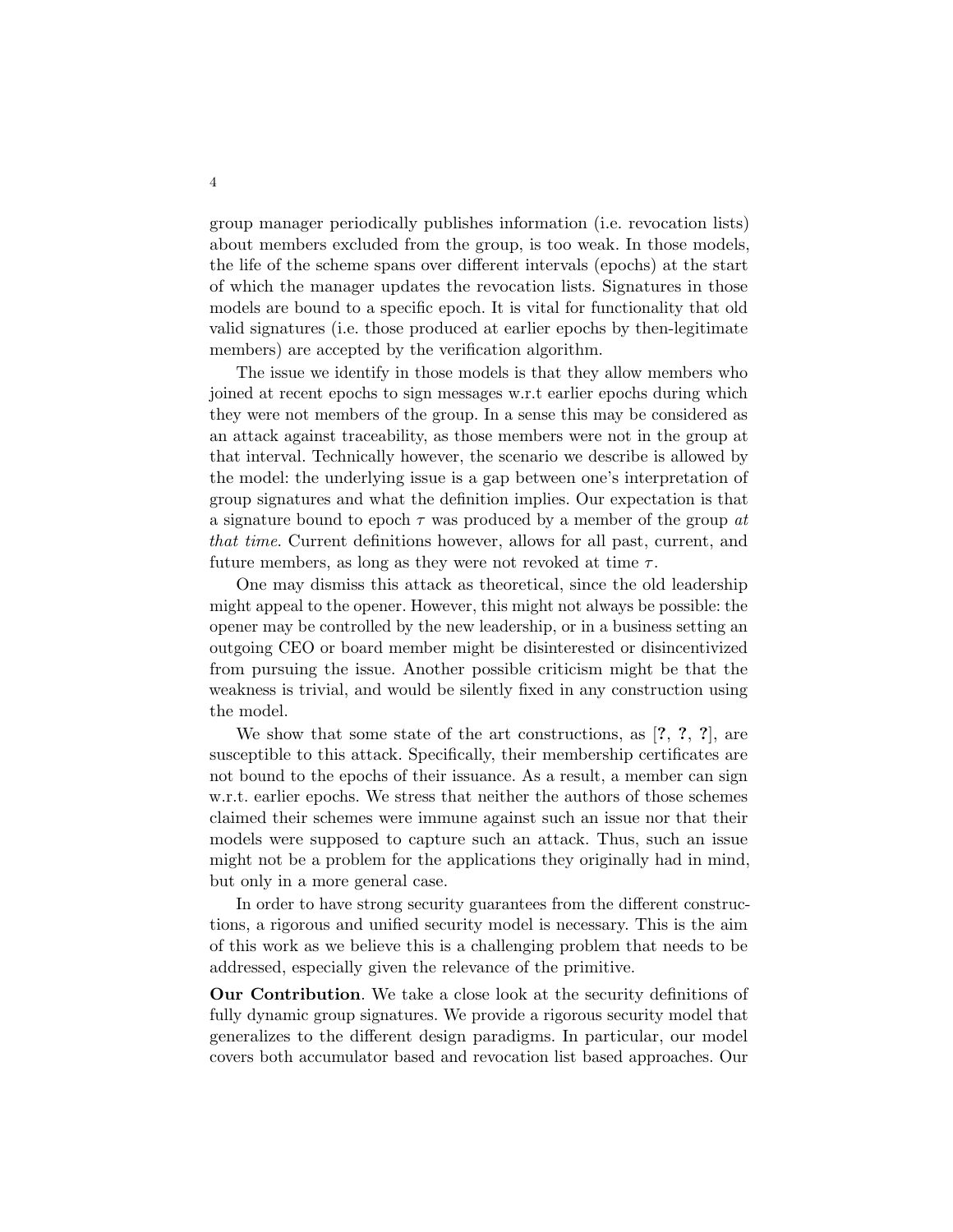model offers stringent security definitions and takes into account some attacks which were not considered by existing models. We give different flavors of our security definitions which capture both cases when the authorities' keys are adversarially generated and when such keys are honestly generated. We also show that our security definitions imply existing definitions for static and partially dynamic group signatures.

In the process, we identify a subtle difference between accumulator based and revocation list based approaches. Specifically, we identify a simple attack against traceability inherent to constructions following the latter approach and which is not captured by existing models. The attack allows a group member of to sign w.r.t. intervals prior to her joining the group. The security notion modelled by current definitions prevents users from signing only if they are explicitly revoked.

To address this, our traceability definition models a stricter security notion: users are not authorised to sign unless they are non-revoked and are active (i.e. part of the group) at the time interval associated with the signature. We note this is already implied in the accumulator based approach: the signer proves membership in the current version of the group at the time of signing. We also propose a number of possible fixes to this issue in some existing schemes.

Finally, we show that a fully dynamic group signature scheme obtained from the generic construction of accountable ring signatures given in [?] is secure w.r.t. the stronger variant of our security definitions.

Paper Organization. We present our model for fully dynamic group signatures in Section A.1 and show that it implies existing definitions for static and partially dynamic group signatures. In Section 3 we analyse the security of three existing fully dynamic group signature schemes in our model.

**Notation**. A function  $\nu(\cdot): \mathbb{N} \to \mathbb{R}^+$  is negligible in the security parameter  $\lambda$  if for every polynomial  $p(\cdot)$  and all sufficiently large values of  $\lambda$ , it holds that  $\nu(\lambda) < \frac{1}{n^{\alpha}}$  $\frac{1}{p(\lambda)}$ . Given a probability distribution Y, we denote by  $x \leftarrow Y$ the operation of selecting an element according to Y. If  $M$  is a probabilistic machine, we denote by  $M(x_1, \ldots, x_n)$  the output distribution of M on inputs  $(x_1, \ldots, x_n)$ . By  $[n]$  we denote the set  $\{1, \ldots, n\}$ . By PPT we mean running in probabilistic polynomial time in the relevant security parameter. For algorithms X and Y,  $(x, y) \leftarrow \langle X(a), Y(b) \rangle$  denotes the the joint execution of  $X$  (with input a) and  $Y$  (with input b) where at the end X outputs x, whereas Y outputs y. By  $\mathsf{X}^{\langle \cdot,\mathsf{Y}(b)\rangle}(a)$ , we denote the invocation of Y (with input b) by X (with input a). Note that X does not get the private output of Y.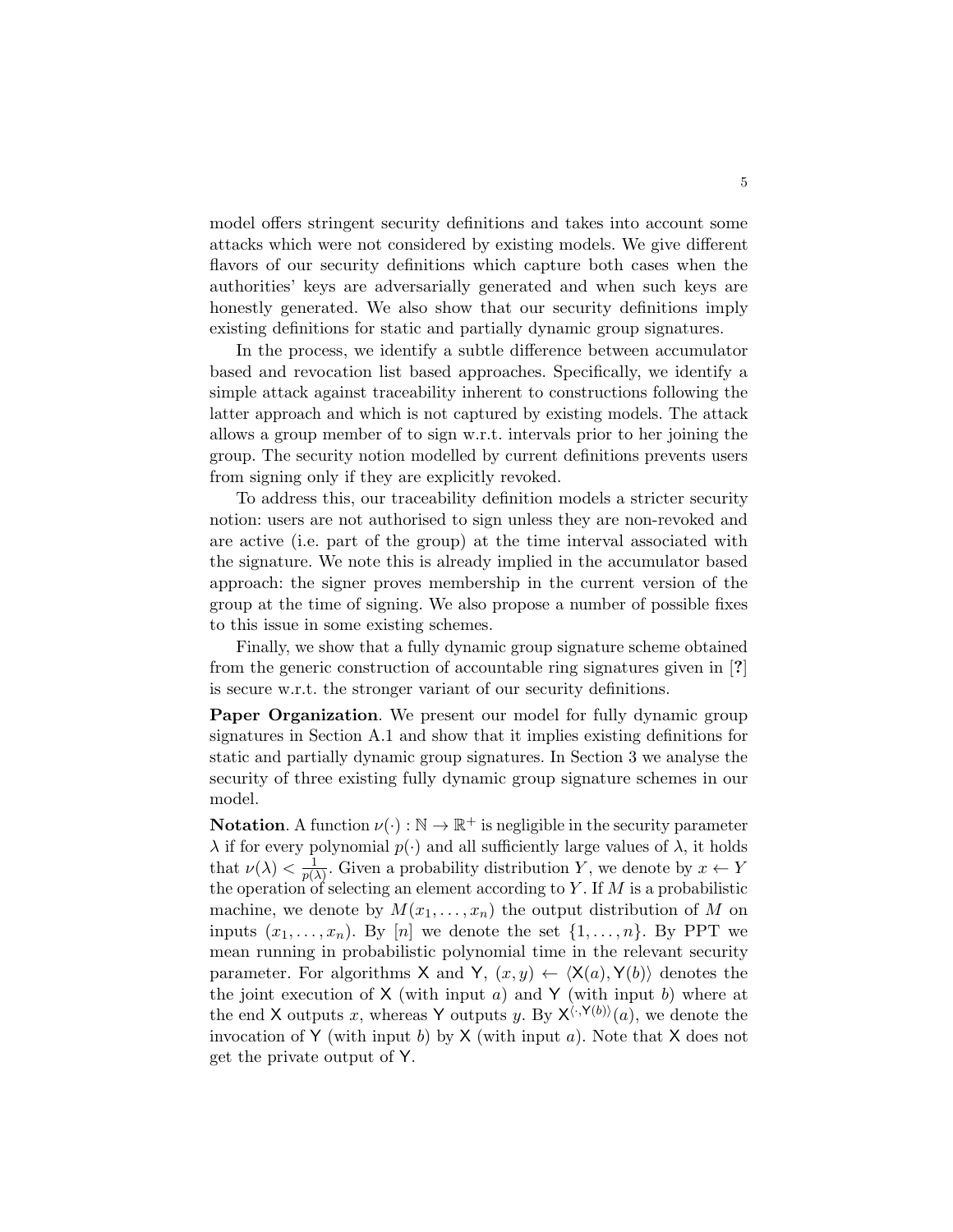# 2 Syntax and Security of Fully Dynamic Group Signatures

The parties involved in a Fully Dynamic Group Signature (FDGS) are: a group manager  $\mathcal{G}M$  who authorizes who can join the group; a tracing manager  $TM$  who can revoke anonymity by opening signatures; a set of users, each with a unique identity  $i \in \mathbb{N}$ , who are potential group members. Users can join/leave the group at any time at the discretion of the group manager. We assume the group manager will regularly publish some information info<sub>τ</sub>, associated with a distinct index  $\tau$  (hereafter referred to as epoch). We assume that  $\tau$  can be recovered given info<sub> $\tau$ </sub> and vice versa (i.e. there is bijection between the epochs and associated information). The information depicts changes to the group, for instance, it could include the current members of the group (as in accumulatorbased constructions) or those who have been excluded from the group (as, e.g. required by constructions based on revocation lists ). As in existing models, we assume that anyone can verify the well-formedness and authenticity of the published group information. By combining the group information for the current epoch with that of the preceding one, any party can identify the list of members who have been revoked at the current epoch. We assume that the epochs preserve the order in which their corresponding information was published. More precisely, for all  $\tau_1, \tau_2 \in \mathcal{T}$  (T being the space of epochs) we require that  $\tau_1 < \tau_2$  if info<sub> $\tau_1$ </sub> preceded info $_{\tau_2}$ .

Unlike existing models, which assume honestly generated authorities' keys, we separate the generation of the authorities' keys from that of the public parameters, which might need to be generated by a trusted party. This allows us (where appropriate) to define stringent security that protects against adversarial authorities who might generate their keys maliciously. Our definitions can be adapted straight away to work for the weaker setting where authorities' keys are generated honestly as in existing models. For the sake of generality, we define the group key generation as a joint protocol between the group and tracing managers. Clearly, it is desirable in some cases to avoid such interaction and allow authorities to generate their own keys independently. This is a special case of our general definition where the protocol is regarded as two one-sided protocols.

An  $FDSS$  scheme consists of the following polynomial-time algorithms: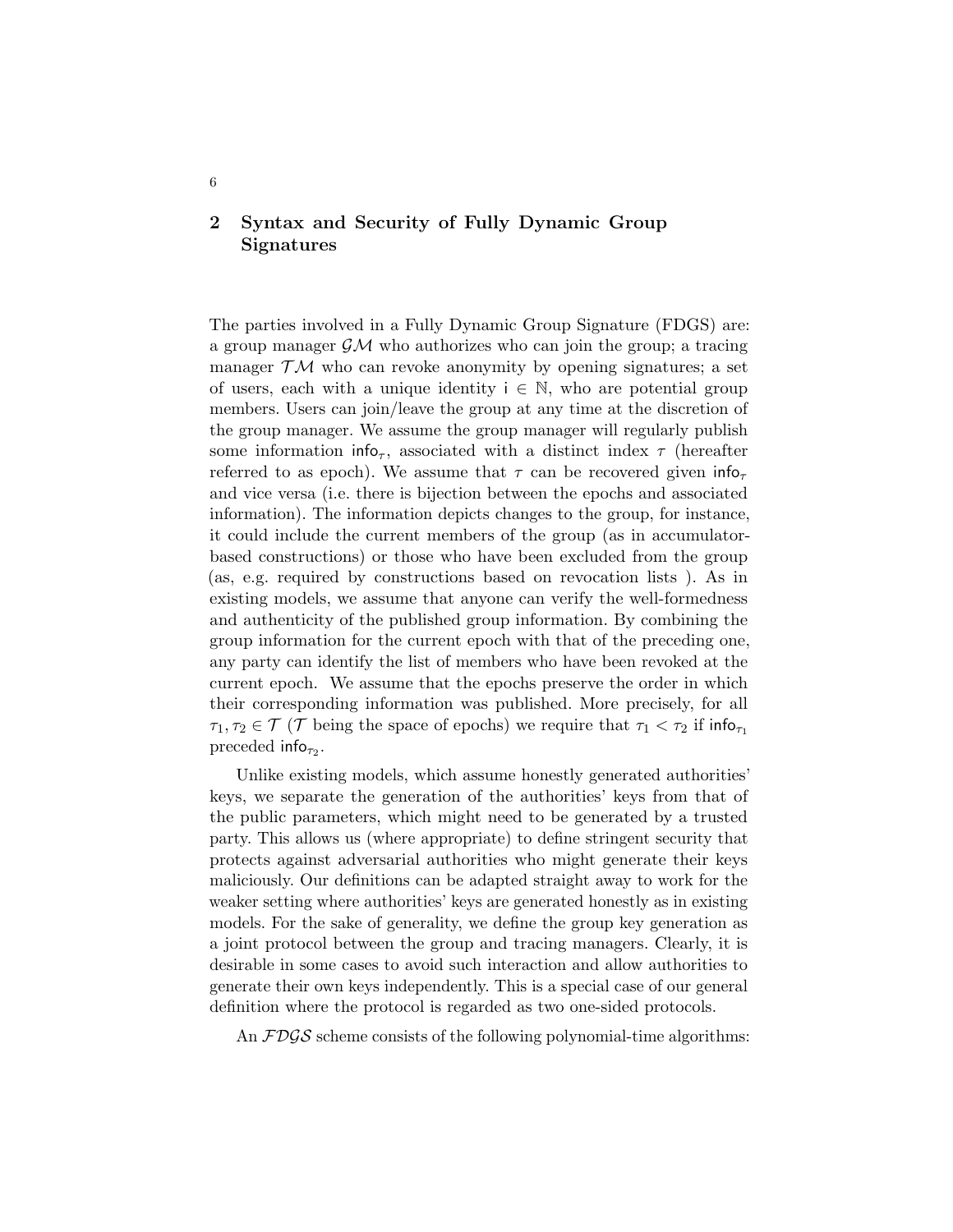- GSetup( $1^{\lambda}$ )  $\rightarrow$  param: is run by a trusted third party. On input a security parameter λ, it outputs public parameters param. The algorithm also initializes the registration table reg.
- $\langle GKGen_{GM}(param), GKGen_{TM}(param)\rangle$ : is an interactive protocol between algorithms GKGen<sub>GM</sub> and GKGen<sub>TM</sub> run by GM and TM, respectively, to generate their respective private keys as well as the rest of the group public key gpk. The input to both algorithms is the public parameters param. If completed successfully, the private output of  $GKGen<sub>GM</sub>$  is a secret manager key msk, whereas its public output is a public key mpk, and the initial group information info. The private output of  $GKGen_{TM}$  is the secret tracing key tsk, whereas its public output is a public key tpk. The group public key is then set to  $gpk := (param, mpk, tpk).$
- UKGen $(1^{\lambda}) \rightarrow (\mathbf{usk}[i], \mathbf{upk}[i])$ : outputs a secret/public key pair  $(\mathbf{usk}[i],$ upk[i]) for user i. We assume the public key table upk to be publicly available (possibly via PKI) so that anyone can get authentic copies of it.
- $\langle$ Join(info<sub> $\tau_{\text{current}}$ </sub>, gpk, i,  $\textbf{usk}[i])$ , Issue(info $_{\tau_{\text{current}}}$ , msk, i,  $\textbf{upk}[i])\rangle$ : is an interactive protocol between a user i (who has already obtained a personal key pair, i.e. ran the UKGen algorithm) and the group manager  $\mathcal{G}\mathcal{M}$ . Upon successful completion, i becomes a member of the group. The final state of the Issue algorithm is stored in the registration table at index i (i.e. reg[i]), whereas that of the Join algorithm is stored in gsk[i]. The epoch  $\tau_{\text{current}}$  is part of the output of both parties.

We assume that the protocol takes place over a secure (i.e. private and authentic) channel. The protocol is initiated by calling Join. The manager may update the group information after running this protocol. The registration table reg stores additional information used by the group manager and the tracing manager for updating and tracing, depending on the scheme specifics.

- UpdateGroup(gpk, msk, info $_{\tau_{\text{current}}}$ ,  $S$ , reg)  $\rightarrow$  info $_{\tau_{\text{new}}}$ : is run by the group manager to update the group information while also advancing the epoch. It takes as input the group manager's secret key msk, a (possibly empty) set  $S$  of active members to be removed from the group and the registration table reg, it outputs a new group information  $info_{\tau_{\text{new}}}$  and might also update the registration table reg. If there has been no changes to the group information, the algorithm returns ⊥ to indicate that no new information has been issued. The algorithm aborts if any  $i \in S$  has not run the join protocol.
- Sign(gpk, gsk[i], info<sub> $\tau$ </sub>,  $m$ )  $\rightarrow \Sigma$ : on input the group public key gpk, a user's group signing key gsk[i], the group information  $\text{info}_{\tau}$  at epoch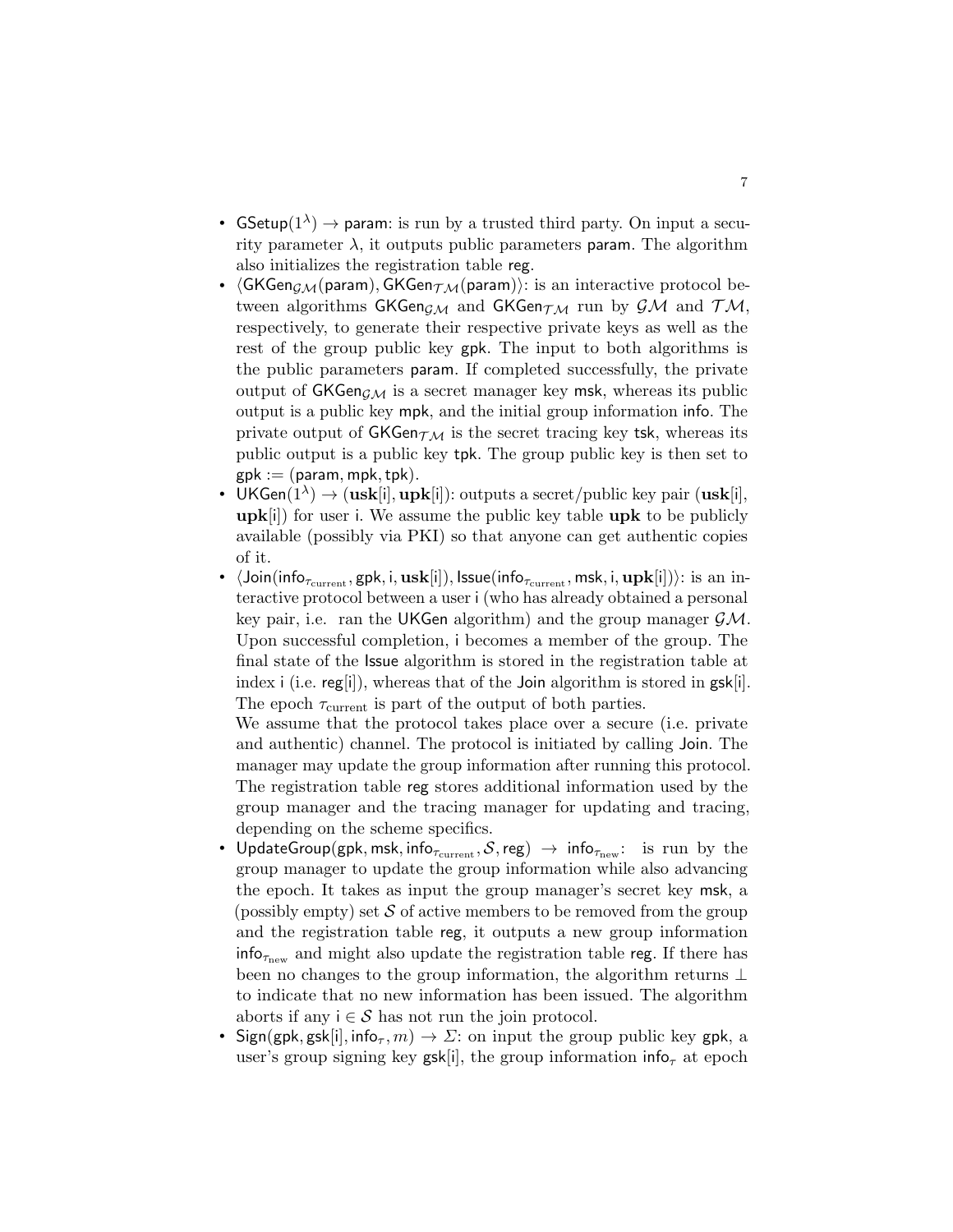$\tau$ , and a message m, outputs a group signature  $\Sigma$  on m by the group member i. If the user owning  $gsk[i]$  is not an active member of the group at epoch  $\tau$ , the algorithm returns  $\bot$ .

- Verify(gpk, info<sub> $\tau$ </sub>,  $m$ ,  $\Sigma$ )  $\rightarrow$  1/0: is a deterministic algorithm checking whether  $\Sigma$  is a valid group signature on m at epoch  $\tau$  and outputs a bit accordingly.
- Trace(gpk, tsk, info<sub> $\tau$ </sub>, reg,  $m, \Sigma$ )  $\rightarrow$  (i,  $\pi_{\text{Trace}}$ ): is a deterministic algorithm which is run by the tracing manager. It returns an identity  $i > 0$ of the group member who produced  $\Sigma$  plus a proof  $\pi_{\text{Trace}}$  attesting to this fact. If the algorithm is unable to trace the signature to a particular group member, it returns  $(0, \pi_{\text{Trace}})$  to indicate that it could not attribute the signature.
- Judge(gpk, i, info<sub> $\tau$ </sub>,  $\pi_{\text{Trace}}$ , upk[i],  $m, \Sigma$ )  $\rightarrow$  1/0 : is a deterministic algorithm which on input the group public key gpk, a user identity i, the group information at epoch  $\tau$ , a tracing proof  $\pi_{\text{Trace}}$ , the user's public key upk[i] (which is  $\perp$  if it does not exist), a message m, and a signature  $\Sigma$ , outputs 1 if  $\pi_{\text{Trace}}$  is a valid proof that i produced  $\Sigma$ , and outputs 0 otherwise.

ADDITIONAL ALGORITHM. We will also use the following polynomial-time algorithm which is only used in the security games to ease composition.

 $IsActive(info_\tau,reg, i) \rightarrow 1/0$ : returns 1 if the user i is an active member of the group at epoch  $\tau$  and 0 otherwise.

### 2.1 Security of Fully Dynamic Group Signatures

The security requirements of a fully dynamic group signature are: *correct*ness, anonymity, non-frameability, traceability and tracing soundness. To define those requirements, we use a set of games in which the adversary has access to a set of oracles. The following global lists are maintained: HUL is a list of honest users; CUL is a list of corrupt users whose personal secret keys have been chosen by the adversary; BUL is a list of bad users whose personal and group signing keys have been revealed to the adversary; SL is a list of signatures obtained from the Sign oracle; CL is a list of challenge signatures obtained from the challenge oracle.

The details of the following oracles are given in Fig. 10.

UToM(i) adds an honest user i to the group at the current epoch.

 $Cl(i, pk)$  creates a new corrupt user whose public key  $upk[i]$  is chosen by the adversary. This is called in preparation for calling the SndToM oracle.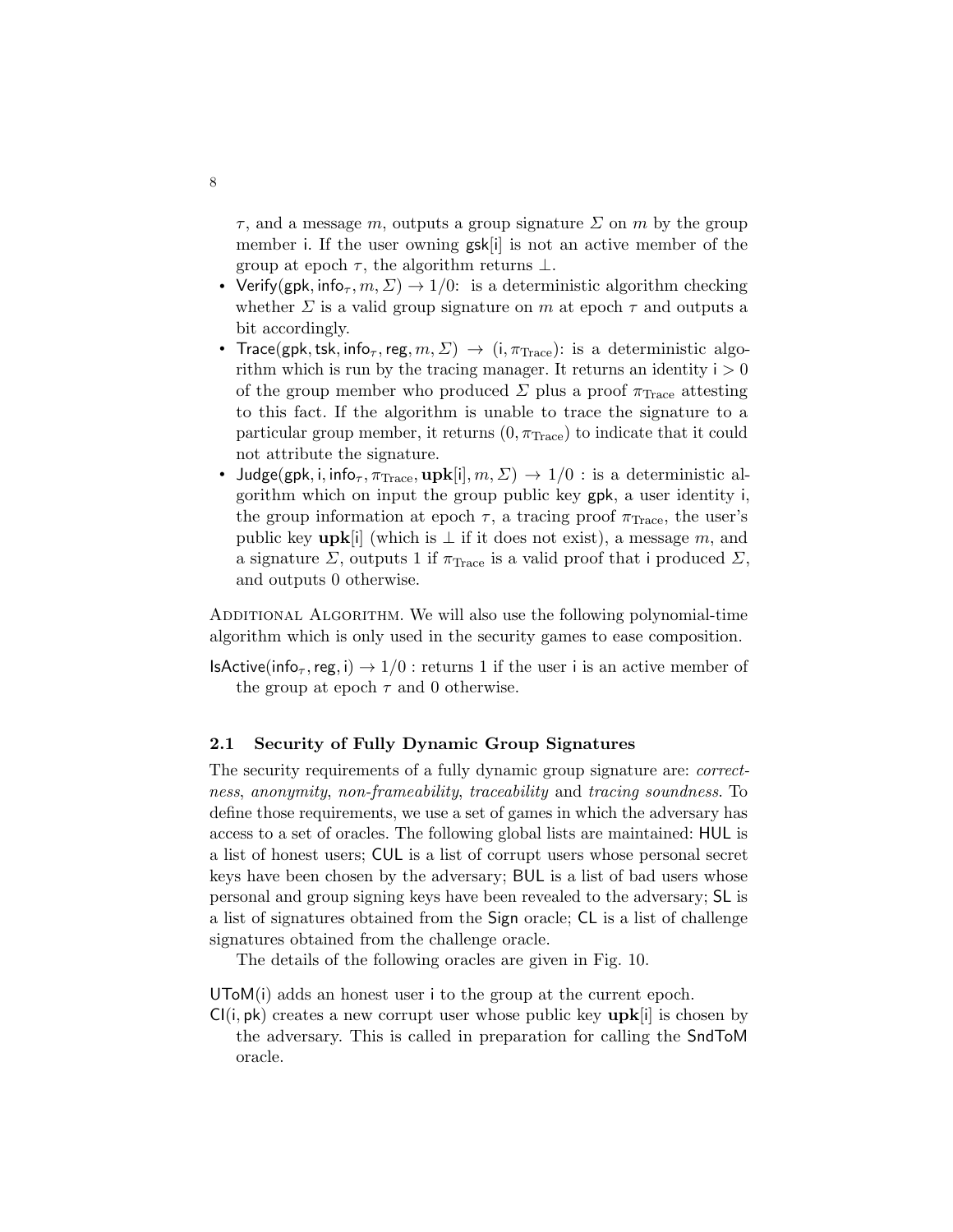#### UToM(i)

 If i ∈ HUL ∪ CUL Then Return ⊥.  $\mathbf{u} \cdot (\mathbf{usk}[i], \mathbf{upk}[i]) \leftarrow \mathsf{UKGen}(1^{\lambda}).$ **.** HUL := HUL  $\cup$  {i}, gsk[i] := $\bot$ , dec $_{\text{issue}}^{\text{i}}$  := cont.  $\mathbf{s}$  st $\mathbf{j}_{\text{oin}} := (\tau_{\text{current}}, \text{gpk}, \mathbf{i}, \text{usk[i]}).$  $\mathbf{s}$  still still  $(\tau_{\text{current}}, \text{msk}, \mathbf{i}, \text{upk[i]}).$  $\bullet$  (st<sup>i</sup><sub>Join</sub>,  $M_{\text{issue}}$ , dec<sup>i</sup><sub>Join</sub>)  $\leftarrow$  Join(st<sup>i</sup><sub>Join</sub>,  $\perp$ ). While  $(dec<sub>issue</sub><sup>i</sup> = cont and  $dec<sub>Join</sub><sup>i</sup> = cont)$  Do$  $\circ$   $(\mathsf{st}_{\mathsf{issue}}^i, M_{\mathsf{Join}}, \mathsf{dec}_{\mathsf{issue}}^i) \leftarrow \mathsf{issue}(\mathsf{st}_{\mathsf{issue}}^i, M_{\mathsf{issue}}).$  $\circ$   $(\mathsf{st}^i_{\mathsf{Join}}, M_{\mathsf{Issue}}, \mathsf{dec}^i_{\mathsf{Join}}) \leftarrow \mathsf{Join}(\mathsf{st}^i_{\mathsf{Join}}, M_{\mathsf{Join}}).$ If dec<sup>i</sup>ssue</sub> = accept Then reg[i] :=  $st_{\text{issue}}^i$ . If dec<sup>i</sup><sub>Join</sub> = accept Then  $gsk[i] := st^{i}_{Join}$ . Return upk[i].  $SndToU(i, M_{in})$  If i ∈ CUL ∪ BUL Then Return ⊥. **If i** ∉ HUL Then ◦ HUL := HUL ∪ {i}.  $\circ$  (usk[i], upk[i])  $\leftarrow$  UKGen(1<sup> $\lambda$ </sup>). ◦ gsk[i] :=⊥, Min :=⊥. If dec<sup>i</sup><sub>Join</sub>  $\neq$  cont Then Return  $\perp$ . If  $st_{Join}$  is undefined  $\circ$  st<sup>1</sup><sub>Join</sub> := ( $\tau_{\text{current}}$ , gpk, i, usk[i]).  $\mathbf{C} = (\mathsf{st}_{\mathsf{Join}}^{\mathsf{i}}, M_{\mathsf{out}}, \mathsf{dec}_{\mathsf{Join}}^{\mathsf{i}}) \leftarrow \mathsf{Join}(\mathsf{st}_{\mathsf{Join}}^{\mathsf{i}}, M_{\mathsf{in}})$ If  $dec_{Join}^i = accept$  Then  $gsk[i] := st_{Join}^i$ . Return  $(M_{\text{out}}, \text{dec}_{\text{Join}}^{\text{i}})$ . Trace $(m, \Sigma, \text{info}_{\tau})$ Return  $(\perp, \perp)$  if Verify(gpk, info<sub> $\tau$ </sub>,  $m$ ,  $\Sigma$ ) = 0. Return  $(\perp, \perp)$  if  $(m, \Sigma, \tau) \in \mathsf{CL}$ . Return Trace(gpk, tsk, info<sub> $\tau$ </sub>, reg,  $m$ ,  $\Sigma$ ). ReadReg(i) Return reg[i]. **Return**  $\bot$  if  $\mathbf{i} \notin \mathsf{HUL} \setminus (\mathsf{CUL} \cup \mathsf{BUL}).$  $BUL := BUL \cup \{i\}.$  Return (usk[i], gsk[i]).  $CI(i, pk)$  $\cdot$  CUL := CUL  $\cup$  {i}. Return accept.  $SndToM(i, M_{in})$  $Sign(i, m, \tau)$ . Return  $\Sigma$ .  $\mathsf{Chal}_b(\mathsf{info}_\tau, \mathsf{i}_0, \mathsf{i}_1, m)$  Return Σ. ModifyReg(i, val) reg[i] :=  $val$ . UpdateGroup $(S)$ Return UpdateGroup(gpk, msk, info $_{\tau_{\text{current}}}$ , S, reg).

# RevealU(i)

- 
- 
- Return ⊥ if i ∈ HUL ∪ CUL.  $\blacksquare$  upk $[i] := \mathsf{pk}, \, \mathsf{dec}^i_{\mathsf{issue}} := \mathsf{cont}.$ **Return**  $\bot$  if i  $\notin$  CUL. **.** Return  $\bot$  if dec<sup>i</sup><sub>lssue</sub>  $\neq$  cont.  $\mathsf{st}^i_{\mathsf{lssue}} := (\tau_{\text{current}}, \mathsf{msk}, \mathsf{i}, \mathsf{upk}[\mathsf{i}]).$  $\begin{aligned} & \quad \cdot (\mathsf{st}_{\mathsf{issue}}^i, M_{\mathsf{out}}, \mathsf{dec}_{\mathsf{issue}}^i) \leftarrow \mathsf{ Issue}(\mathsf{st}_{\mathsf{issue}}^i, M_{\mathsf{in}}). \end{aligned}$ If  $dec^i_{\text{issue}} = \text{accept}$  Then  $reg[i] := st^i_{\text{issue}}$ . . Return  $(M_{\textsf{out}}, \mathsf{dec}_{\mathsf{issue}}^{\mathsf{i}})$ . **Return**  $\perp$  if i  $\notin$  HUL or gsk[i] =  $\perp$  or info<sub> $\tau$ </sub> =  $\perp$ . **Return**  $\bot$  if **IsActive**(info<sub> $\tau$ </sub>, reg, i) = 0.  $\mathcal{\Sigma} \leftarrow$  Sign(gpk, gsk[i], info<sub> $\tau$ </sub>,  $m$ ).  $\mathsf{SL} := \mathsf{SL} \cup \{ (\mathsf{i}, m, \Sigma, \tau) \}.$ **.** Return  $\bot$  if i<sub>0</sub>  $\notin$  HUL or i<sub>1</sub>  $\notin$  HUL. **Return**  $\bot$  if  $\exists b \in \{0, 1\}$  s.t. gsk[i<sub>b</sub>] = $\bot$ . **Return**  $\bot$  if  $\exists b \in \{0, 1\}$  s.t. **IsActive**(info<sub> $\tau$ </sub>, reg, i<sub>b</sub>) = 0.  $\Sigma \leftarrow$  Sign(gpk, gsk[i<sub>b</sub>], info<sub> $\tau$ </sub>, m).  $\mathsf{CL} := \mathsf{CL} \cup \{(m, \Sigma, \tau)\}.$ 
	-

Fig. 1. Details of the oracles used in the security games

- SndToM(i,  $M_{\text{in}}$ ) used to engage in the Join-Issue protocol with the honest, Issue-executing group manager.
- SndToU(i,  $M_{\text{in}}$ ) used to engage in the Join-Issue protocol with an honest, Join-executing user i on behalf of the corrupt group manager.

ReadReg(i) returns the registration information reg[i] of user i.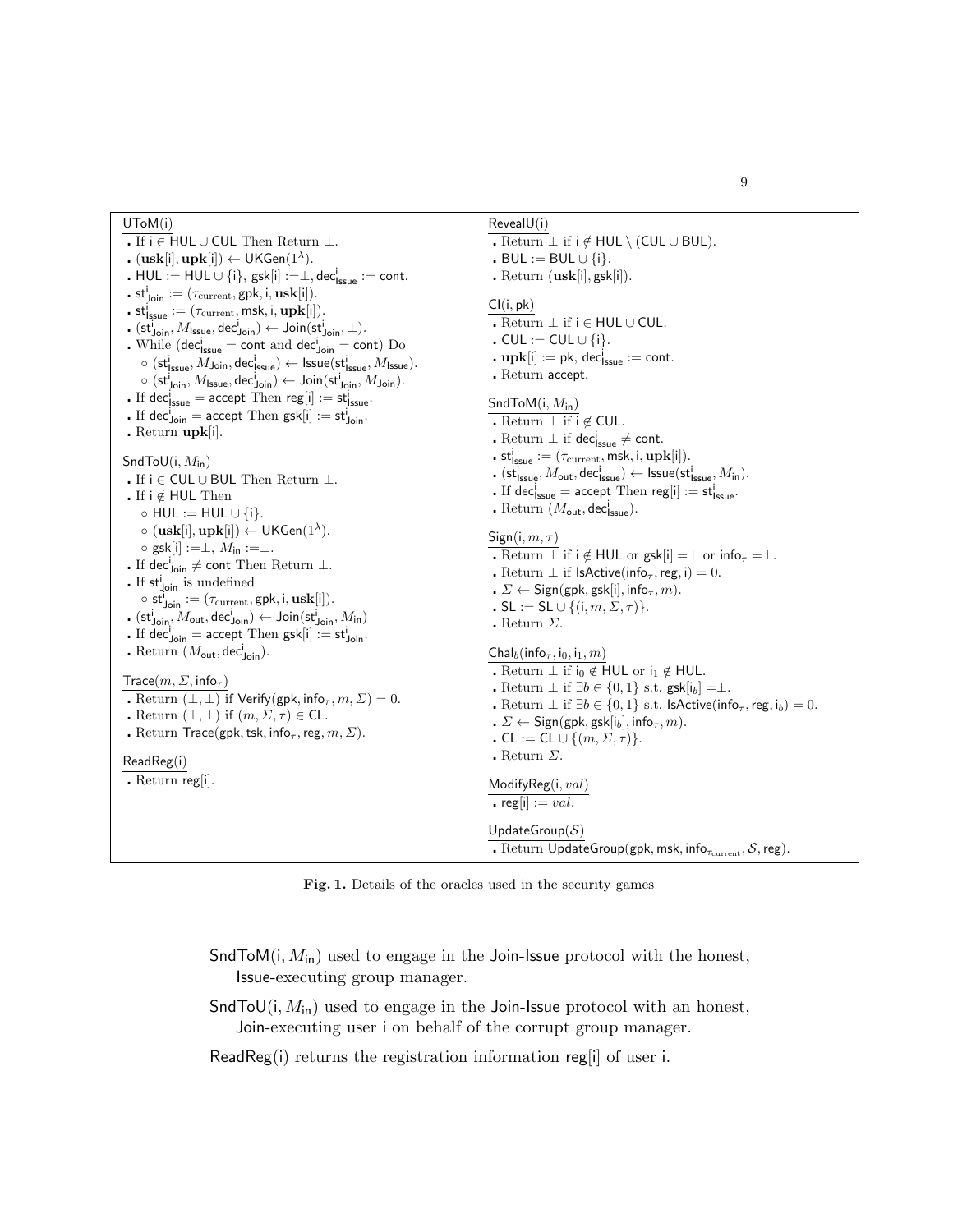- ModifyReg(i, val) modifies the entry reg[i], setting reg[i]  $:= val$ . For brevity we will assume ModifyReg also provides the functionality of ReadReg.
- RevealU(i) returns the personal secret key  $\text{usk}[i]$  and group signing key gsk[i] of group member i.
- $Sign(i, m, \tau)$  returns a signature on the message m by the group member i for epoch  $\tau$  assuming the corresponding group information info<sub> $\tau$ </sub> is defined.
- Chal<sub>b</sub>(info<sub> $\tau$ </sub>, i<sub>0</sub>, i<sub>1</sub>, *m*) is a left-right oracle for defining anonymity. The adversary chooses an epoch  $\tau$ , the group information info<sub> $\tau$ </sub>, two identities  $(i_0, i_1)$ , and a message m and receives a group signature by member  $i_b$ for  $b \leftarrow \{0, 1\}$  for the chosen epoch. It is required that both challenge users are active members at epoch  $\tau$ . The adversary can only call this oracle once.
- Trace(m,  $\Sigma$ , info<sub>τ</sub>) returns the identity of the signer of the signature  $\Sigma$  on m w.r.t. info<sub>r</sub> if the signature was not obtained from the Chal<sub>b</sub> oracle.
- UpdateGroup(S) allows the adversary to update the group. S here is the set of the active members to be removed from the group.

The following security requirements are defined by the games in Fig. 11.

Correctness. This requirement guarantees that signatures produced by honest, non-revoked users are accepted by the Verify algorithm and that the honest tracing manager can identify the signer of such signatures. In addition, the Judge algorithm accepts the tracing manager's decision.

Formally, an  $FDSS$  scheme is *(perfectly) correct* if for all  $\lambda \in \mathbb{N}$ , the advantage

$$
\mathsf{Adv}_{\mathcal{FDGS},\mathcal{A}}^{\mathsf{Corr}}(\lambda) := \Pr[\mathbf{Exp}_{\mathcal{FDGS},\mathcal{A}}^{\mathsf{Corr}}(\lambda) = 1]
$$

is negligible (in  $\lambda$ ) for all adversaries  $\mathcal{A}$ .

Note that the above definition of (perfect) correctness protects against even unbounded adversaries. If computational correctness suffices, i.e. when we consider correctness only against computationally-bounded adversaries, we can drop the last three lines from the correctness game in Fig. 11. Computational correctness of the Trace and Judge algorithms is implied by the other requirements.

(Full) Anonymity. This requires that signatures do not reveal the identity of the group member who produced them. In the game, the adversary, A, can corrupt any user and fully corrupt the group manager by choosing her key. We require that both challenge users are active members of the group at the chosen epoch. Also, note that a Trace query on the challenge signature will fail.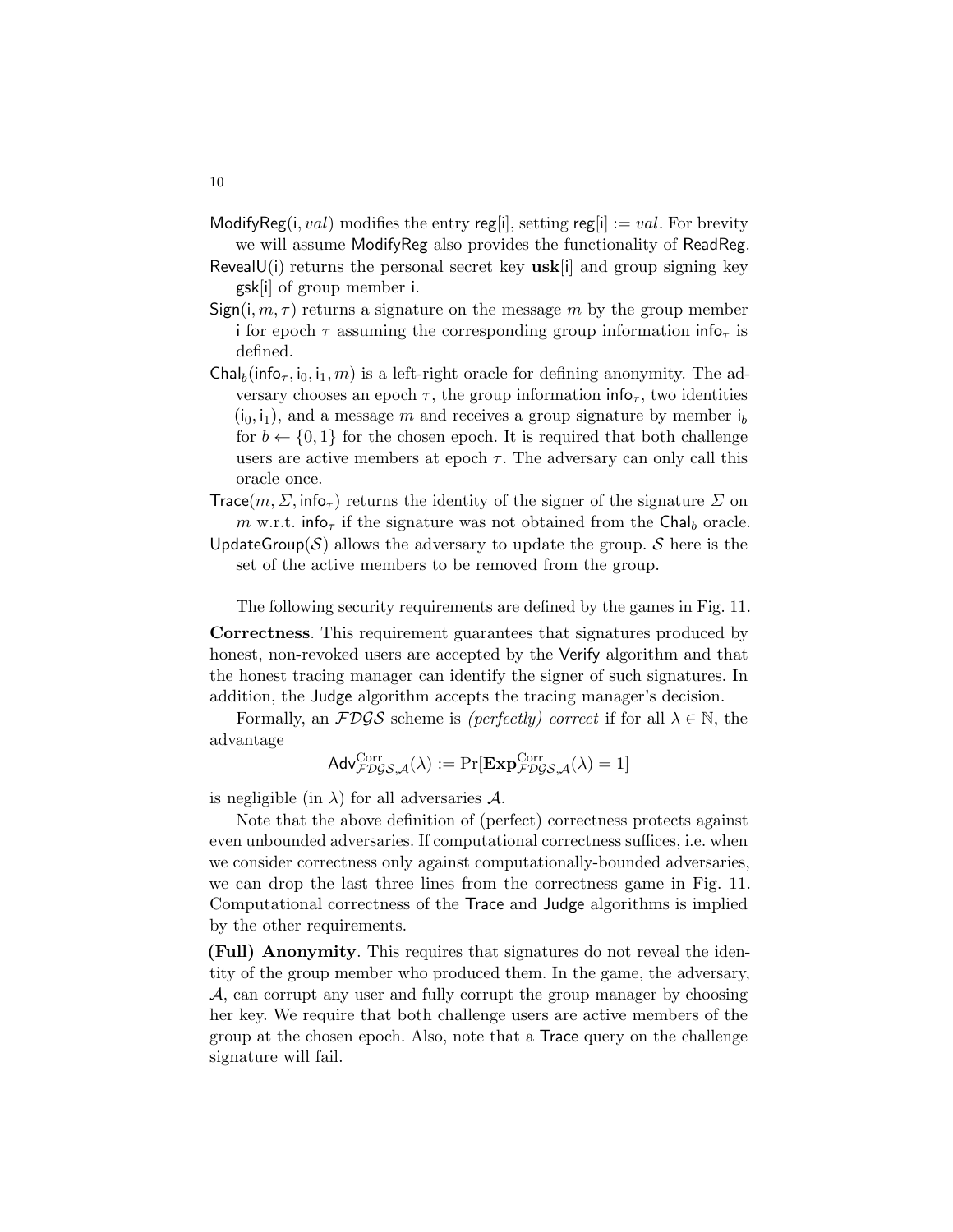Experiment:  $\mathbf{Exp}^{\mathrm{Corr}}_{\mathcal{F}D\mathcal{GS},\mathcal{A}}(\lambda)$ 

 $\overline{\phantom{h}}$  – param  $\leftarrow$  GSetup $(1^{\lambda});$  HUL :=  $\emptyset$ .

- $-\left( \left( \mathsf{msk},\mathsf{mpk},\mathsf{info} \right),\left( \mathsf{tsk},\mathsf{tpk} \right) \right) \leftarrow \langle \mathsf{GKGen}_{\mathcal{GM}}(\mathsf{param}),\mathsf{GKGen}_{\mathcal{TM}}(\mathsf{param}) \rangle.$
- $-$  gpk := (param, mpk, tpk).
- $\mathcal{A} = \left(\mathsf{i},m,\tau\right) \leftarrow \mathcal{A}^{\mathsf{UToM},\mathsf{ReadReg},\mathsf{UpdateGroup}\left(\mathsf{gpk},\mathsf{info}\right).$
- − If i ∉ HUL or gsk[i] = $\perp$  or info<sub> $\tau$ </sub> = $\perp$  or IsActive(info<sub> $\tau$ </sub>, reg, i) = 0 Then Return 0.
- $\Sigma \leftarrow$  Sign(gpk, gsk[i], info<sub> $\tau$ </sub>, m).
- $-$  If Verify(gpk, info<sub> $\tau$ </sub>,  $m$ ,  $\Sigma$ ) = 0 Then Return 1.
- $-$  (i<sup>\*</sup>,  $\pi_{\text{Trace}}$ ) ← Trace(gpk, tsk, info<sub> $\tau$ </sub>, reg,  $m, \Sigma$ ).
- − If  $i \neq i^*$  Then Return 1.

- If 
$$
\text{Judge}(\text{gpk}, i, \text{info}_{\tau}, \pi_{\text{Trace}}, \text{upk}[i], m, \Sigma) = 0
$$
 Then Return 1, Else Return 0.

Experiment:  $\mathbf{Exp}_{\mathcal{F}\mathcal{D}\mathcal{G}\mathcal{S},\mathcal{A}}^{\text{Anon-}b}(\lambda)$ 

 $-$  param  $\leftarrow$  GSetup $(1^{\lambda});$  HUL, CUL, BUL, SL, CL :=  $\emptyset$ .

- $-\left(\textsf{st}_{\textsf{init}},\textsf{msk},\textsf{mpk},\textsf{info}\right) \gets \mathcal{A}^{\langle \cdot,\textsf{GKGen}_{\mathcal{TM}}(\textsf{param})\rangle}(\textsf{init} : \textsf{param}).$
- − Return 0 if GKGen $\tau_{\mathcal{M}}$  did not accept or  $\mathcal{A}$ 's output is not well-formed.
- − Parse the output of GKGen $_{\mathcal{TM}}$  as (tsk, tpk) and set gpk := (param, mpk, tpk).
- $a-b^* \leftarrow \mathcal{A}^{\textsf{UToM},\textsf{CI},\textsf{SndToU},\textsf{RevealU},\textsf{Trace},\textsf{ModifyReg},\textsf{Chal}_b\left(\textsf{play}: \textsf{st}_{\textsf{init}},\textsf{gpk}\right).$
- $-$  Return  $b^*$ .

# Experiment:  $\text{Exp}_{\mathcal{F}D\mathcal{GS},\mathcal{A}}^{\text{Non-Frame}}(\lambda)$

- $\overline{\phantom{C}}$  param  $\leftarrow$  GSetup $(1^{\lambda});$  HUL, CUL, BUL, SL :=  $\emptyset$ .
- $-$  (st<sub>init</sub>, info, msk, mpk, tsk, tpk)  $\leftarrow$  A(init : param).
- $-$  Return 0 if  $\mathcal{A}$ 's output is not well-formed otherwise set gpk := (param, mpk, tpk).
- $-\left(m,\Sigma,\mathsf{i},\pi_{\text{Trace}},\mathsf{info}_{\tau}\right) \leftarrow \mathcal{A}^{\mathsf{CI,SndToU},\mathsf{RevealU},\mathsf{Sign},\mathsf{ModifyReg}\big(\mathsf{play}:\mathsf{st}_{\mathsf{init}},\mathsf{gpk}\big).$
- $-$  If Verify(gpk, info<sub> $\tau$ </sub>,  $m$ ,  $\Sigma$ ) = 0 Then Return 0.
- $-$  If Judge(gpk, i, info<sub> $\tau$ </sub>,  $\pi_{\text{Trace}}$ , upk[i],  $m, \Sigma$ ) = 0 Then Return 0.
- − If i  $\notin$  HUL \ BUL or (i, m,  $\Sigma$ ,  $\tau$ )  $\in$  SL Then Return 0 Else Return 1.

Experiment:  $\mathbf{Exp}_{\mathcal{F}\mathcal{D}\mathcal{G}\mathcal{S},\mathcal{A}}^{\text{Trace}}(\lambda)$ 

- $\overline{\phantom{h}}$  param  $\leftarrow$  GSetup $(1^{\lambda});$  HUL, CUL, BUL, SL :=  $\emptyset$ .
- $-\left(\textsf{st}_{\textsf{init}},\textsf{tsk},\textsf{tpk}\right) \leftarrow \mathcal{A}^{\langle \textsf{GKGeng}_{\mathcal{M}}(\textsf{param}), \cdot \rangle}(\textsf{init} : \textsf{param}).$
- − Return 0 if GKGen<sub>GM</sub> did not accept or A's output is not well-formed.
- $-$  Parse the output of GKGen $_{GM}$  as (msk, mpk, info). Set gpk := (param, mpk, tpk).
- $\mu = \Big(m, \Sigma, \tau\Big) \leftarrow \mathcal{A}^{\sf{UToM},\sf{CI},\sf{SndToM},\sf{RevealU},\sf{Sign},\sf{ModifyReg},\sf{UpdateGroup}\Big(\sf{play:st_{init},gpk,info}\Big).$
- $-$  If Verify(gpk, info<sub> $\tau$ </sub>,  $m$ ,  $\Sigma$ ) = 0 Then Return 0.
- $−$  (i,  $\pi_{\text{Trace}}$ ) ← Trace(gpk, tsk, info<sub> $\tau$ </sub>, reg,  $m, \Sigma$ ).
- $-$  If IsActive(info<sub> $\tau$ </sub>, reg, i) = 0 Then Return 1.
- $-$  If i = 0 or Judge(gpk, i, info<sub> $\tau$ </sub>,  $\pi_{\text{Trace}}$ , upk[i],  $m, \Sigma$ ) = 0 Then Return 1 Else Return 0.

Experiment:  $\mathbf{Exp}^{\text{Trace-Sound}}_{\mathcal{F}\mathcal{D}\mathcal{GS},\mathcal{A}}(\lambda)$ 

- $\overline{\phantom{h}}$  param  $\leftarrow$  GSetup $(1^{\lambda});$  CUL :=  $\emptyset$ .
- $-$  (st<sub>init</sub>, info, msk, mpk, tsk, tpk)  $\leftarrow$  A(init : param).
- $-$  Return 0 if  $A$ 's output is not well-formed otherwise set gpk := (param, mpk, tpk).
- $-\left(m,\Sigma,\{\mathsf{i}_i,\pi_{\text{Trace}_i}\}_{i=1}^2,\textsf{info}_\tau\right)\gets\mathcal{A}^\mathsf{CI,\textsf{ModifyReg}}\Big(\textsf{play}: \mathsf{st}_{\mathsf{init}},\mathsf{gpk}\Big).$
- $-$  If  $\exists i \in \{1,2\}$  s.t. Verify(gpk, info<sub> $\tau$ </sub>,  $m$ ,  $\Sigma$ ) = 0 Then Return 0.
- − If  $i_1 = i_2$  or  $i_1 = \perp$  or  $i_2 = \perp$  Then Return 0.
- $-$  If  $\exists i \in \{1,2\}$  s.t. Judge(gpk,  $i_i$ , info<sub>τ</sub>, π<sub>Trace<sub>i</sub></sub>, **upk**[i<sub>i</sub>], *m*, *Σ*) = 0 Then Return 0.
- − Return 1.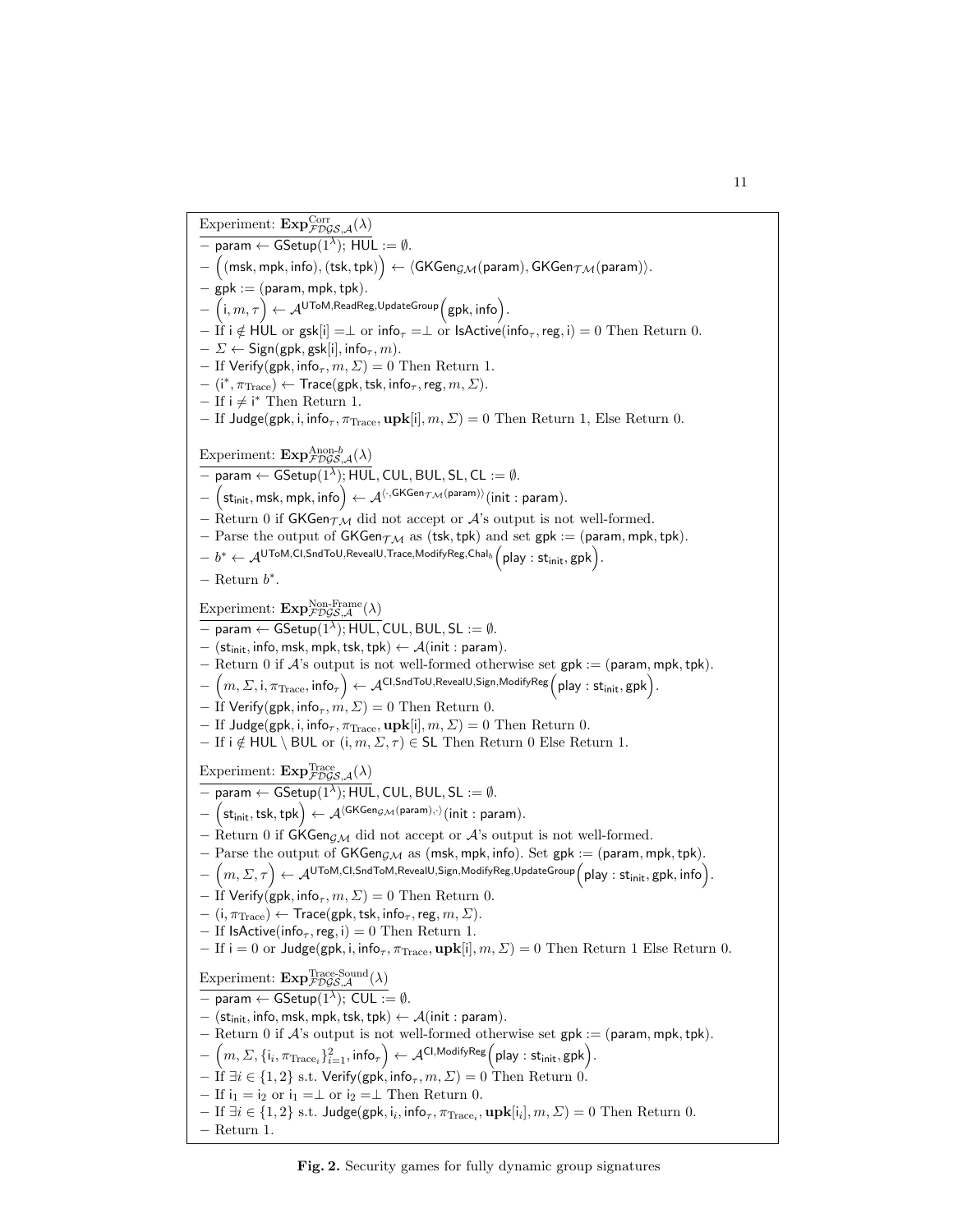As  $A$  can learn the personal secret and group signing keys of any user, including the challenge users, our definition captures full key exposure attacks.

The adversary chooses an epoch, the group information for that epoch, a message and two group members and gets a signature by either member and wins if she correctly guesses the member. Without loss in generality, we allow the adversary a single call to the challenge oracle. A hybrid argument (similar to that used in [?]) can be used to prove that this is sufficient.

Formally, an  $FDGS$  scheme is (fully) anonymous if for all  $\lambda \in \mathbb{N}$ , the advantage  $\mathsf{Adv}^{\text{Anon}}_{\mathcal{FDGS},\mathcal{A}}(\lambda)$  is negligible (in  $\lambda$ ) for all PPT adversaries  $\mathcal{A},$ where

$$
\mathsf{Adv}_{\mathcal{FDGS},\mathcal{A}}^{\mathrm{Anon}}(\lambda) := \left| \Pr[\mathbf{Exp}_{\mathcal{FDGS},\mathcal{A}}^{\mathrm{Anon-0}}(\lambda) = 1] - \Pr[\mathbf{Exp}_{\mathcal{FDGS},\mathcal{A}}^{\mathrm{Anon-1}}(\lambda) = 1] \right|.
$$

Non-Frameability. This ensures that even if the rest of the group as well as the tracing and group managers are fully corrupt, they cannot produce a signature that can be attributed to an honest member who did not produce it.

In the game, the adversary can fully corrupt both the group and tracing managers. She even chooses the keys of both managers. Thus, our definition is stronger than existing models. We just require that the framed member is honest.

Formally, an  $FDGS$  scheme is non-frameable if for all  $\lambda \in \mathbb{N}$ , the advantage

$$
\mathsf{Adv}_{\mathcal{F}\mathcal{D}\mathcal{G}\mathcal{S},\mathcal{A}}^{\mathrm{Non-Freme}}(\lambda) := \Pr[\mathbf{Exp}_{\mathcal{F}\mathcal{D}\mathcal{G}\mathcal{S},\mathcal{A}}^{\mathrm{Non-Freme}}(\lambda) = 1]
$$

is negligible (in  $\lambda$ ) for all PPT adversaries A.

Remark 1. In the game variant we give in Fig. 11, we allow the adversary to generate the tracing manager's key herself. While, as we show later, there are schemes which satisfy this strong variant of the definition, such definition might be too strong to be satisfied by some existing schemes. A weaker variant of the definition is where the tracing key is generated by the challenger rather than the adversary. This requires replacing lines 2-4 in the game in Fig. 11 by the following:

Traceability. This ensures that the adversary cannot produce a signature that cannot be traced to an active member of the group at the chosen epoch. In the game, the adversary can corrupt any user and even chooses the tracing key of the tracing manager. The adversary is not given the group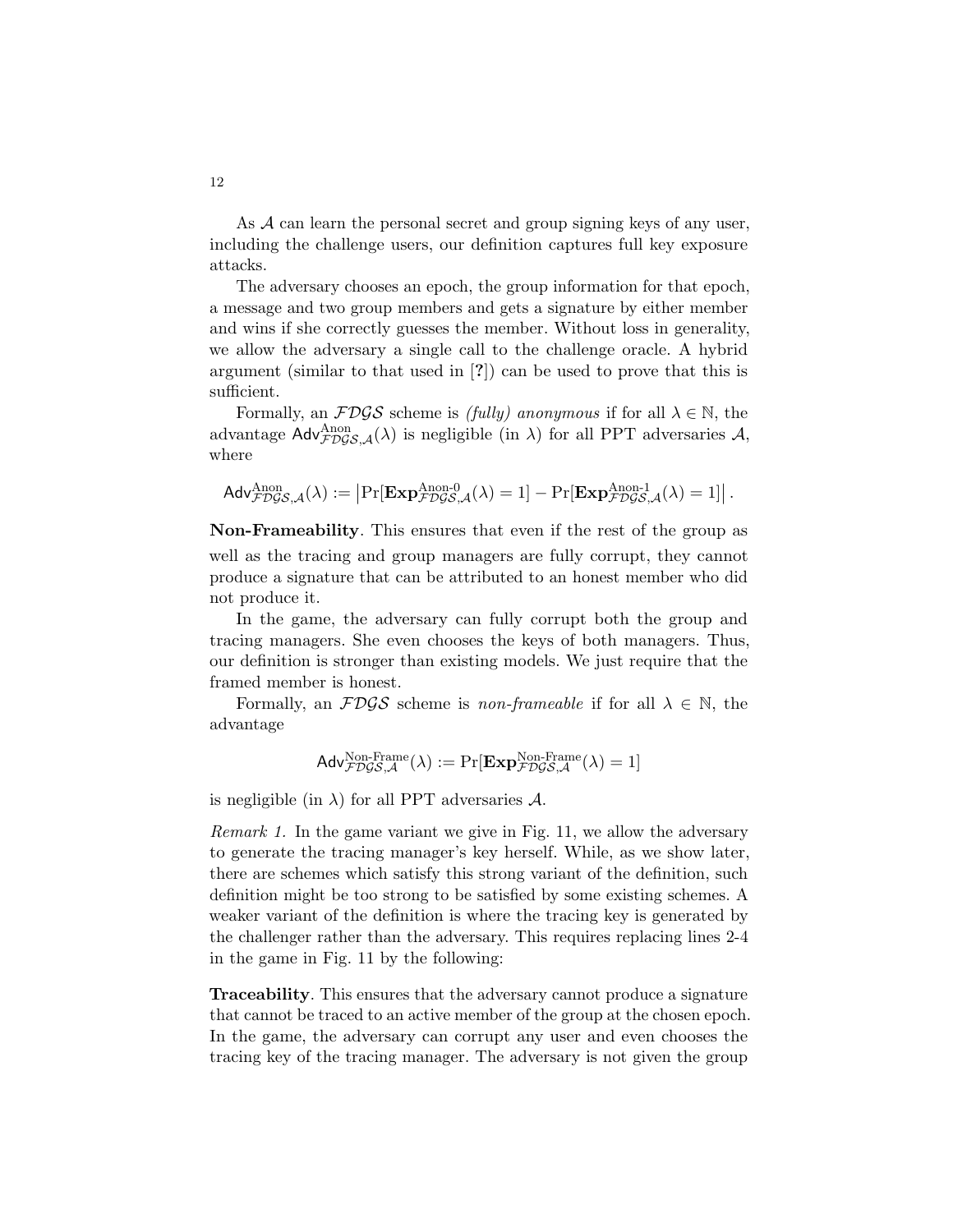- $(\text{st}_{\textsf{init}}, \textsf{info}, \textsf{msk}, \textsf{mpk}) \leftarrow \mathcal{A}^{\langle \cdot, \textsf{GKGen}_{\mathcal{TM}}(\textsf{param}) \rangle}(\textsf{init}: \textsf{param}).$
- − Return 0 if  $A$ 's output is not well-formed or GKGen $\tau$ <sub>M</sub> did not accept.
- $-$  Let (tsk, tpk) be the output of  $GKGen_{\mathcal{TM}}$ . Set gpk := (param, mpk, tpk).
- −  $(m,\Sigma,\mathsf{i},\pi_\mathrm{Trace},\mathsf{info}_\tau) \leftarrow \mathcal{A}^\mathsf{CI,SndToU,RevealU,Sign,ModifyReg} \Big(\mathsf{play}: \mathsf{st}_{\mathsf{init}}, \mathsf{gpk}, \mathsf{tsk}\Big)$ .

manager's secret key as this would allow her to create dummy users which are thus untraceable. Note that unlike [?, ?, ?], our definition captures that a member of the group should not be able to sign w.r.t. epochs prior to her joining the group since we do not restrict the adversary's forgery to be w.r.t. to the current epoch (i.e. the current version of the group information). The adversary wins if she produces a signature whose signer cannot be identified or is an inactive member at the chosen epoch. The adversary also wins if the Judge algorithm does not accept the tracing decision on the forgery.

Formally, an  $FDSS$  scheme is *traceable* if for all  $\lambda \in \mathbb{N}$ , the advantage

$$
\mathsf{Adv}_{\mathcal{FDGS},\mathcal{A}}^{\text{Trace}}(\lambda) := \Pr[\mathbf{Exp}_{\mathcal{FDGS},\mathcal{A}}^{\text{Trace}}(\lambda) = 1]
$$

is negligible (in  $\lambda$ ) for all PPT adversaries  $\mathcal{A}$ .

Remark 2. To get an honestly-generated tracing key variant of the game in Fig. 11, we replace lines 2-5 in the game in Fig. 11 by the following lines:

```
−
      \Big((\mathsf{msk},\mathsf{mpk},\mathsf{info}),(\mathsf{tsk},\mathsf{tpk})\Big) \leftarrow \langle \mathsf{GKGen}_{\mathcal{GM}}(\mathsf{param}), \mathsf{GKGen}_{\mathcal{TM}}(\mathsf{param})\rangle.-\ \operatorname{\hat{Set}} gpk := (param, mpk, tpk).
−
      \big( m, \Sigma, \tau \big) \leftarrow \mathcal{A}^{\sf{UToM,CI,SndToM,RevealU,Sign,ModifyReg, UpdateGroup}\big(\text{play : st}_{\text{init}}, \text{gpk, info}, \text{tsk}\big).
```
Tracing Soundness. As recently defined by [?] in the context of partially dynamic group signatures, this requirement ensures that even if both the group and the tracing managers as well as all members of the group collude, they cannot produce a valid signature that traces to two different members. Such a requirement is vital for many applications. For example, applications where signers get rewarded or where we need to stop abusers shifting blame to others.

In the definition, the adversary can fully corrupt all parties involved and wins if she produces a valid signature and valid tracing proofs that the signature traces to different (possibly corrupt) users. We may also consider a stronger variant where the adversary wins by producing a signature that traces to different epochs.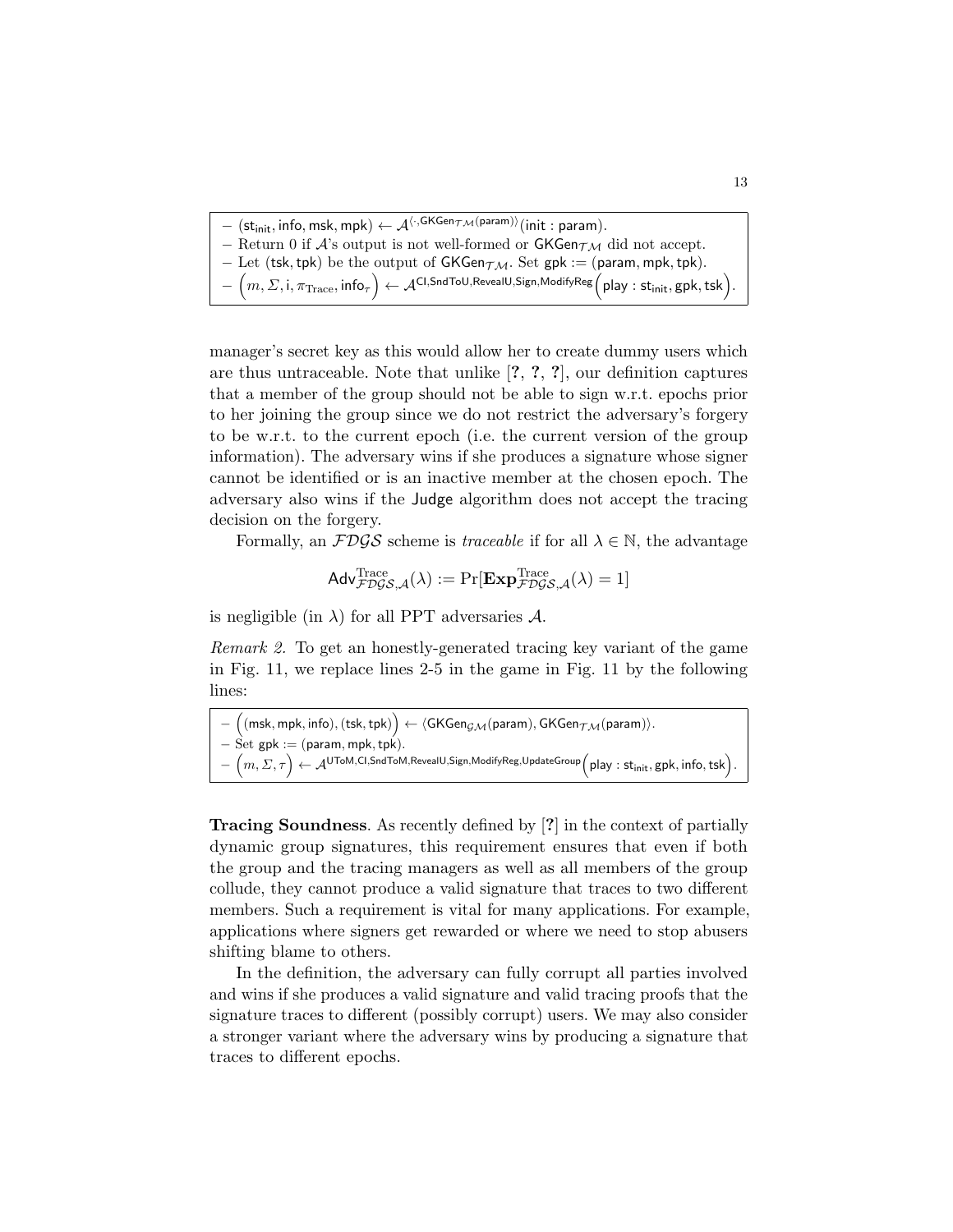Formally, an  $\mathcal{F}\mathcal{D}\mathcal{G}\mathcal{S}$  scheme has tracing soundness if for all  $\lambda \in \mathbb{N}$ ,

$$
\mathsf{Adv}_{\mathcal{FDGS},\mathcal{A}}^{\mathsf{Trace-Sound}}(\lambda) := \Pr[\mathbf{Exp}_{\mathcal{FDGS},\mathcal{A}}^{\mathsf{Trace-Sound}}(\lambda) = 1]
$$

is negligible (in  $\lambda$ ) for all PPT adversaries  $\mathcal{A}$ .

Remark 3. To get an honestly-generated tracing key variant of the game in Fig. 11, we replace lines 2-4 in the game in Fig. 11 by the following lines:

- $\ \left( \mathsf{st}_{\mathsf{init}}, \mathsf{msk}, \mathsf{mpk}, \mathsf{info} \right) \leftarrow \mathcal{A}^{\left< \cdot, \mathsf{GKGen}_{\mathcal{TM}}(\mathsf{param}) \right)}(\mathsf{init} : \mathsf{param}).$
- $-$  Return 0 if GKGen $\tau_{\mathcal{M}}$  did not accept or  $\mathcal{A}$ 's output is not well-formed.
- $-$  Parse the output of GKGen $_{\mathcal{TM}}$  as (tsk, tpk) and set gpk := (param, mpk, tpk).
- $-\left(m,\Sigma,\{\mathsf{i}_i,\pi_{\text{Trace}_i}\}_{i=1}^2,\mathsf{info}_\tau\right)\leftarrow\mathcal{A}^\mathsf{CI,\textsf{ModifyReg}}\Big(\mathsf{play}: \mathsf{st}_{\mathsf{init}},\mathsf{gpk},\mathsf{tsk}\Big).$

#### 2.2 Comparison with Existing Models

Models used by accumulator-based constructions, e.g. [?, ?, ?, ?, ?, ?], the vast majority of which are stated informally, are specific to that particular design paradigm and do not generalize to other construction approaches. Moreover, most of the them do not take into account some of the attacks that arise in a more formal setting. For instance, some models only protect against partially but not fully corrupt tracing managers and do not capture the tracing soundness requirement. On the other hand, models used by other design approaches, e.g. [?, ?, ?] are also specific to those approaches and have their own shortcomings. For instance, as discussed earlier, the models used by the state-of-the-art constructions by Libert et al. [?, ?] and Nakanishi et al. [?] do not prevent a group member from being able to sign w.r.t. time intervals before she joined the group. This is an attack that can be problematic in some applications of the primitive. In the traceability game used in [?] as well as the misidentification game used in [?, ?], the adversary is required to output a signature that is valid w.r.t. the current interval (epoch) and therefore the definitions do not capture the attack we highlight. We stress that the authors of the concerned models never claimed that their models cover such an attack as it might not be a problem for their intended applications.

The traceability issue we shed light on does not apply to accumulator based models. In these settings, when the group changes, an update is published containing a list of the currently active group members and most constructions work by having the signer prove membership in such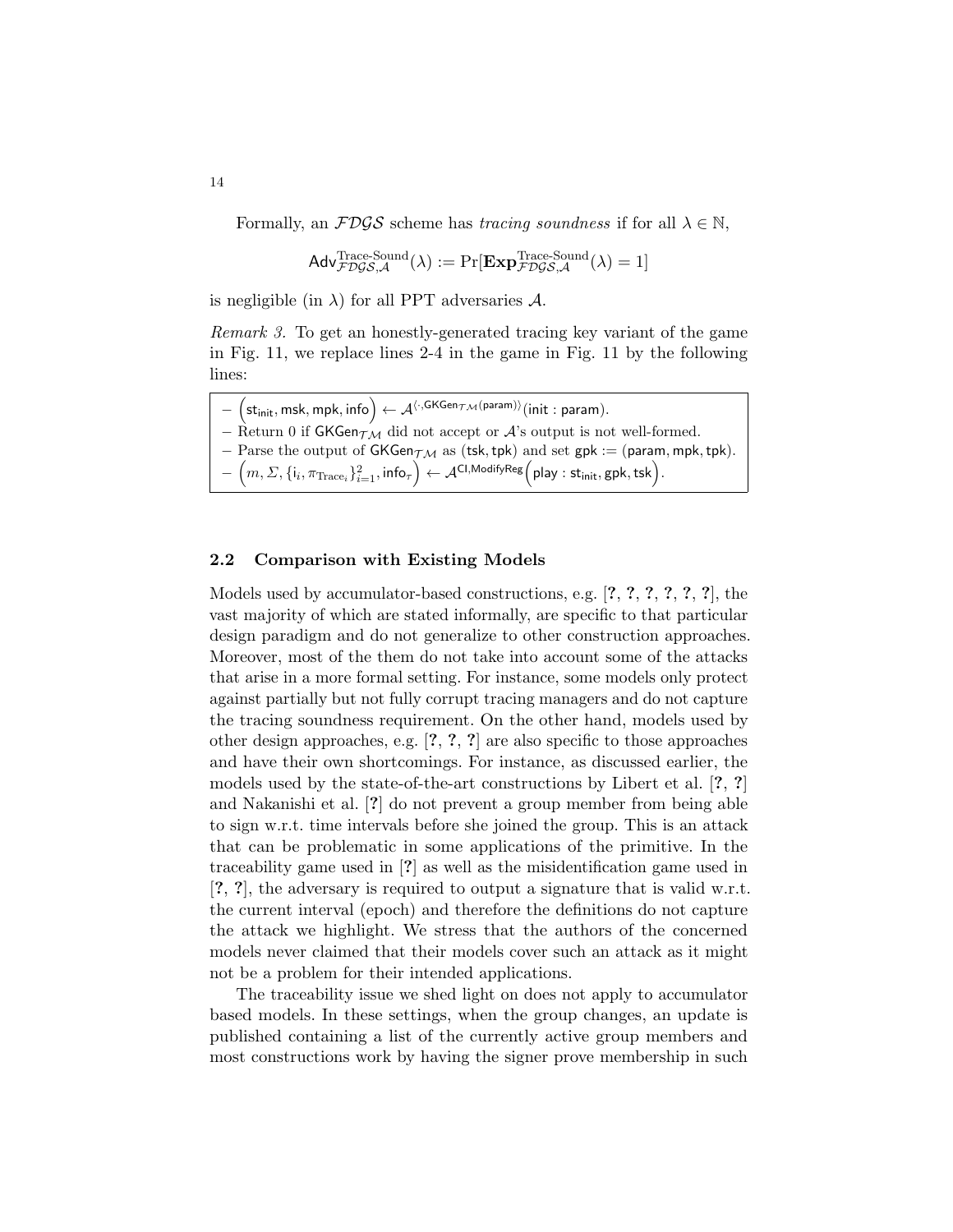a list. Therefore, even if a malicious member tries to sign w.r.t. an earlier version of the group information, she still has to prove she is a member of the group at the concerned interval.

In addition [?, ?, ?] only consider a partially but not fully corrupt tracing manager in the non-frameability game. Moreover, they do not capture the requirement that a signature should only trace to one member (i.e. tracing soundness). The latter is vital for many applications of the primitive.

Another distinction from existing models is that our model allows maliciously generated authorities' keys when applicable. Therefore, it offers more stringent security than existing models which rely on such keys being generated honestly.

### 2.3 Recovering Other Models

We give security reductions which relate our model to other well-known models for group signatures. All these models assume honest key generation, for both group and tracing managers, which is a special case of our model. We consider three models. First, the model for static group signatures given in [?]. We then consider two models for partially dynamic groups from [?] and [?].

Static Group Signatures [?]. We note that we can recover static group signatures [?] from our group signatures. We fix the group manager as the designated opener and include tsk in the group master secret key. In the setup, group members generate their key pairs and interact with the group manager to join the group. Their Open algorithm does not output proofs, as their model does not use a Judge algorithm, so we define a variant of our non-frameability game from Fig. 11 where we replace the last 4 lines in the game in Fig. 11 by the ones in Fig. 3.

| $\mathcal{L} = \left( m, \Sigma, \mathsf{info}_{\tau} \right) \leftarrow \mathcal{A}^{\mathsf{CI,SndToU,RevealU,Sign,ModifyReg}} \left( \mathsf{play:st_{init}, gpk} \right).$ |
|--------------------------------------------------------------------------------------------------------------------------------------------------------------------------------|
| - If Verify(gpk, info <sub><math>\tau</math></sub> , $m$ , $\Sigma$ ) = 0 Then Return 0.                                                                                       |
| $-$ (i, $\pi_{\text{Trace}}$ ) $\leftarrow$ Trace(gpk, tsk, info <sub><math>\tau</math></sub> , reg, $m, \sigma$ )                                                             |
| - If $i \notin HUL \setminus BUL$ or $(i, m, \Sigma, \tau) \in SL$ Then Return 0 Else Return 1.                                                                                |
|                                                                                                                                                                                |

Fig. 3. Modified non-frameability game.

This gives a sensible and compatible definition which allows us to recover the model from the fully dynamic scheme.

Static group signatures are just fully dynamic group signatures with no joining, issuing, or group updates. Correctness follows trivially from the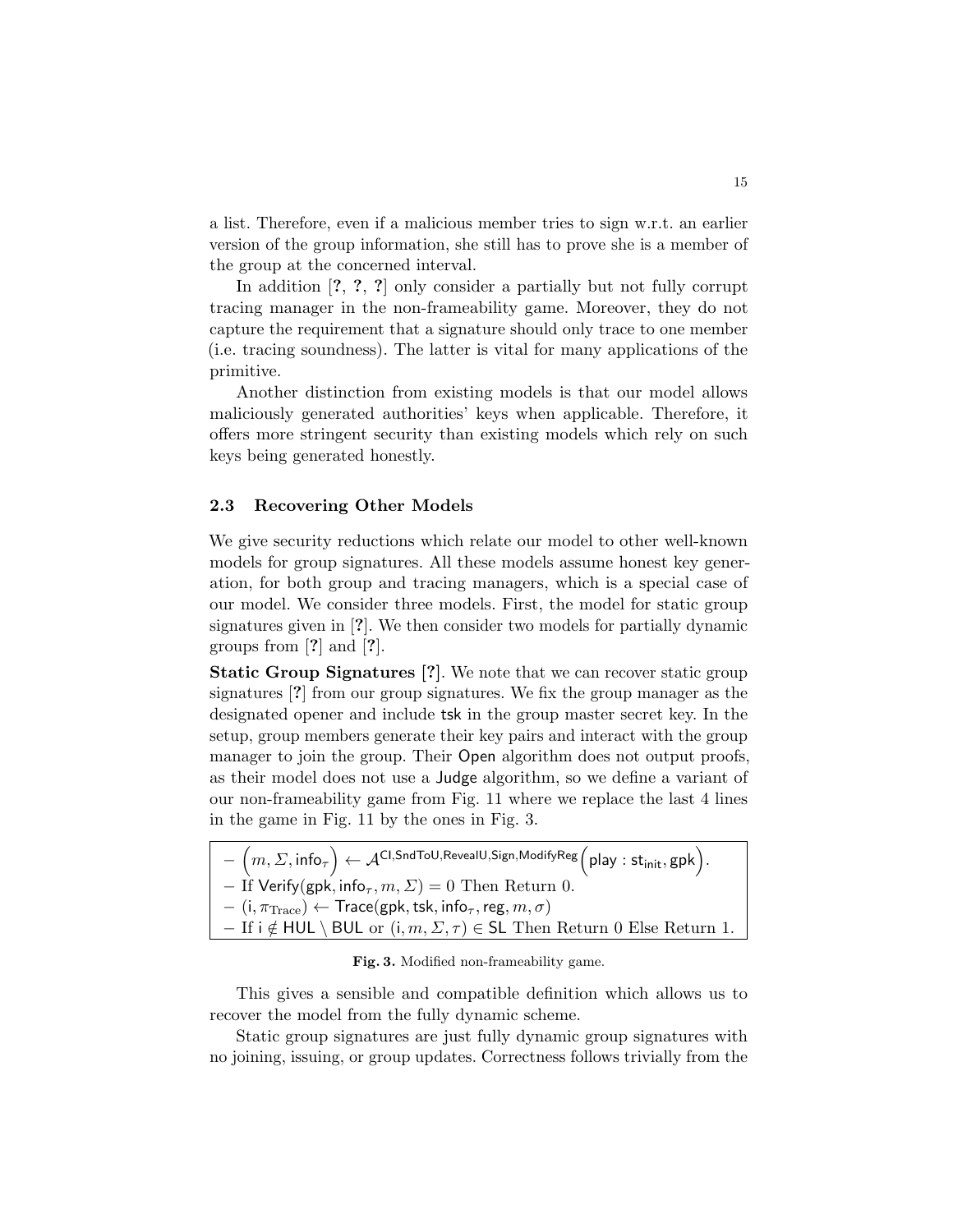correctness of the fully dynamic group signature scheme. [?]-full-anonymity follows from (full) anonymity of the fully dynamic group signature scheme, while [?]-full-traceability follows from our traceability and non-frameability requirements. We now give an explicit construction and security reductions which show how our model relates to [?].

 $\mathsf{GS}_{GKg}(1^\lambda,1^n) \to (\mathsf{GS}_{\mathsf{gpk}},\mathsf{GS}_{\mathsf{gmsk}},\mathsf{GS}_{\mathsf{gsk}})$ • param  $\leftarrow$  GSetup $(1^{\lambda})$ .  $. \left( \left( \mathsf{msk}, \mathsf{mpk}, \mathsf{info} \right), \left( \mathsf{tsk}, \mathsf{tpk} \right) \right) \leftarrow \left\langle \mathsf{GKGen}_{\mathcal{G}\mathcal{M}}(\mathsf{param}), \mathsf{GKGen}_{\mathcal{TM}}(\mathsf{param}) \right\rangle.$  $\vec{s}$ et gpk := (param, mpk, tpk). For each user:  $\circ$  Run (usk[i], upk[i])  $\leftarrow$  UKGen(1<sup> $\lambda$ </sup>).  $\circ$  Run  $\langle$  Join(info, gpk, i,  $\mathbf{usk}[i]),$  Issue(info, msk, i,  $\mathbf{upk}[i])\rangle.$ Set  $GS_{\text{gmsk}} := (\text{gpk}, \text{tsk}, \text{info}, \text{reg}), GS_{\text{gpk}} := (\text{gpk}, \text{info})$ Set  $GS_{\text{gsk}[i]} := (\text{gpk}, \text{gsk}[i], \text{info}).$  $\mathsf{GS}_{GSig}(\mathsf{GS}_{\mathsf{gsk}[\mathsf{i}]},m) \to \sigma$ **Parse GS**<sub>gpk</sub> as (gpk, info) and  $GS_{gsk[i]}$  as (gpk, gsk[i], info). Return Sign(gpk, gsk[i], info,  $m$ ).  $\mathsf{GS}_{GVf}(\mathsf{GS}_{\mathsf{gpk}}, m, \sigma) \to 0/1$  $\sqrt{P\text{arse }GS_{\text{gpk}}}\text{ as }(\text{gpk},\text{info}).$ Return Verify(gpk, info,  $m, \sigma$ ).  $\mathsf{GS}_{Open}(\mathsf{GS}_{\mathsf{gmsk}},m,\sigma) \rightarrow \{\mathsf{i}\} \cup \{\bot\}$  $\sqrt{P\text{arse }GS_{\text{gpk}}}$  as (gpk, info) and  $GS_{\text{gmsk}}$  as (gpk, tsk, info, reg). Run  $(i, \pi_{Trace}) \leftarrow Trace(gpk, tsk, info_\tau, reg, m, \sigma)$ . Return i.

Fig. 4. Static group signatures [?] from our group signatures.

**Theorem 1.** The construction of Fig.  $\ddagger$  is a secure static group signature scheme in the sense of  $\beta$ .

Proof. Correctness is straightforward to verify. Next we prove full-anonymity. Suppose that there exists an efficient adversary  $\beta$  who successfully breaks the [?]-full-anonymity of the static group signature scheme with probability that is not negligible, with respect to a particular group of users. We construct an efficient adversary  $A$  for the (full) anonymity of the fully

16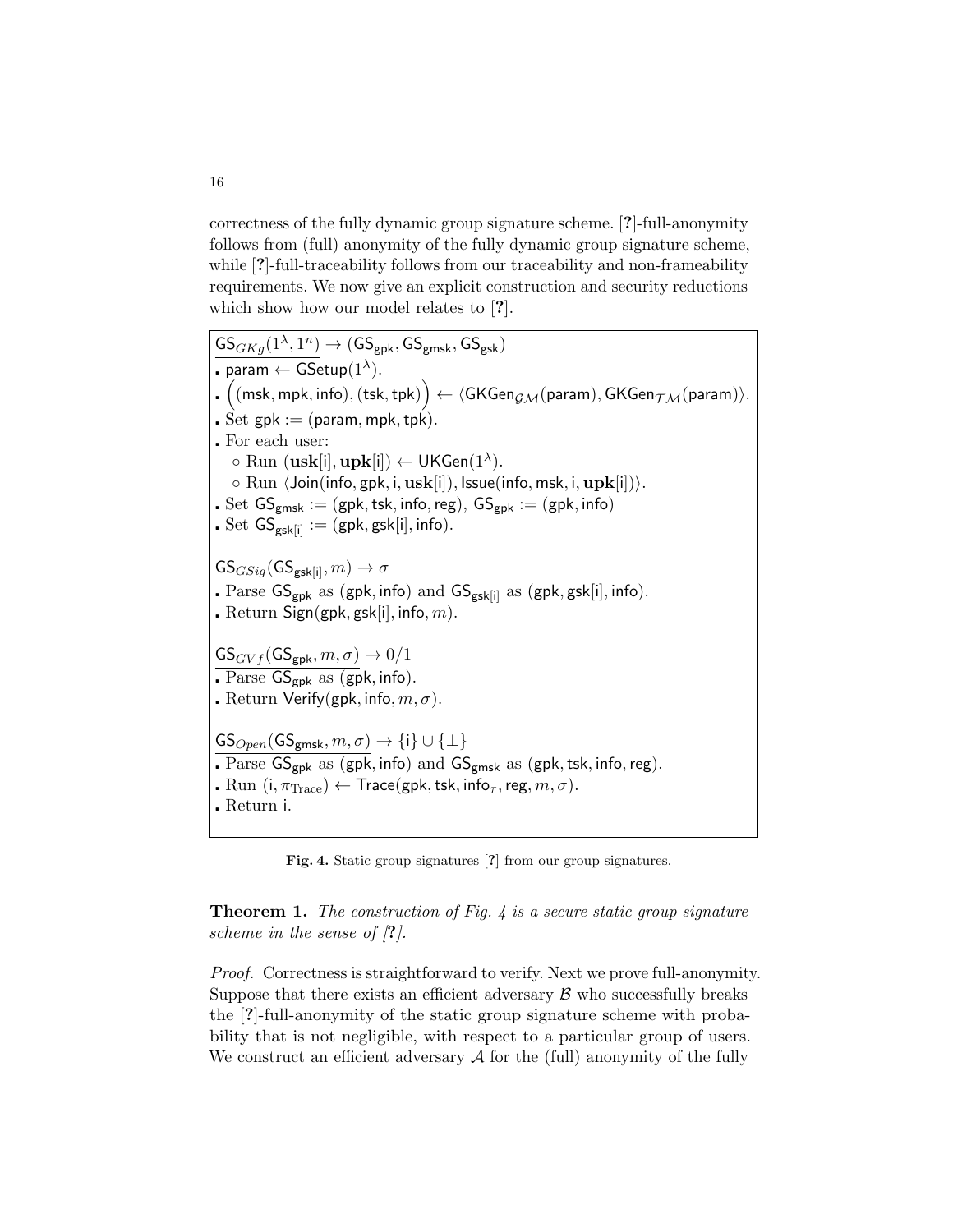dynamic group signature scheme. While initializing the fully dynamic scheme, A behaves honestly, so that all parameters are honestly generated. Next, A adds users to the scheme using the UToM oracle to create the group of users for  $\mathcal{B}$ , and learns their signing keys using the RevealU oracle. Now, A is able to start B on input  $(GS_{gpk}, GS_{gsk})$ . A can answer B's Open queries using her Trace oracle. When B outputs his challenge  $(i_0, i_1, m)$ , A calls Chal<sub>b</sub>(info,  $i_0$ ,  $i_1$ , m) and gets a challenge signature  $\sigma^*$  which she forwards to  $\beta$  as the challenge signature. Again, using the Trace oracle,  $\mathcal A$ can answer  $\mathcal{B}$ 's Open queries as long as they do not involve the challenge signature  $\sigma^*$ . Eventually, when  $\mathcal B$  outputs his guess  $b^*$ ,  $\mathcal A$  returns  $b^*$  in her game. Clearly, if  $\beta$  wins his game,  $\mathcal A$  also wins her game with the same probability. Therefore, the (full) anonymity of the full dynamic scheme implies full-anonymity of the static scheme.

Finally, we turn our attention to full-traceability. Suppose that there exists an efficient adversary  $\beta$  who successfully breaks the [?]-full-traceability of the static group signature scheme w.r.t. a particular group of users with non-negligible probability. Using  $\beta$  which produces with non-negligible probability  $(m, \sigma)$  which cannot be opened in [?]-full-traceability game we construct an efficient adversary  $A_1$  against the traceability of the fully dynamic group signature scheme. Adversary  $A_1$  behaves honestly while initializing the fully dynamic scheme, so that all parameters are honestly generated. As part of the initialization,  $A_1$  generates the tracing key tsk for the fully dynamic scheme, so she knows  $GS_{\text{gmsk}}$ . Next,  $A_1$  adds users to the scheme using the UToM oracle to create the group of users for  $\beta$ . Now,  $A_1$  starts  $B$  on input ( $GS_{gmsk}$ ,  $GS_{gpk}$ ). Adversary  $A_1$  answers signature queries from  $\beta$  using her own Sign oracle if the user requested by  $\beta$  has not been already corrupted. If the secret key of the user in question has already been revealed to  $\mathcal{B}, \mathcal{A}_1$  uses the user's secret signing key to answer signing queries w.r.t. that user.  $A_1$  is also able to answer  $\mathcal{B}$ 's corrupt queries using her RevealU oracle. When B outputs  $(m, \sigma)$ , the probability that  $\sigma$  cannot be opened is non-negligible, so  $\mathcal{A}_1$  can use these to output  $(m, \sigma, \tau)$  to break the traceability of the fully dynamic scheme.

Therefore, if traceability holds, we conclude that when  $\beta$  produces  $(m, \sigma)$  and successfully breaks full-traceability, we have with overwhelming probability that  $Open(gmsk, m, \sigma) = i$  for some i. This will allow us to construct an efficient adversary  $A_2$  against the non-frameability of the fully dynamic group signature scheme. Similarly to  $A_1$ , adversary  $A_2$  behaves honestly while initializing the fully dynamic scheme, so that all parameters are honestly generated. As part of the initialization,  $A_2$  gets the tracing manager's key tsk for the fully dynamic scheme, so she knows  $GS_{\text{gmsk}}$ .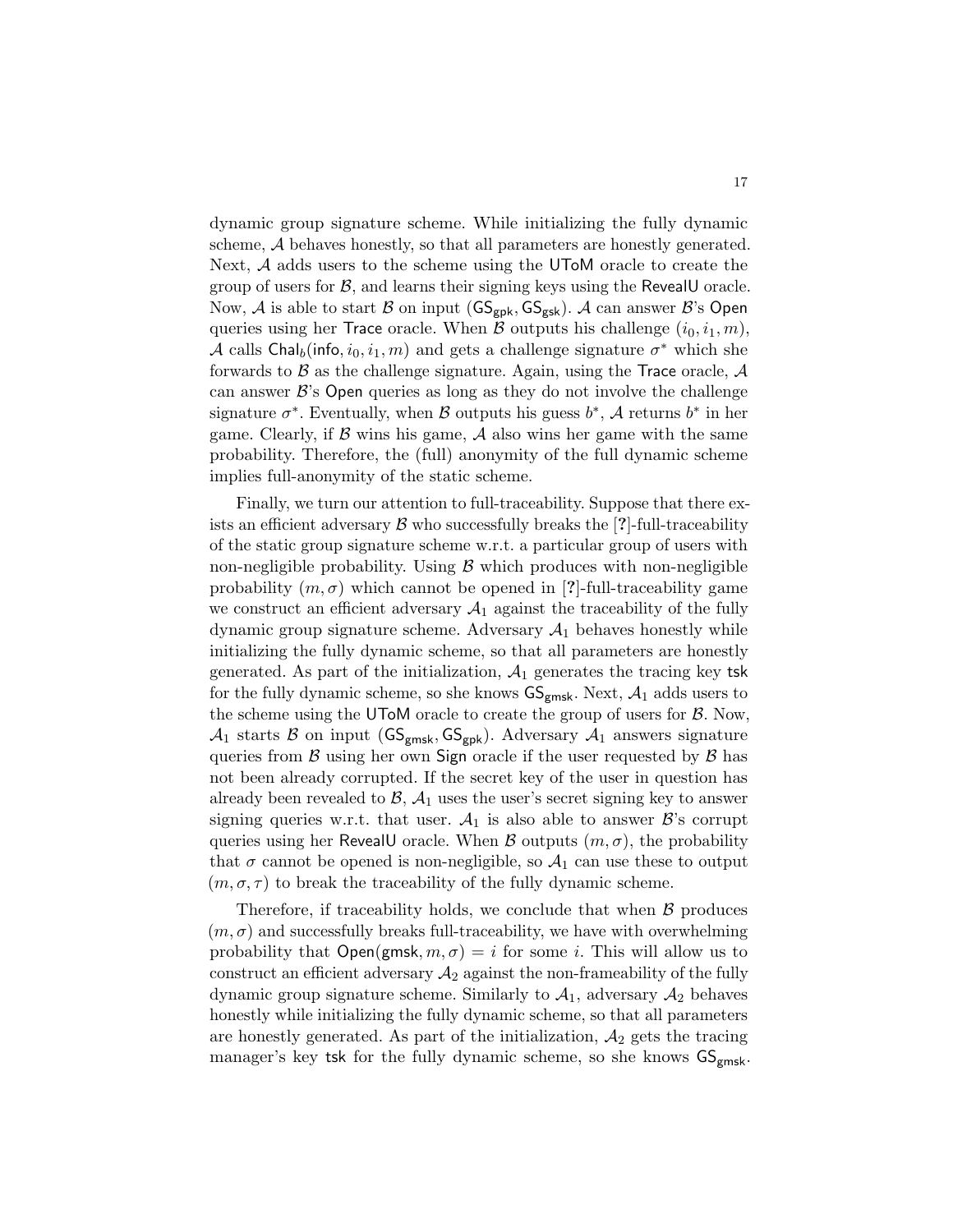Note that unlike  $A_1$ ,  $A_2$  additionally has the full dynamic group signature group manager's secret key msk.  $A_2$  can add users to the group using her SndToU oracle. Now,  $A_2$  starts  $\beta$  on input (GS<sub>gmsk</sub>, GS<sub>gpk</sub>).  $A_2$  answers B's sign queries using her own Sign oracle if the user in question is honest or directly if she knows the secret key of the user. Also, she can reveal the user's secret key requested by  $\beta$  using her RevealU oracle. Now, when  $\beta$ breaks full-traceability, he outputs  $(m, \sigma)$  such that Open(gmsk,  $m, \sigma$ ) = i for some i, with overwhelming probability. It follows that  $(m, \sigma)$  is a valid signature, and that  $\beta$  did not request a signature for m from user i, nor did B request the signing key of i. Therefore,  $A_2$  can use  $(m, \sigma)$  to break the variant of non-frameability (Fig. 3) of the fully dynamic group signature scheme, with probability negligibly different from the success probability of  $\beta$ . This shows that full-traceability of the static scheme of [?] is implied by the traceability and non-frameability of the fully dynamic scheme.  $\Box$ 

Partially Dynamic Group Signatures [?]. Fully dynamic group signatures also imply the partially dynamic group signatures of [?] in the case where nobody is removed from the group. Anonymity, non-frameability and traceability all follow from our corresponding definitions. Correctness follows trivially from the correctness of the fully dynamic group signature scheme.

We now give an explicit construction (in Fig. 5) and security reductions which show how our model relates to [?].

Theorem 2. The construction in Fig. 5 is a secure partially dynamic group signature scheme in the sense of  $[?]$ .

Proof. Correctness follows trivially from the correctness of the fully dynamic group signature scheme.

Next we prove anonymity. Suppose that there exists an efficient adversary  $\beta$  who successfully breaks the [?]-anonymity of the partially dynamic group signature scheme. We construct an efficient adversary A for the anonymity of the fully dynamic group signature scheme. While initializing the fully dynamic scheme, A behaves honestly, so that all parameters are honestly generated, but  $A$  knows the group manager's secret key msk, and thus knows  $\text{DGS}_{ik}$ . Adversary A sets  $\text{DGS}_{gpk} := gpk =$ (param, mpk, tpk, info) and starts  $\mathcal B$  on (DGS<sub>gpk</sub>, DGS<sub>ik</sub>). Adversary  $\mathcal B$  has access to oracles Ch, Open, SndToU, WReg,USK, CrptU, which directly correspond to the oracles that  $A$  has access to, namely  $Chal_b$ , Trace, SndToU, ModifyReg, RevealU, CrptU. Therefore,  $A$  can simulate all necessary oracles for B. When B calls the challenge oracle Ch on  $(i_0, i_1, m)$ , adversary A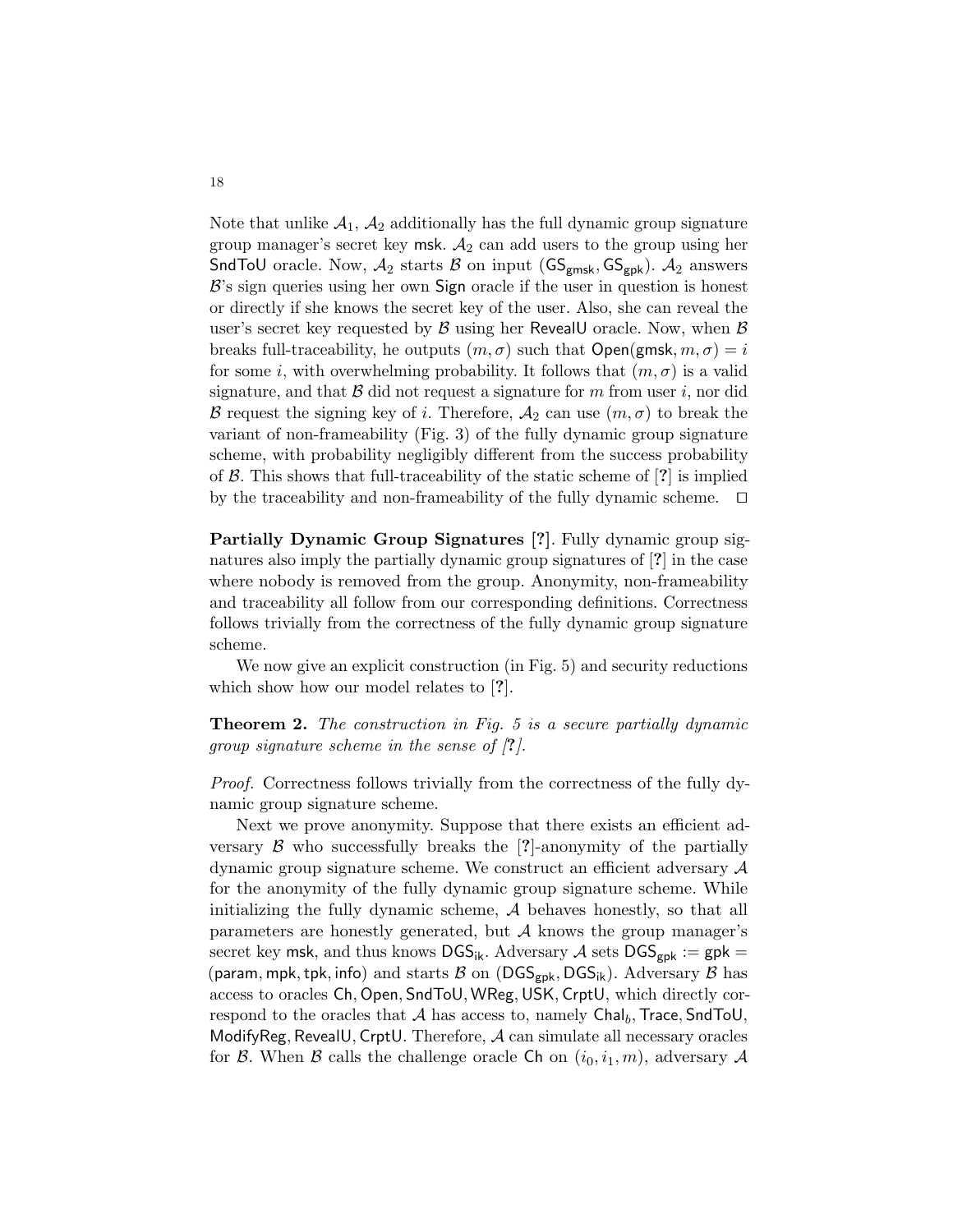$\mathsf{DGS}_{GKg}(1^\lambda) \to (\mathsf{DGS}_{\mathsf{gpk}}, \mathsf{DGS}_{\mathsf{ik}}, \mathsf{DGS}_{\mathsf{ok}})$ **.** param  $\leftarrow$  GSetup $(1^{\lambda})$ .  $. \left( \left( \mathsf{msk}, \mathsf{mpk}, \mathsf{info} \right), \left( \mathsf{tsk}, \mathsf{tpk} \right) \right) \leftarrow \left\langle \mathsf{GKGen}_{\mathcal{G}\mathcal{M}}(\mathsf{param}), \mathsf{GKGen}_{\mathcal{TM}}(\mathsf{param}) \right\rangle.$  $\text{Set}$  gpk := (param, mpk, tpk, info). Set  $\text{DGS}_{\text{gpk}} := \text{gpk}$ ,  $\text{DGS}_{ik} := (\text{gpk}, \text{msk})$  and  $\text{DGS}_{\text{ok}} := (\text{gpk}, \text{tsk})$ .  $\mathsf{DGS}_{UKg}(1^\lambda) \to (\mathsf{DGS}_{\textbf{upk}[i]}, \mathsf{DGS}_{\textbf{usk}[i]})$ **Return UKGen** $(1^{\lambda})$ .  $\langle$ Join, Iss $\rangle$ Run  $\langle$  Join(info<sub> $\tau_{\text{current}}$ </sub>, gpk,  $i$ , usk $[i]$ ), Issue(info $_{\tau_{\text{current}}}$ , msk,  $i$ , upk $[i]$ )), with the issuer modifying  $reg[i]$  if accepting, and the Join algorithm outputting  $\mathsf{DGS}_{\mathsf{gsk}}[i] = (\mathsf{gpk}, \mathsf{gsk}[i], \mathsf{info}_\tau).$  $\mathsf{DGS}_{GSig}(\mathsf{DGS}_{\mathsf{gpk}},\mathsf{DGS}_{\mathsf{gsk}[i]},m) \to \sigma$ **Parse DGS<sub>gpk</sub>** as gpk and  $\overline{\text{DGS}}_{\text{gsk}}[i]$  as (gpk, gsk[i], info<sub> $\tau$ </sub>).  $\mathcal{L} \leftarrow$  Sign(gpk, gsk[i], info<sub> $\tau_{\text{current}}$ </sub>,  $m$ ). Return  $\sigma = (\Sigma, \tau_{\text{current}}).$  $\text{DGS}_{GVf}(\text{DGS}_{\text{gpk}}, m, \sigma) \rightarrow 0/1$ **Parse DGS<sub>gpk</sub>** as gpk and  $\sigma$  as  $(\Sigma, \tau)$ . Return Verify(gpk, info<sub> $\tau$ </sub>,  $m$ ,  $\Sigma$ ).  $\mathsf{DGS}_{Open}(\mathsf{DGS}_{\mathsf{gpk}}, \mathsf{DGS}_{\mathsf{ok}}, \mathsf{DGS}_{\mathsf{reg}}, m, \sigma) \rightarrow (i, \pi_{\text{Trace}})$ Set DGS<sub>gpk</sub> as gpk, DGS<sub>ok</sub> as (gpk, tsk) and  $\sigma$  as  $(\Sigma, \tau)$ . Return Trace(gpk, tsk, info<sub>τ</sub>, reg,  $m, \Sigma$ ).  $\mathsf{DGS}_{Judge}(\mathsf{DGS}_{\mathsf{gpk}}, j, \mathsf{DGS}_{\mathbf{upk}[j]}, m, \sigma, \pi_{\text{Trace}}) \rightarrow 0/1$ Parse DGS<sub>gpk</sub> as gpk and  $\sigma$  as  $(\Sigma, \tau)$ . Return Judge(gpk, j, info<sub> $\tau$ </sub>,  $\pi_{\text{Trace}}, \text{upk}[j], m, \Sigma$ ).

Fig. 5. Group signatures [?] from our group signatures.

calls her challenge oracle  $\mathsf{Chal}_b$  on  $(\mathsf{info}_{\tau_{\text{current}}}, i_0, i_1, m)$  where  $\tau_{\text{current}}$  is the current epoch. Once A gets back a signature  $\Sigma$  from her oracle, she passes  $\sigma = (\Sigma, \tau_{\text{current}})$  to  $\beta$  as the answer. Whenever  $\beta$  outputs his final bit guess  $b^*$ , A returns  $b^*$  as her answer. We have that A breaks anonymity of the fully dynamic group signature whenever  $\beta$  successfully breaks anonymity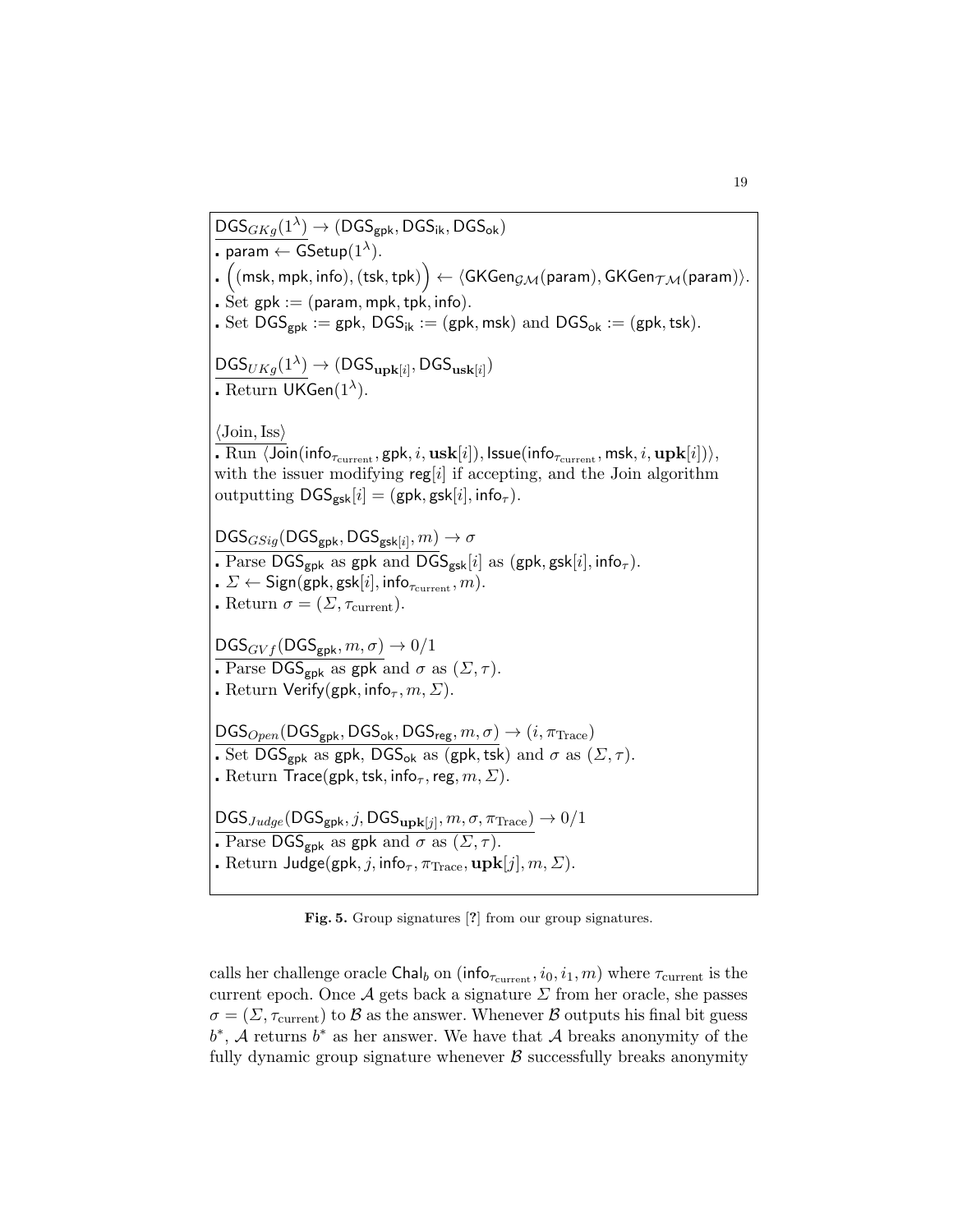of the partially dynamic scheme. Thus, the former anonymity definition implies the latter.

Next, we prove traceability. Assume there exists an efficient adversary  $\beta$  who successfully breaks the [?]-traceability of the partially dynamic scheme. We construct an efficient adversary  $A$  against the traceability of the fully dynamic group signature scheme. While initializing the fully dynamic scheme, A behaves honestly, so that all parameters are honestly generated, but  $A$  knows the tracing manager's secret key tsk, so she knows  $DGS_{ok}$ . Adversary A sets  $DGS_{gpk} := gpk = (param, mpk, tpk, info)$ and starts  $\beta$  on (DGS<sub>gpk</sub>, DGS<sub>ok</sub>). Adversary  $\beta$  has access to oracles SndTol, AddU, RReg, USK, CrptU, which directly correspond to some of the oracles A has access to, namely SndToM, AddU, ReadReg, RevealU, CrptU. Therefore,  $A$  can simulate all necessary oracles for  $B$ . When  $B$  outputs  $(m, \sigma)$  where  $\sigma = (\Sigma, \tau)$ , A returns  $(m, \Sigma, \tau)$  in her game. Now, whenever  $\beta$  breaks [?]-traceability,  $\lambda$  breaks the traceability of the fully dynamic scheme. This shows that traceability of fully dynamic schemes implies the same for partially dynamic schemes, in the sense of [?].

Finally, we prove non-frameability. Suppose that there exists an efficient adversary  $\beta$  who successfully breaks the [?]-non-frameability of the partially dynamic group signature scheme. We construct an efficient adversary A against the non-frameability of the fully dynamic group signature scheme. While initializing the fully dynamic scheme,  $A$  behaves honestly, so that all parameters are honestly generated, but A knows the tracing manager's secret key tsk and the issuer's secret key msk. Therefore, A knows  $\text{DGS}_{ik}$ ,  $\text{DGS}_{ok}$ . Adversary A sets  $\text{DGS}_{gpk}$  :=  $gpk = (param, mpk, tpk, info)$  and starts  $B$  on  $(DGS_{gpk}, DGS_{ok}, DGS_{ik})$ . Adversary  $\beta$  has access to oracles SndToU, WReg, GSig, USK, CrptU, which directly correspond to some of the oracles that  $A$  has access to, namely SndToU, ModifyReg, Sign, RevealU, CrptU. Therefore, A can simulate all necessary oracles for B. Whenever B outputs  $(m, \sigma, i, \pi_{\text{Trace}})$  where  $\sigma =$  $(\Sigma, \tau)$ , A returns  $(m, \Sigma, i, \pi_{\text{Trace}}, \text{info}_{\tau})$  in her game. Therefore, whenever  $\beta$  breaks the non-frameability of the partially dynamic scheme,  $\mathcal A$  succeeds in breaking the non-frameability of the fully dynamic scheme. This shows that non-frameability of fully dynamic schemes implies the same for partially dynamic schemes, in the sense of [?].  $\Box$ 

Partially Dynamic Group Signatures [?]. Finally, we consider the partially-dynamic model of [?]. We fix the group manager as the designated opener and set (msk,tsk) to be the group master secret key. Our group info and registration table generalize their public state string. Their Join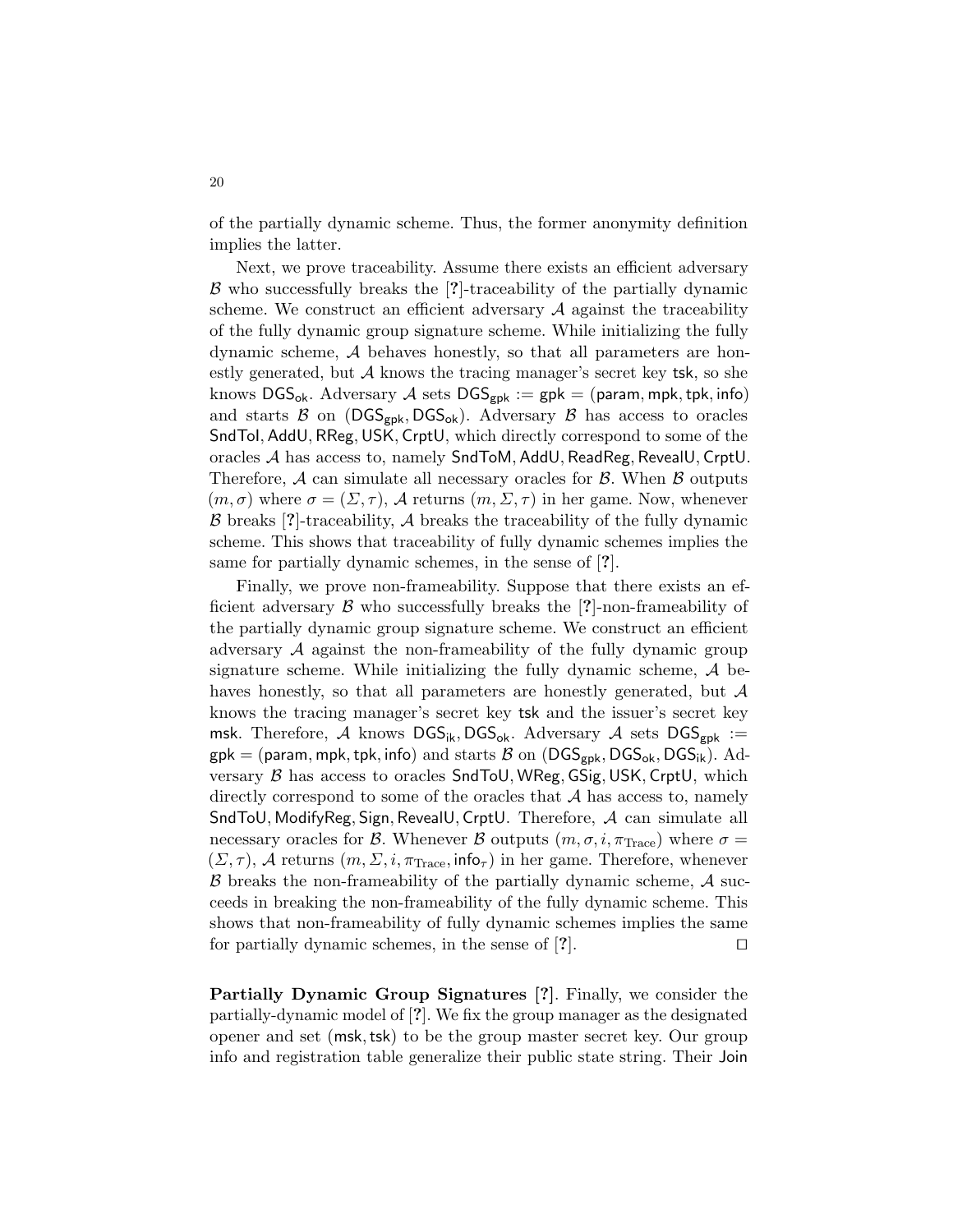algorithm runs our user key-generation and Join/Issue algorithms. The membership certificate is then the user's public key along with the group information, and the membership secret is the user's private key. Again, their Open algorithm does not output proofs, and the model does not have a judge algorithm. Therefore, as in the case of [?] we modify our non-frameability game from Fig. 11 where we replace the last 4 lines in the game in Fig. 11 with those in Fig. 3.

Correctness follows trivially from the correctness of the fully dynamic group signature scheme. Security against misidentification-attacks follows from traceability, security against framing-attacks follows from nonframeability, and anonymity follows from the (full) anonymity of the fully dynamic group signature.

We now give an explicit construction (in Fig. 6) and security reductions which show how our model relates to [?].

# Theorem 3. The construction in Fig. 6 is is a secure partially dynamic group signature scheme in the sense of  $\mathcal{P}$ .

Proof. We begin by proving correctness. User tagging soundness and join soundness are both trivial by construction of the Setup and Join algorithms. Signing soundness and opening soundness both follow trivially from the correctness of the fully dynamic group signature scheme.

Next we prove security against misidentification-attacks. Suppose that  $\beta$  is an efficient adversary against the misidentification-attack game of [?]. As stated in [?], without loss of generality, we may consider an adversary who controls all users in the system, and wins the misidentification-attack game by providing a signature which fails to open to any user. We construct an efficient adversary  $\mathcal A$  against the traceability of the fully dynamic group signature scheme. While initializing the fully dynamic scheme, A behaves honestly, so that all parameters are honestly generated, but  $A$  knows the tracing key tsk. In the misidentification-attack game,  $\beta$  has access to oracles  $\mathcal{Q}_{pub}$ ,  $\mathcal{Q}_{read}$ ,  $\mathcal{Q}_{open}$  and  $\mathcal{Q}_{a-join}$ . Adversary A can simulate all of those oracles using the information available to her in her traceability game as well as the oracles she has access to in her game. The oracle  $\mathcal{Q}_{pub}$  is easy to simulate. The oracle  $\mathcal{Q}_{read}$  corresponds directly to ReadReg. The oracle  $\mathcal{Q}_{open}$  can be easily simulated by A, since A possesses the tracing key tsk. Also,  $Q_{a-join}$  can be simulated using CrptU and SndToM. Therefore, A can run B, successfully simulating all oracles, and when B outputs  $(m, \sigma)$ , where  $\sigma = (\Sigma, \tau)$ , A outputs  $(m, \Sigma, \tau)$  as her answer in her traceability game. Whenever  $\beta$  succeeds in breaking security against misidentification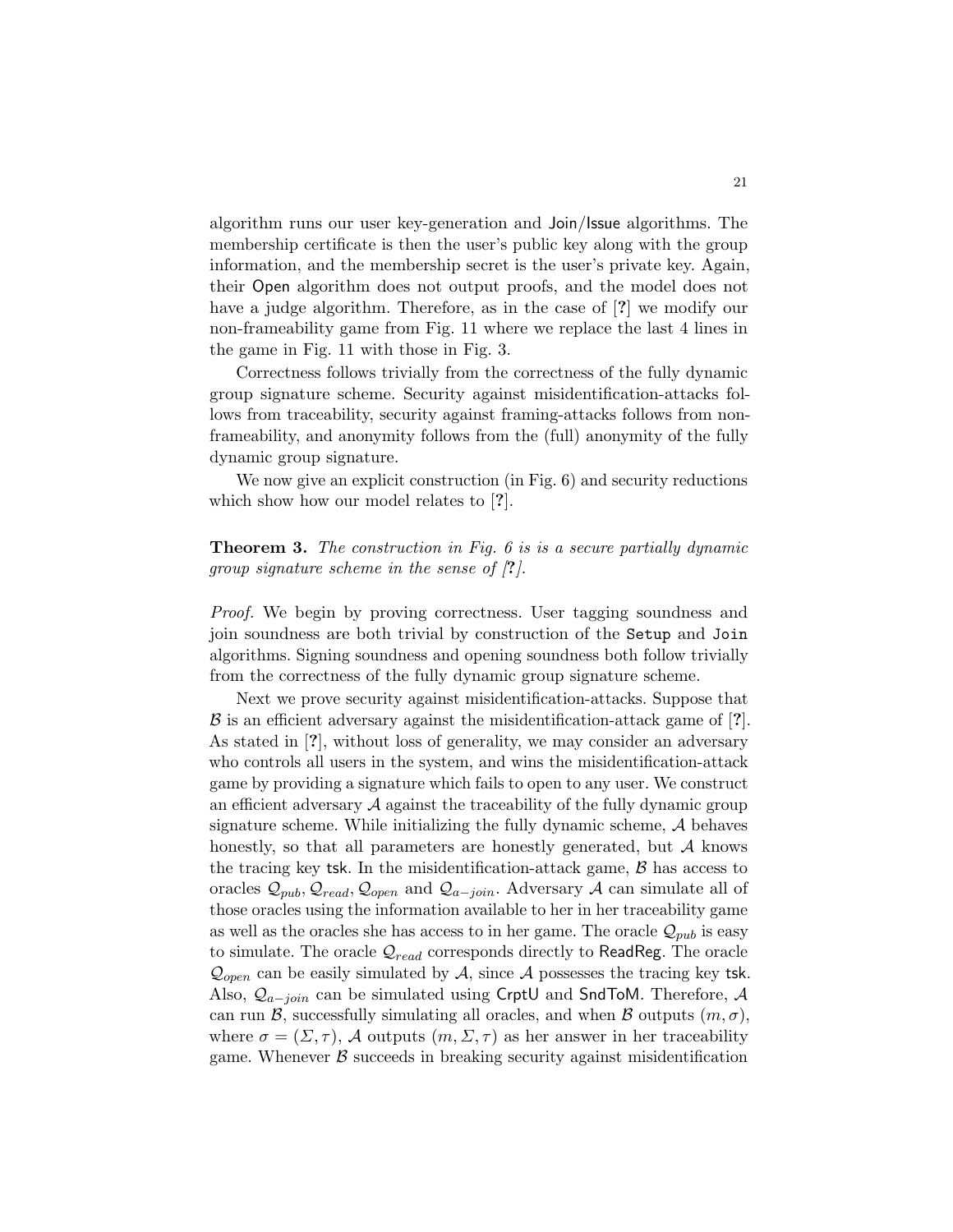$\texttt{Setup}(1^{\lambda}) \rightarrow (\mathcal{Y}, \mathcal{S})$ **.** param  $\leftarrow$  GSetup $(1^{\lambda})$ .  $\boldsymbol{\mu} \left( (\mathsf{msk}, \mathsf{mpk}, \mathsf{info}), (\mathsf{tsk}, \mathsf{tpk}) \right) \gets \langle \mathsf{GKGen}_{\mathcal{G}\mathcal{M}}(\mathsf{param}), \mathsf{GKGen}_{\mathcal{TM}}(\mathsf{param}) \rangle.$ Set  $gpk := (param, mpk, tpk).$ Set  $S := (msk,tsk),$   $\mathcal{Y} := (gpk, info).$ Set  $St := (St_{users}, St_{trans}) := (\emptyset, \text{reg}).$ Join This is an interactive protocol between a user and the group manager. The user runs  $(\textbf{usk}[i], \textbf{upk}[i]) \leftarrow \text{UKGen}(1^{\lambda}).$ Both parties run  $\langle$ Join(info<sub> $\tau_{\rm current}$ </sub>, gpk, i, usk[i]), Issue(info $_{\tau_{\rm current}}$ , msk, i, upk[i])). The user receives private output  $\langle i, \text{cert}_i, \text{sec}_i \rangle := \langle i, (\text{upk}[i], \text{info}_{\tau}), \text{gsk}[i] \rangle$ . Set transcript $_i := \mathsf{reg}[{\mathsf{i}}].$ After a successful execution, the state is updated, with  $St_{users} := St_{users} \cup \{i\}$  and  ${\sf St}_{trans}:= {\sf St}_{trans} ||\langle i,{\sf transcript}_i\rangle.$  $\texttt{Sign}(\mathcal{Y},\textsf{cert}_i,\textsf{sec}_i,m) \rightarrow \sigma$ . Parse  $\mathcal Y$  as (gpk, info) and sec<sub>i</sub> as gsk[i].  $\mathcal{L} \leftarrow$  Sign(gpk, gsk[i], info<sub> $\tau_{\text{current}}$ </sub>,  $m$ ). Return  $\sigma = (\Sigma, \tau_{\text{current}}).$ Verify $(\mathcal{Y}, m, \sigma) \to \top/\bot$ **Parse**  $\mathcal Y$  as (gpk, info) and  $\sigma$  as  $(\Sigma, \tau)$ . Let  $b = \mathsf{Verify}(\mathsf{gpk}, \mathsf{info}_{\tau}, m, \Sigma)$ . Return  $\top$  if  $b = 1$ , or  $\bot$  if  $b = 0$ .  $Open(m, \sigma, \mathcal{Y}, \mathcal{S}, \mathsf{St}) \rightarrow i \in \mathsf{St}_{users} \cup \{\perp\}$ **Parse** y as (gpk, info), S as (msk, tsk),  $\sigma$  as  $(\Sigma, \tau)$ , and  $St_{trans}$  as reg. **.** Run  $(i, \pi_{\text{Trace}}) \leftarrow \text{Trace}(\text{gpk}, \text{tsk}, \text{info}_{\tau}, \text{reg}, m, \Sigma).$ **.** Return *i* if  $i \in$  St<sub>users</sub>, or ⊥ if  $i = 0$ .

Fig. 6. Group signatures [?] from our group signatures.

attacks, A breaks traceability. Therefore, traceability of the fully dynamic group signature implies security against misidentification attacks.

Next, we prove security against framing-attacks. Suppose that  $\beta$ is an efficient adversary against the framing-attack game of [?]. We construct an efficient adversary  $A$  against the non-frameability of the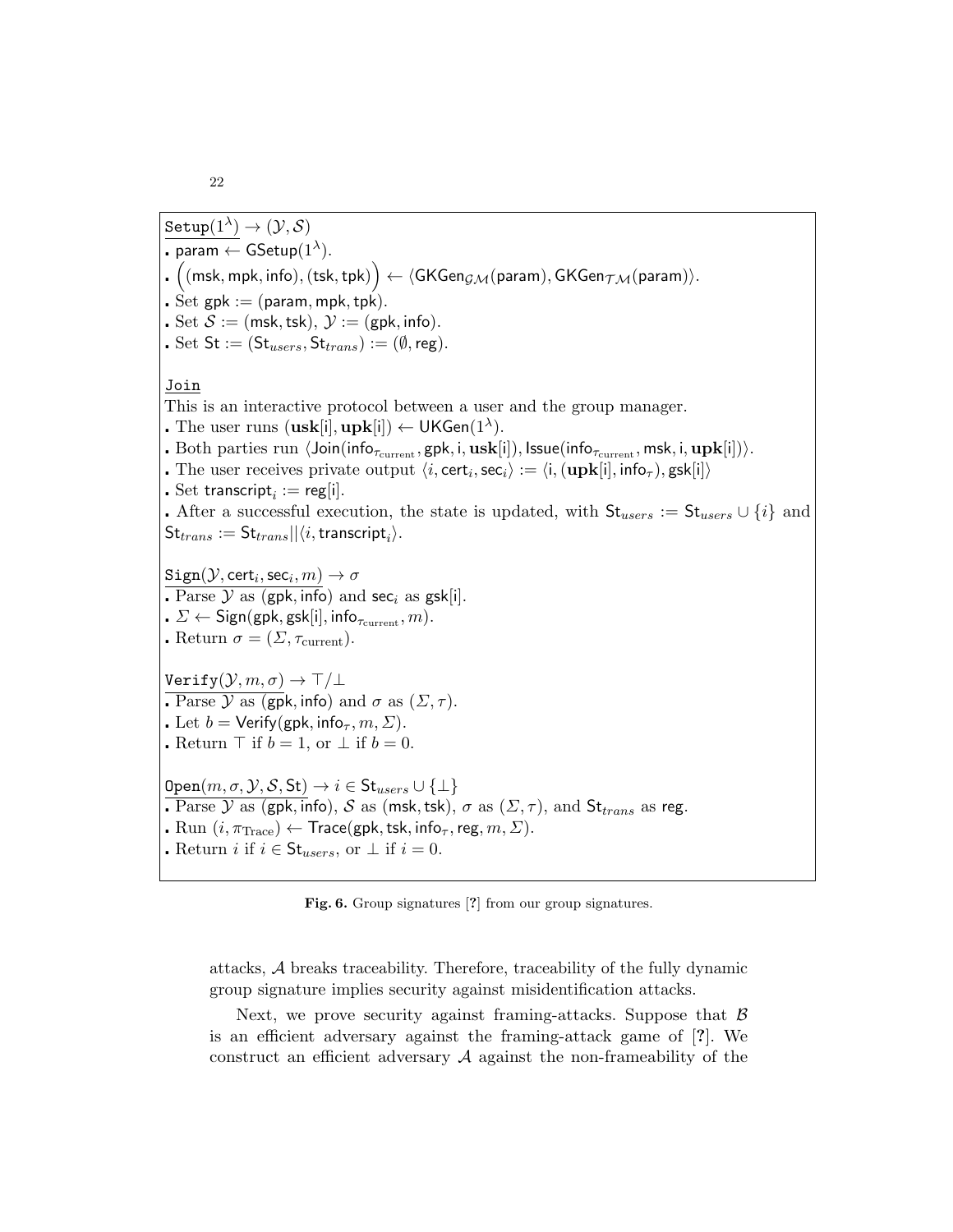fully dynamic group signature scheme. While initializing the fully dynamic scheme,  $A$  behaves honestly, so that all parameters are honestly generated, but  $A$  knows msk, tsk. In his game,  $B$  has access to oracles  $\mathcal{Q}_{pub}, \mathcal{Q}_{key}, \mathcal{Q}_{b-join}, \mathcal{Q}_{read}, \mathcal{Q}_{write}, \mathcal{Q}_{sign}.$  Using the information available to her in her game as well as the oracles she has access to in her nonframeability game, A can simulate all of  $\mathcal{B}$ 's oracles. The oracle  $\mathcal{Q}_{pub}$ is easy to simulate. The oracle  $\mathcal{Q}_{key}$  is easy to simulate since A knows msk and tsk. The oracle  $\mathcal{Q}_{b-join}$  directly corresponds to SndToU. Oracle  $\mathcal{Q}_{read}, \mathcal{Q}_{write}$  are easily simulated by A since A possesses msk and has access to the ModifyReg oracle. Also, A can simulate the  $\mathcal{Q}_{sian}$  oracle for B using her own Sign oracle. This means that A can run B to obtain  $(m, \sigma)$ where  $\sigma = (\Sigma, \tau)$ . Note in [?], users created by  $\mathcal{Q}_{b-join}$  are honest users whose private keys have not been revealed to  $\beta$ . Therefore, a user i framed by  $\beta$  will be in HUL \ BUL, unless  $\mathcal A$  explicitly calls her RevealU oracle on i. Given the output  $(m, \sigma)$  produced by  $\mathcal{B}$ ,  $\mathcal{A}$  outputs  $(m, \Sigma, \text{info}_{\tau})$  as her answer in her game. Adversary  $A$  successfully breaks the non-frameability of the fully dynmic group signatures whenever  $\beta$  wins in his framing-attack game. Therefore, non-frameability of our fully dynamic group signatures implies security against framing attacks in the sense of [?].

Finally, we prove anonymity. Suppose  $\beta$  is an efficient adversary against the anonymity game of [?]. We construct an efficient adversary  $A$  against the anonymity of the fully-dynamic group signature scheme. While initializing the fully dynamic scheme, A behaves honestly, so that all parameters are honestly generated, but A knows msk. In the anonymity game of [?],  $\beta$ has access to oracles  $\mathcal{Q}_{pub}, \mathcal{Q}_{a-join}, \mathcal{Q}_{read}, \mathcal{Q}_{open}.$  The oracle  $\mathcal{Q}_{pub}$  is easy to simulate. The oracle  $\mathcal{Q}_{a-join}$  can be easily simulated using CrptU and knowledge of msk. Similarly,  $\mathcal{Q}_{read}$  can be simulated using msk. Lastly,  $\mathcal{Q}_{open}$  can be simulated by A by making use of her own Trace oracle. This means that A can simulate the anonymity game for  $\mathcal{B}$ , using Chal<sub>b</sub> on the current epoch  $\tau$  to provide  $\mathcal B$  with a challenge signature  $\sigma = (\Sigma, \tau)$ . Now, when  $\beta$  returns a bit  $b^*$ ,  $\mathcal A$  returns that as her answer in her game. It is clear that whenever  $\beta$  succeeds in winning the [?] anonymity game,  $\mathcal A$ breaks (full) anonmity of the fully dynamic group signature. Therefore, anonymity of fully dynamic group signatures implies that of partially dynamic group signatures in the sense of [?].  $\Box$ 

### 3 On the Security of Some Existing Schemes

Here we take a closer look at some of the existing fully dynamic schemes and investigate whether or not they are secure using our proposed model.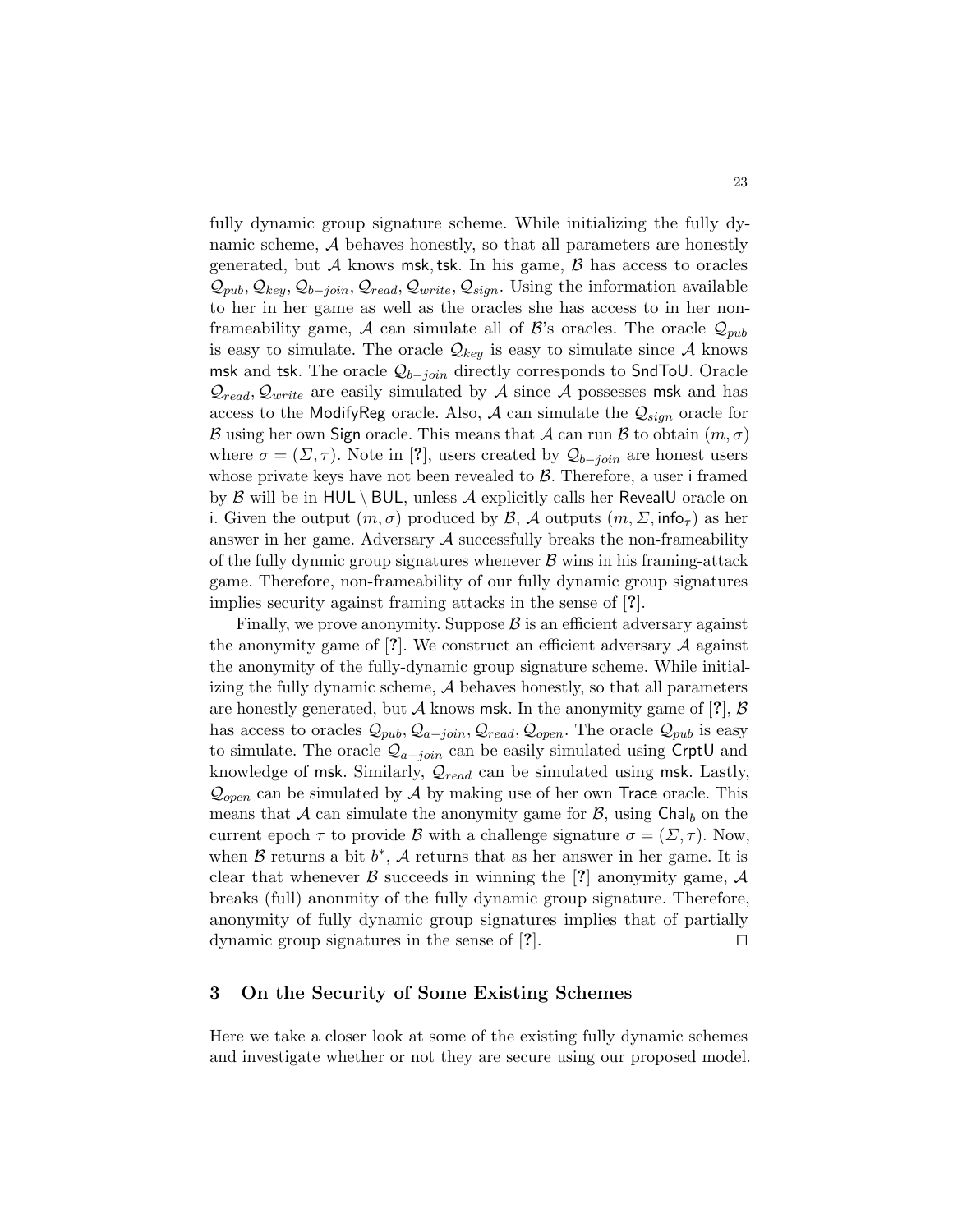We show that the state-of-the-art certificate-based schemes in [?, ?] and [?] are all susceptible to an attack against traceability which allows any user to sign w.r.t. an epoch predating her joining. In our model this directly breaks traceability, as the signature is w.r.t. an epoch in which the signer was not active. We note that our attack does not contradict the original security proofs of the schemes, but instead highlights that our definition is stronger. We also show that it is easy to repair the schemes at a reasonable cost.

At first glance, our attack is the dual of a well known issue with many revocation systems. If a user is revoked and anonymity is maintained, the revoked user is able to produce back-dated signatures that still verify. The difference here is that while the revoked user was authorized to be part of the group for the epoch in question, in our attack the signing user was in fact not authorized to sign for the group. If the adversary is able to block the opening of this signature (e.g. via legal action), its existence would implicitly frame the group's past membershipas the signature would be attributed to them.

#### 3.1 Libert et al. Schemes [?, ?]

In [?], users are assigned leaves of a complete binary tree and given a membership certificate containing a unique tag identifying the user, and a commitment to the path from the root to the user's leaf in the tree. Note that the certificate is not bound to the epoch at which the user joined the group. In fact, users joining does not change info<sub> $\tau$ </sub> or the epoch  $\tau$  itself.

Revocation is based on the subset difference method [?], using disjoint sets  $S_{k_i, u_i}$  for  $i = 1, ..., m$  which cover non-revoked users. Sets are represented by two nodes, a node  $k_i$  and one of its descendants node  $u_i$ , and cover all leaves of the sub-tree rooted at node  $k_i$  which are not leaves of the sub-tree rooted at  $u_i$ . Revocations trigger epoch changes with  $\mathsf{info}_{\tau}$ updated with a new cover.

To sign, the group member anonymously proves that she holds a membership certificate, and that the node indicated by the certificate belongs to one of those sets. More precisely, the user proves that her leaf is a descendant of node  $k_i$  but not a descendant of node  $u_i$  for some  $i \in [m]$ .

Since user certificates are not bound to epochs and leaves are covered until their corresponding users are revoked, it is simple to break traceability: a user can join and then produce a signature for an epoch that predates her joining. A similar argument also applies to the variant of the scheme given in [?].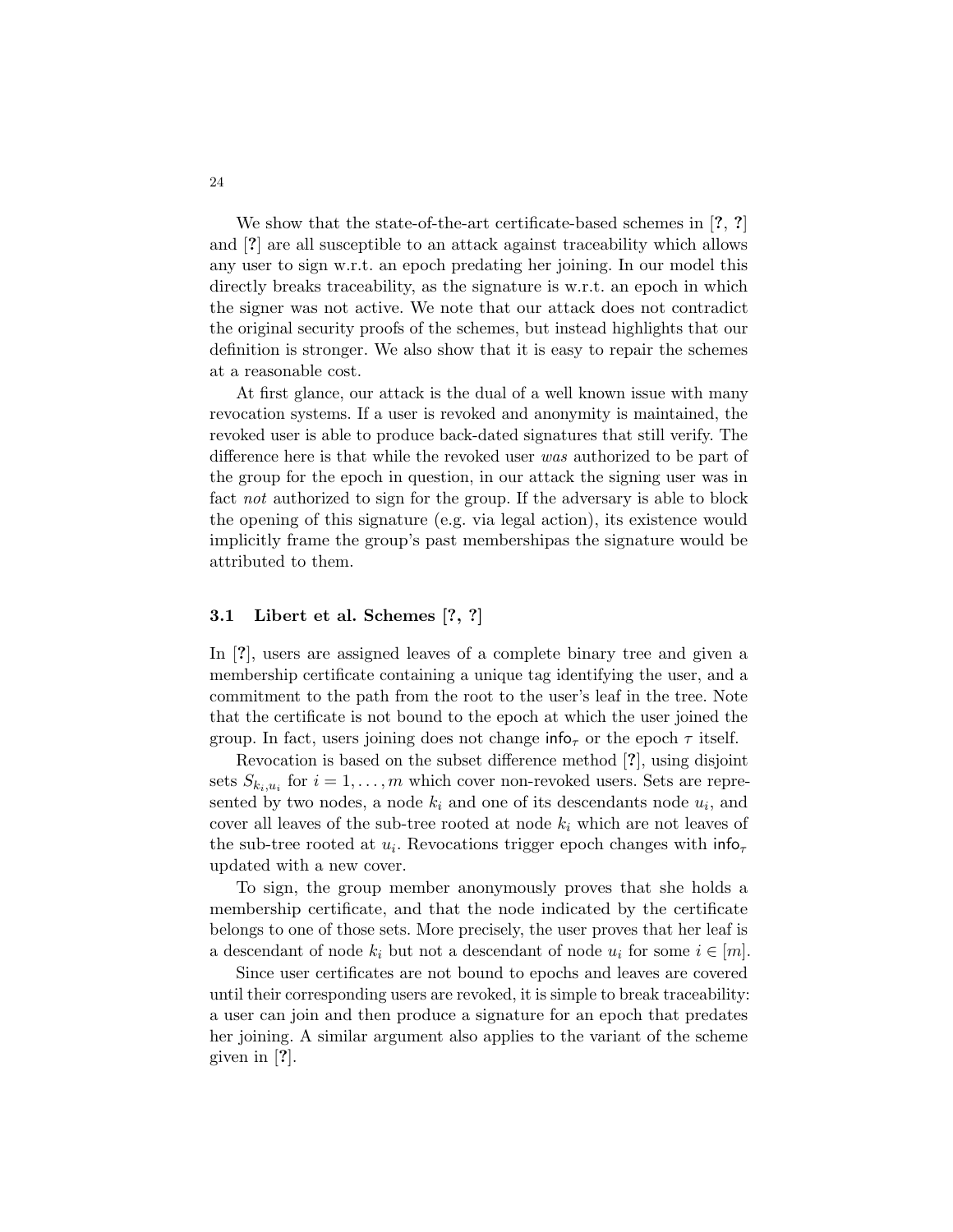**Theorem 4.** The fully dynamic scheme of Libert et al.  $\left[\frac{1}{2}\right]$  does not satisfy our traceability definition even w.r.t. honestly generated tracing manager's keys.

Proof. Consider the following strategy in the traceability experiment: the adversary asks to join as a user  $i_1$  at epoch  $\tau_1$ . User  $i_1$  gets assigned the leaf  $l_1$ . Then at a later epoch,  $\tau_2$ , the adversary asks to join as a second user i<sub>2</sub>. Finally, the adversary signs using the credentials of i<sub>2</sub> but for epoch  $\tau_1$ .

We can check by inspection that all subproofs in the back-dated signature go through. The crucial observation is that at epoch  $\tau_1$ , the leaf  $l_2$  is not revoked and thus must be covered by one of the  $S_{k_i, u_i}$  sets. As the proof verifies and i<sup>2</sup> used a legitimate certificate, opening the signature will be successful and indicate  $i_2$  as the signer. The adversary wins, as  $i_2$ was not active at epoch  $\tau_1$ .

A possible countermeasure against the above attack is to regard unassigned leaves as revoked until they are assigned. This is simple to do as the scheme does not bound the number of revoked users. We do however need to re-examine the number of subsets required to express this, as the  $2|\mathcal{R}| - 1$  bound for  $|\mathcal{R}|$  revoked users may now seem impractical. If we assume leaves are allocated sequentially to users, we can bound the number of subsets by  $2|\mathcal{R}_1| + log(|\mathcal{N} \setminus \mathcal{R}_2|)$  where  $\mathcal{R}_2$  is the set of leaves pending allocation and  $\mathcal{R}_1$  is the set of leaves allocated to users who were later revoked. Thus, our fix is only marginally more expensive than the base system and much more efficient than a naive analysis would indicate.

If proving set membership/intervals can be done efficiently (and depending on how the epoch counter is implemented), another possible fix is to bind membership certificates to the join epoch and then get the signer to prove that their join epoch is not later than the signing epoch.

### 3.2 Nakanishi et al. Scheme [?]

The scheme of Nakanishi et al. [?] is another certificate-based scheme in the random oracle model. It achieves constant time for both signing and signature verification, relative to the size of the group and the number of revoked users.

A user's group membership certificate consists of a signature on  $(x, \text{ID})$ produced by the group manager, where  $x$  is a secret owned by the user and ID is a unique integer the manager assigned to her. The group manager can revoke users by issuing revocation lists info<sub> $\tau$ </sub>. Each list consists of a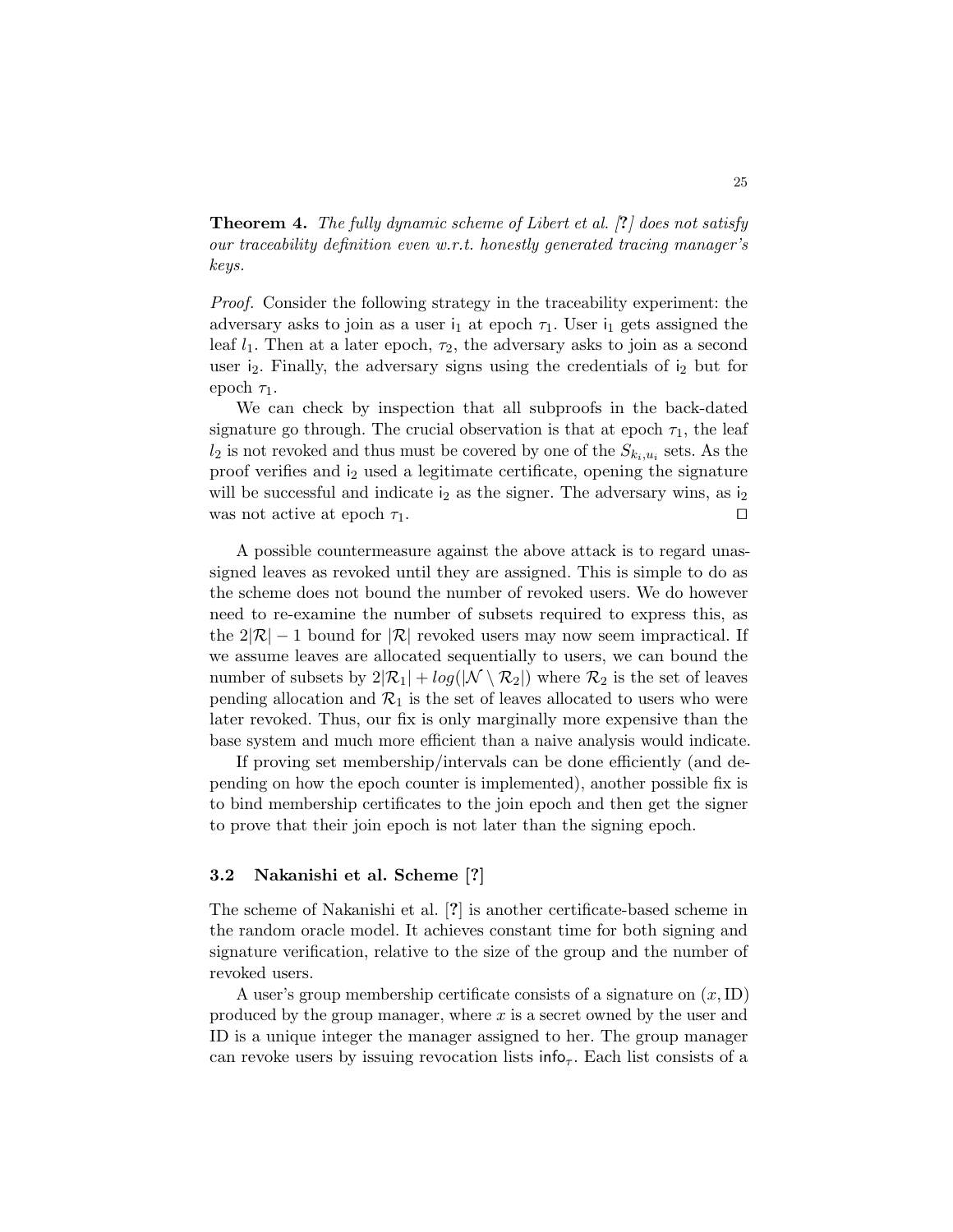sequence of *open* integer intervals  $(R_i, R_{i+1})$  signed by the manager, whose endpoints are all the revoked ID's. At each epoch  $\tau$ , a signer fetches the current info<sub> $\tau$ </sub> and proves, as part of the signature, that her ID is contained in one interval of the revocation list. If the ID lies between two revoked users' identities, it means it is not an endpoint and so she has not been revoked.

As in other certificate-based constructions, verifiers only know of revoked members, not active ones and, similarly to [?], the time of joining is not taken into account. This allows users to sign with respect to any epoch prior to joining the group, which represents an attack against our traceability definition.

**Theorem 5.** The Nakanishi et al.  $\left[\frac{?}{} \right]$  fully dynamic group signature scheme does not satisfy our traceability definition.

*Proof.* Let  $A$  be an adversary against the traceability game. The adversary adds user i to the group at epoch  $\tau$ . Since the user is not revoked, her ID is not an endpoint in any interval of the revocation list  $\text{info}_{\tau}$ , as for all previous epochs. Therefore,  $A$  could easily produce valid signatures for i to any epoch  $\bar{\tau} < \tau$ . Since these signatures trace back to a user which was inactive at the interval with which the signature is associated,  $A$  succeeds in the traceability game.  $\square$ 

The scheme could be easily immunized against the above attack. A first solution, as for [?], is to initialize the revocation list with all ID's of users that have not joined the group yet. When the manager assigns an ID to a new user, he updates reg and the revocation list info<sub> $\tau$ </sub>. This way, the signature size is not affected. On the other hand, revocation lists are now proportional to the size of the maximum number of users, instead of the number of revoked users.

An alternative countermeasure requires the group manager to include the joining epochs in the certificates by signing  $(x, \text{ID}, \tau_{\text{join}})$ , where x is a secret owned by user ID and  $\tau_{\text{join}}$  is the joining epoch. A signer then needs to include in the signature a proof that  $\tau_{\text{join}}$  is not greater than the signing epoch. To realize the latter, one can use membership proof techniques from [?, ?] which are already used in the original scheme. This would increase the cost of signing and verifying by only a constant factor. The new membership proof would require the group manager to provide signatures for every elapsed epoch, which could be appended, for instance, to the revocation list. This makes revocation lists grow linearly with the number of revoked users as well as the number of epochs.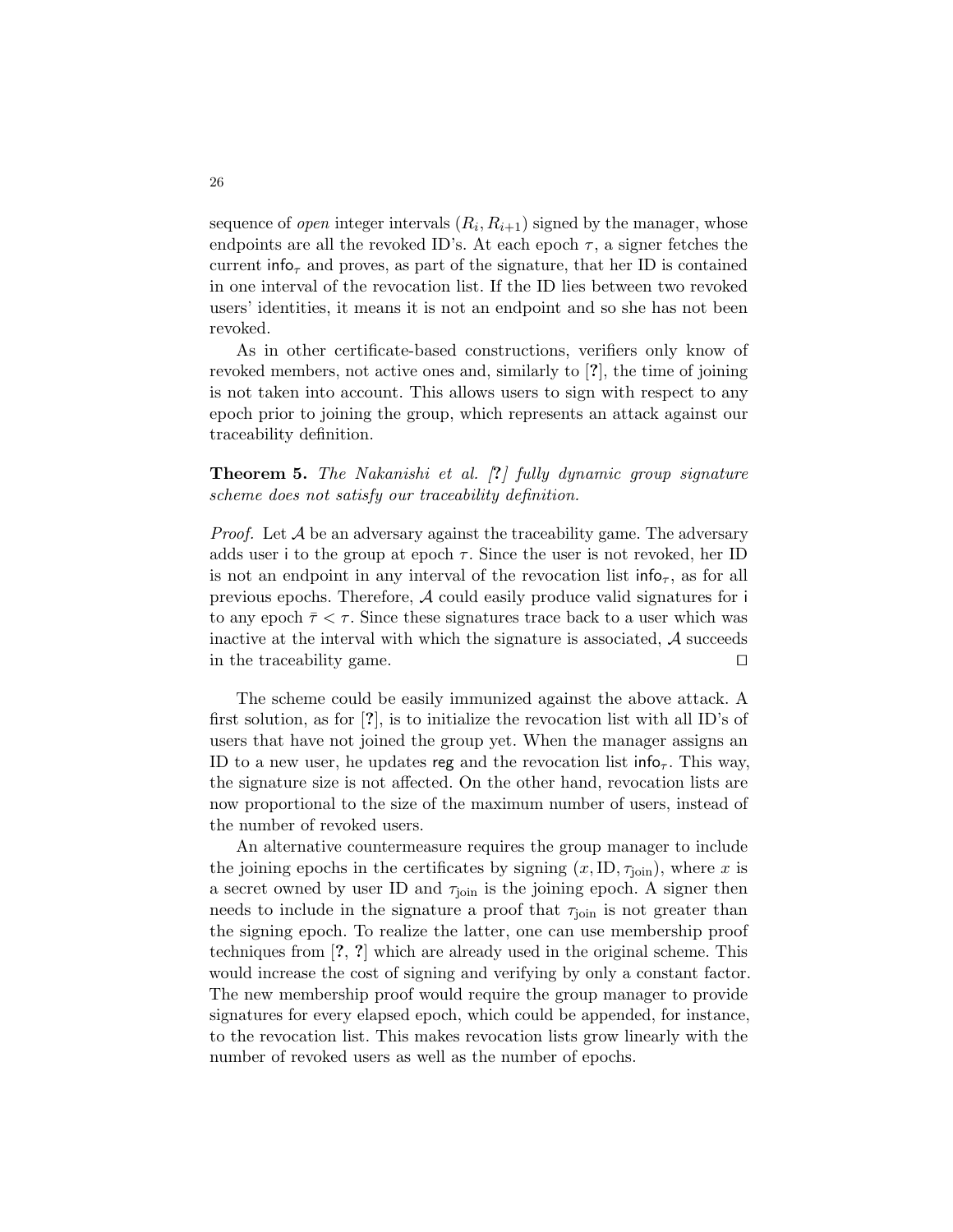### 3.3 Bootle et al. Scheme [?]

Recently, Bootle et al. [?] gave a generic construction of accountable ring signatures, where every signature can be traced back to a user in the ring. They also showed how one can obtain fully dynamic group signatures from accountable ring signatures. In addition, they gave an efficient instantiation in the random oracle model that is based on the DDH assumption. Their instantiation yields signatures of logarithmic size (w.r.t. the size of the ring), while signing is quasi-linear, and signature verification requires a linear number of operations. Bootle et al. claimed that their instantiation is more efficient than existing group signature schemes based on standard assumptions.

Each user has a secret key and an associated verification key. To sign, users first encrypt their verification key. Then, via a membership proof, they provide a signature of knowledge showing that the verification key belongs to the ring, and that they know the corresponding secret key. We now reproduce their definitions and prove their construction is secure w.r.t. the stronger variant of our model.

Accountable Ring Signatures. Bootle et al. [?] define an accountable ring signature scheme over a PPT setup  $ARS_{Setup}$  as a tuple of polynomial time algorithms  $(ARS_{OKGen},ARS_{UKGen},ARS_{Sign},ARS_{Vfy},ARS_{Open},$  $ARS_{Judge}$ ).

- $ARS_{Setup}(1^{\lambda})$ : Given the security parameter, produces public parameters pp used (sometimes implicitly) by the rest of the scheme. The public parameters define key spaces  $PK, DK, VK, SK$  with efficient algorithms for sampling and deciding membership.
- $ARS<sub>OKGen</sub>(pp)$ : Given the public parameters pp, produces a public key  $pk \in PK$  and secret key  $dk \in DK$  for an opener. Without loss of generality, we assume  $dk$  defines  $pk$  deterministically and write  $pk = \text{ARS}_{OKGen}(pp, dk)$  when computing pk from dk.
- $ARS_{UKGen}(pp)$ : Given the public parameters pp, produces a verification key  $vk \in VK$  and a secret signing key  $sk \in SK$  for a user. We can assume sk deterministically determines vk and write  $vk =$  $ARS_{UKGen}(pp, sk)$  when computing vk from sk.
- $ARS<sub>Sian</sub>(pk, m, R, sk)$ : Given an opener's public key, a message, a ring (i.e. a set of verification keys) and a secret key, produces a ring signature  $\sigma$ . The algorithm returns the error symbol  $\perp$  if the inputs are malformed, i.e., if  $pk \notin PK, R \not\subset VK, sk \notin SK$  or  $vk = \mathsf{ARS}_{UKGen}(pp, sk) \notin R$ .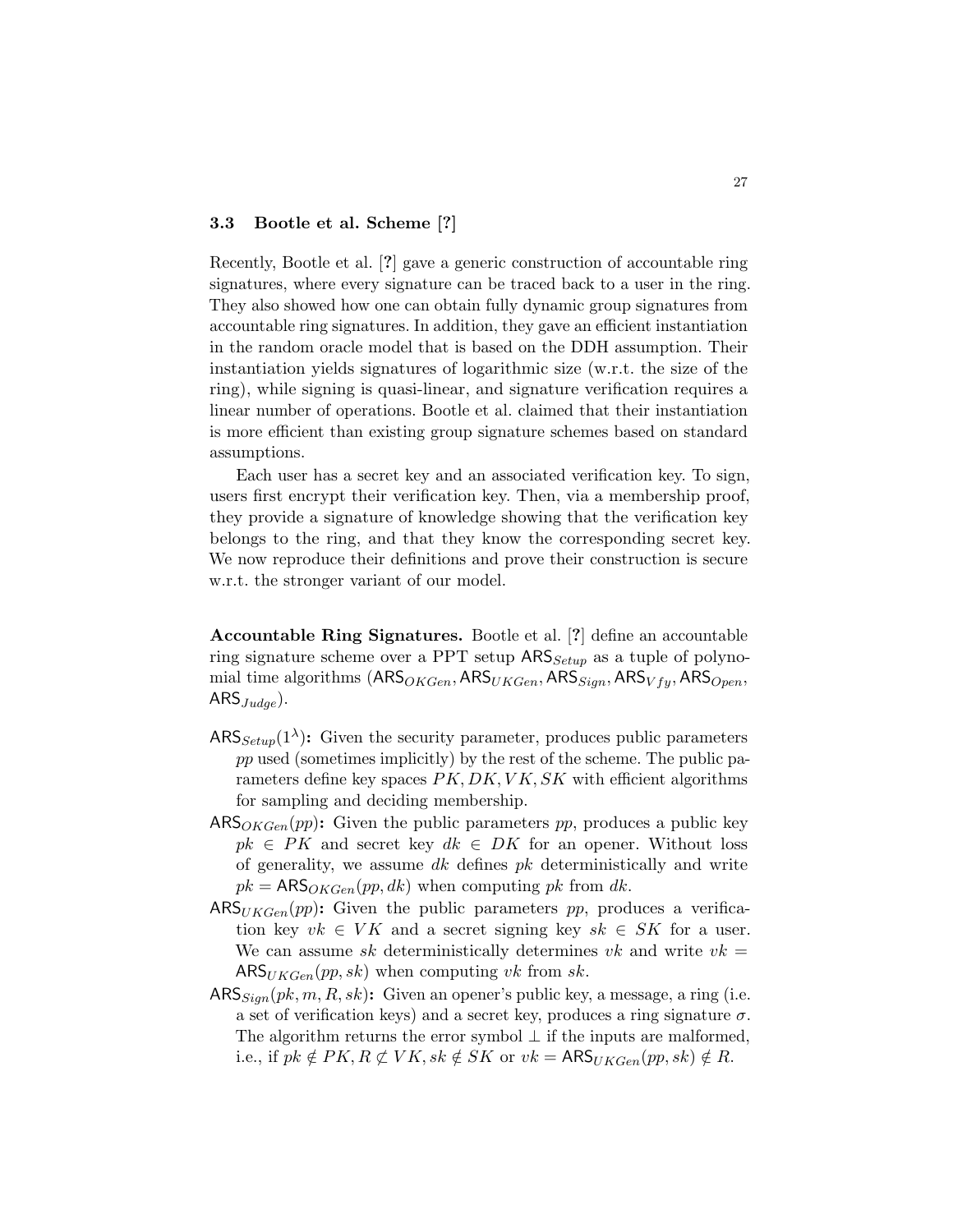- $ARS_{Vfv}(pk, m, R, \sigma)$ : Given an opener's public key, a message, a ring and a signature, returns 1 if accepting the signature and 0 otherwise. We assume the algorithm always returns 0 if the inputs are malformed, i.e., if  $pk \notin PK$  or  $R \not\subset VK$ .
- $ARS<sub>Open</sub>(m, R, \sigma, dk)$ : Given a message, a ring, a ring signature and an opener's secret key, returns a verification key  $vk$  and a proof  $\psi$  that the owner of vk produced the signature. If any of the inputs are invalid, i.e.,  $dk \notin DK$  or  $\sigma$  is not a valid signature using  $pk = \mathsf{ARS}_{OKGen}(pp, dk)$ , the algorithm returns ⊥.
- $\mathsf{ARS}_{Judoe}(pk, m, R, \sigma, vk, \psi)$ : Given an opener's public key, a message, a ring, a signature, a verification key and a proof, returns 1 if accepting the proof and 0 otherwise. We assume the algorithm returns 0 if  $\sigma$  is invalid or  $vk \notin R$ .

An accountable ring signature scheme [?] should be correct, fully unforgeable, anonymous and traceable as defined below.

Definition 1 (Perfect correctness). An accountable ring signature scheme is perfectly correct if for any PPT adversary A

$$
\Pr\left[\begin{matrix}pp \leftarrow \mathsf{ARS}_{Setup}(1^{\lambda}); (vk, sk) \leftarrow \mathsf{ARS}_{UKGen}(pp);\\ (pk, m, R) \leftarrow \mathcal{A}(pp, sk); \sigma \leftarrow \mathsf{ARS}_{Sign}(pk, m, R, sk):\\ \text{If } pk \in PK, R \subset VK, vk \in R \text{ then } \mathsf{ARS}_{Vfy}(pk, m, R, \sigma) = 1 \end{matrix}\right] = 1.
$$

Full unforgeability ensures that an adversary, who may control the opener, can neither falsely accuse an honest user of producing a ring signature nor forge ring signatures on behalf of an honest ring. The former should hold even when all other users in the ring are corrupt.

Definition 2 (Full Unforgeability). An accountable ring signature scheme is fully unforgeable if for any PPT adversary A

$$
\Pr \left[\n\begin{array}{c}\npp \leftarrow \mathsf{ARS}_{Setup}(1^{\lambda});(pk, vk, m, R, \sigma, \psi) \leftarrow \mathcal{A}^{UKGen,Sign,ReveallU}(pp):\n\\ \n\left(vk \in Q_{UKGen} \setminus Q_{ReveallU} \land (pk, vk, m, R, \sigma) \notin Q_{Sign} \right. \\\n\leftarrow \mathsf{ARS}_{Judge}(pk, m, R, \sigma, vk, \psi) = 1\n\end{array}\n\right]\n\approx 0.\n\right]
$$
\n
$$
\vee \left(R \subset Q_{UKGen} \setminus Q_{ReveallU} \land (pk, \cdot, m, R, \sigma) \notin Q_{Sign} \right]\n\approx 0.
$$

• UKGen runs  $(vk, sk) \leftarrow \text{ARS}_{UKGen}(pp)$  and returns vk.  $Q_{UKGen}$  is the set of verification keys vk that have been generated by this oracle.

28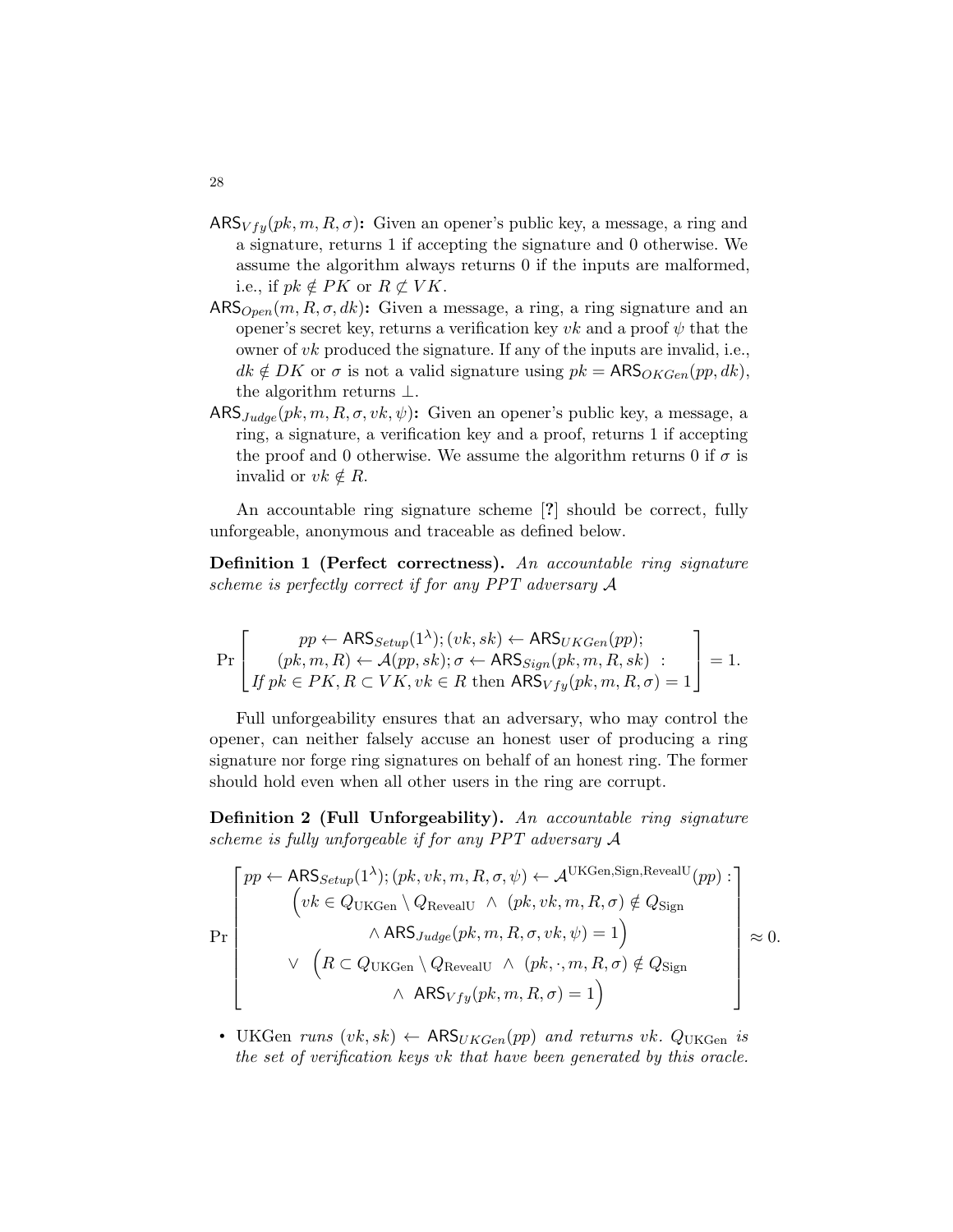- Sign is an oracle that on query  $(pk, vk, m, R)$  checks if  $vk \in R \cap Q_{UKGen}$ , in which case returns  $\sigma \leftarrow \text{ARS}_{Sign}(pk, m, R, sk)$ .  $Q_{Sign}$  contains the queries and responses  $(pk, vk, m, R, \sigma)$ .
- RevealU is an oracle that when queried on  $vk \in Q_{UKGen}$  returns the corresponding signing key sk.  $Q_{\text{Reveall}}$  is the list of verification keys vk for which the corresponding signing key has been revealed.

Anonymity ensures that a signature does not reveal the identity of the ring member who produced it without the opener explicitly wanting to open the particular signature. The definition below implies anonymity against full key exposure attacks [?] as in the game the adversary is allowed to choose the secret signing keys of the users.

Definition 3 (Anonymity). An accountable ring signature scheme is anonymous if for any PPT adversary A

$$
\Pr\left[\mathit{pp} \leftarrow \mathsf{ARS}_{Setup}(1^{\lambda}); b \leftarrow \{0, 1\}; (\mathit{pk}, \mathit{dk}) \leftarrow \mathsf{ARS}_{OKGen}(\mathit{pp}): \right] \approx \frac{1}{2}.
$$

- Chal<sub>b</sub> is an oracle that the adversary can only call once. On query  $(m, R, sk_0, sk_1)$  it runs  $\sigma_0 \leftarrow \text{ARS}_{Sign}(pk, m, R, sk_0); \sigma_1 \leftarrow$ ARS $_{Sign}(pk, m, R, sk_1)$ . If  $\sigma_0 \neq \bot$  and  $\sigma_1 \neq \bot$  it returns  $\sigma_b$ , otherwise it returns ⊥.
- Open is an oracle that on a query  $(m, R, \sigma)$  returns  $\mathsf{ARS}_{Open}(m, R, \sigma, dk)$ . If  $\sigma$  was obtained by calling Chal<sub>b</sub> on  $(m, R)$ , the oracle returns  $\bot$ .

Traceability ensures that the specified opener can always identify the ring member who produced a signature and that she is able to produce a valid proof for her decision.

Definition 4 (Traceability). An accountable ring signature scheme is traceable if for any PPT adversary A

$$
\Pr\left[\begin{matrix}pp \leftarrow \mathsf{ARS}_{Setup}(1^{\lambda});(dk,m,R,\sigma) \leftarrow \mathcal{A}(pp);\\pk \leftarrow \mathsf{ARS}_{OKGen}(pp,dk);(vk,\psi) \leftarrow \mathsf{ARS}_{Open}(m,R,\sigma,dk):\\ \mathsf{ARS}_{Vfy}(pk,m,R,\sigma) = 1 \; \wedge \; \mathsf{ARS}_{Judge}(pk,m,R,\sigma,vk,\psi) = 0\end{matrix}\right] \approx 0.
$$

Tracing soundness ensures that a signature cannot trace to two different users; only one person can be identified as the signer even when all users as well as the opener are fully corrupt. Similarly to the setting of group signatures [?], this requirement is vital for some applications, e.g., where users might be rewarded for signatures they produced, or to avoid shifting blame when signatures are used as evidence of abuse.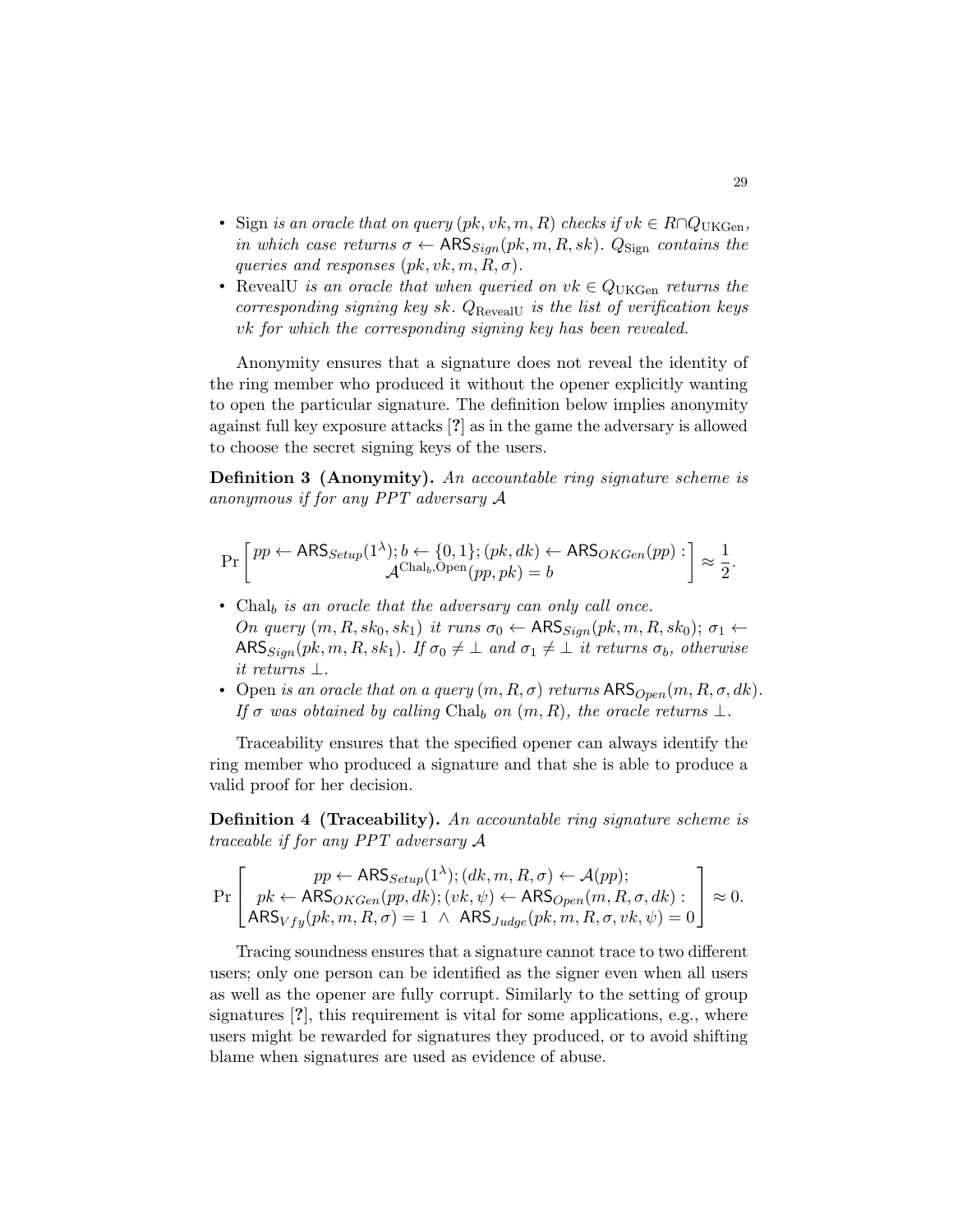Definition 5 (Tracing Soundness). An accountable ring signature scheme satisfies tracing soundness if for any PPT adversary A

$$
\Pr\left[\begin{array}{l}pp \leftarrow \mathsf{ARS}_{Setup}(1^{\lambda}); (m, \sigma, R, pk, vk_1, vk_2, \psi_1, \psi_2) \leftarrow \mathcal{A}(pp): \\ \forall i \in \{1, 2\}, \; \mathsf{ARS}_{Judge}(pk, m, R, \sigma, vki, \psi_i) = 1 \wedge vk_1 \neq vk_2\end{array}\right] \approx 0.
$$

Security in our model. Here we will show that a fully dynamic group signature scheme obtained from the generic accountable ring signature construction of [?] is secure w.r.t. our security model.

In what follows, note that each epoch  $\tau$  specifies an instance of the accountable ring signature scheme with ring  $R_{\tau}$ . Algorithms from the accountable ring signature scheme are labelled with ARS. We assume that the epoch can be appended to a message using the || operation, and removed again without ambiguity.

An accountable ring signature scheme does not involve a group manager. Hence, to construct a group signature, we assume the existence of a functionality GMg, which allows a group manager's key-pair to be derived as (gmk, msk)  $\leftarrow$  GMg(1<sup> $\lambda$ </sup>), and initialises a group information board which is visible to all parties, but can only be modified by a party with msk.

The construction of a fully dynamic group signature from an accountable ring signature is presented in Fig. 7.

**Theorem 6.** The generic group signature scheme construction from accountable ring signatures of [?] satisfies our definitions for a secure, fullydynamic group signature scheme.

Proof. We begin by proving correctness. For simplicity and without loss in generality, we reduce the computational variant of the correctness requirement, i.e. where the last three lines in the correctness game in Fig. 11 are dropped (see Section A.2), to the perfect correctness of the accountable ring signature. Let  $A$  be an adversary against the (computational) correctness of the fully dynamic group signature scheme. We construct an adversary  $\beta$  against the (perfect) correctness of the accountable ring signature scheme. On receiving  $(pp, sk)$  from his game,  $\beta$  sets param  $= pp$ and chooses (tpk,tsk) and (mpk, msk) by himself. He also initializes reg and info. Note that  $\beta$  can compute vk corresponding to sk by computing  $vk = \text{ARS}_{UKGen}(pp, sk)$ . Now, B sets gpk := (param, mpk, tpk) and starts  $\mathcal A$  on (gpk, info). Since  $\mathcal B$  knows msk, he can simulate all oracle queries for  $\mathcal A$ . Let q be a polynomial upper bound on the number of UToM queries  $\mathcal A$  can make in her game. Adversary B randomly chooses an index  $i \leftarrow \{1, \ldots, q\}$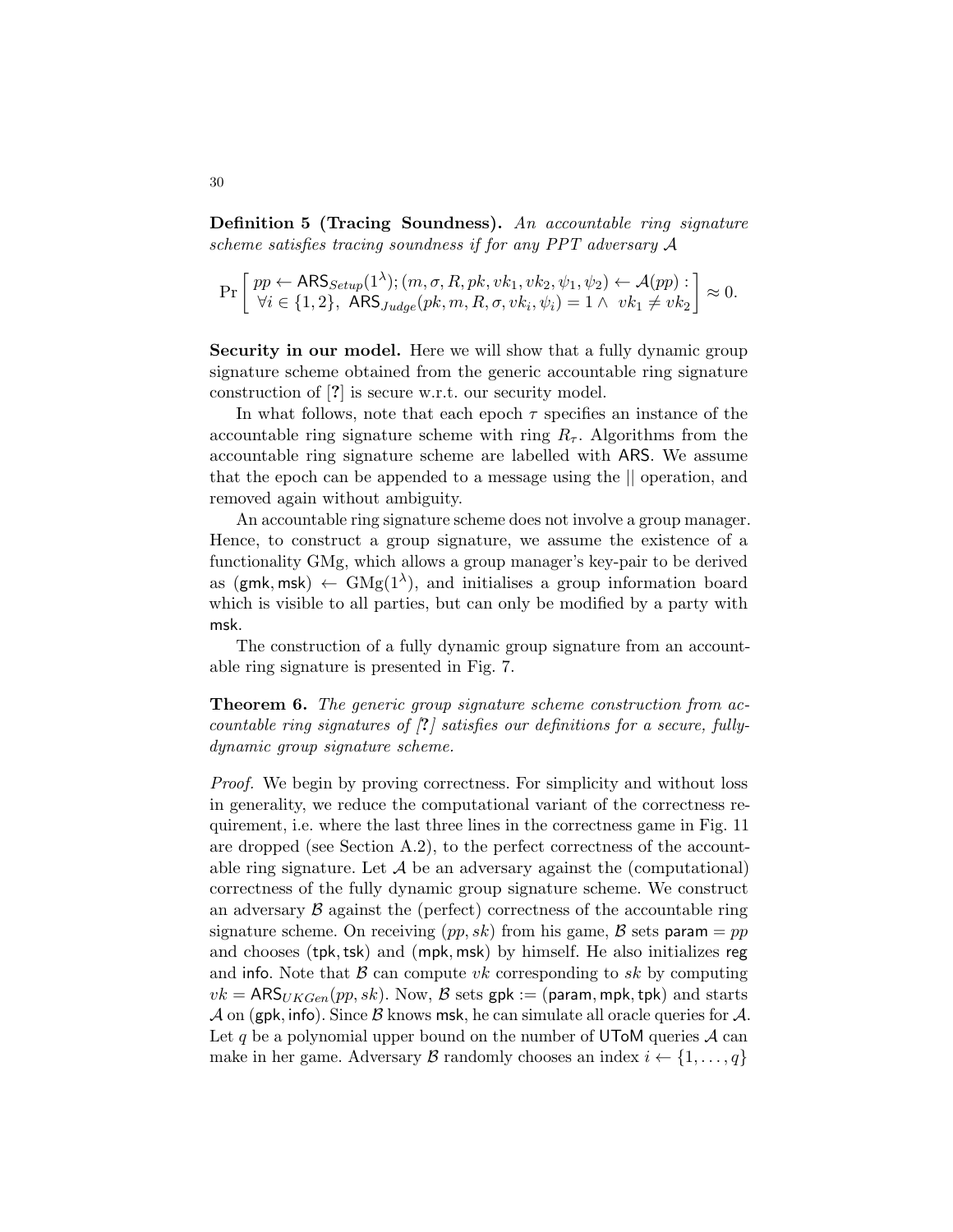$\mathsf{GSetup}(1^\lambda)\to\mathsf{param}$ Compute param :=  $pp \leftarrow \mathsf{ARS}_{Setup}(1^{\lambda})$ . Initialize reg and a counter  $\tau := 0$ .  $\langle$ GKGen $_{\mathcal{GM}}$ (param), GKGen $_{\mathcal{TM}}$ (param) $\rangle$  The group and tracing managers participate in an interactive protocol to generate  $(\textsf{tpk}, \textsf{tsk}) \leftarrow \mathsf{ARS}_{OKGen}(pp)$  and  $(\textsf{mpk}, \textsf{msk}) \leftarrow \mathsf{GMg}(1^\lambda).$ Set  $gph := (param, mpk, tpk)$ , and initialise info.  $UKGen(1^{\lambda}) \rightarrow (usk[i], upk[i])$ Return  $(\mathbf{usk}[i], \mathbf{upk}[i]) \leftarrow \mathsf{ARS}_{UKGen}(pp)$ .  $\langle$ Join $(\tau,$  gpk, i, usk[i]), Issue $(\tau,$  msk, i, upk[i]) $\rangle$  The group manager and a new user i who already has a key-pair undergo an interactive protocol to register i. Upon completion, the group manager uses msk to update reg with the transcript. Set gsk $[i] = \text{usk}[i]$ . UpdateGroup(gpk, msk, info $_{\text{current}}$ ,  $S$ , reg)  $\rightarrow$  info<sub>new</sub> If  $R_{\text{new}}$  is different from  $R_{\text{current}}$  then increment the counter  $\tau$ The new group information info<sub>new</sub> contains the current group  $R_{\text{new}}$  and the public keys of the members as well as the counter  $\tau$ .  $Sign(gpk, gsk[i], info_\tau, m) \rightarrow \Sigma$ Denote the group for the current epoch by  $R_{\tau}$ . This is part of info<sub> $\tau$ </sub>. Return  $\Sigma \leftarrow \mathsf{ARS}_{Sign}(\textsf{tpk}, m || \tau, R_{\tau}, \textsf{gsk}[i]).$  ${\sf Verify}({\sf gpk},\allowbreak {\sf info}_{\tau},\allowbreak m,\allowbreak \varSigma)\rightarrow 1/0$ **Return ARS** $V_{fy}$ (tpk, m|| $\tau$ ,  $R_{\tau}$ ,  $\Sigma$ ).  $Trace(gpk,tsk, info_\tau,reg, m, \Sigma) \rightarrow (i, \pi_{Trace})$ Return ARS $_{Open}(m||\tau, R_{\tau}, \Sigma, \text{tsk}).$  $\mathsf{Judge}(\mathsf{gpk},\mathsf{i},\mathsf{info}_\tau,\pi_{\text{Trace}},\mathbf{upk}[\mathsf{i}],m,\Sigma)\rightarrow 1/0$ **Return ARS** $_{Judge}$ (tpk,  $m||\tau, R_{\tau}, \Sigma$ , upk[i],  $\pi_{\text{Trace}}$ ). IsActive(info<sub> $\tau$ </sub>, reg, i) Check info<sub>τ</sub> to see if user i is in  $R_{\tau}$ , and returns 0/1 accordingly.

Fig. 7. Construction of a fully dynamic group signature from an accountable ring signature [?] .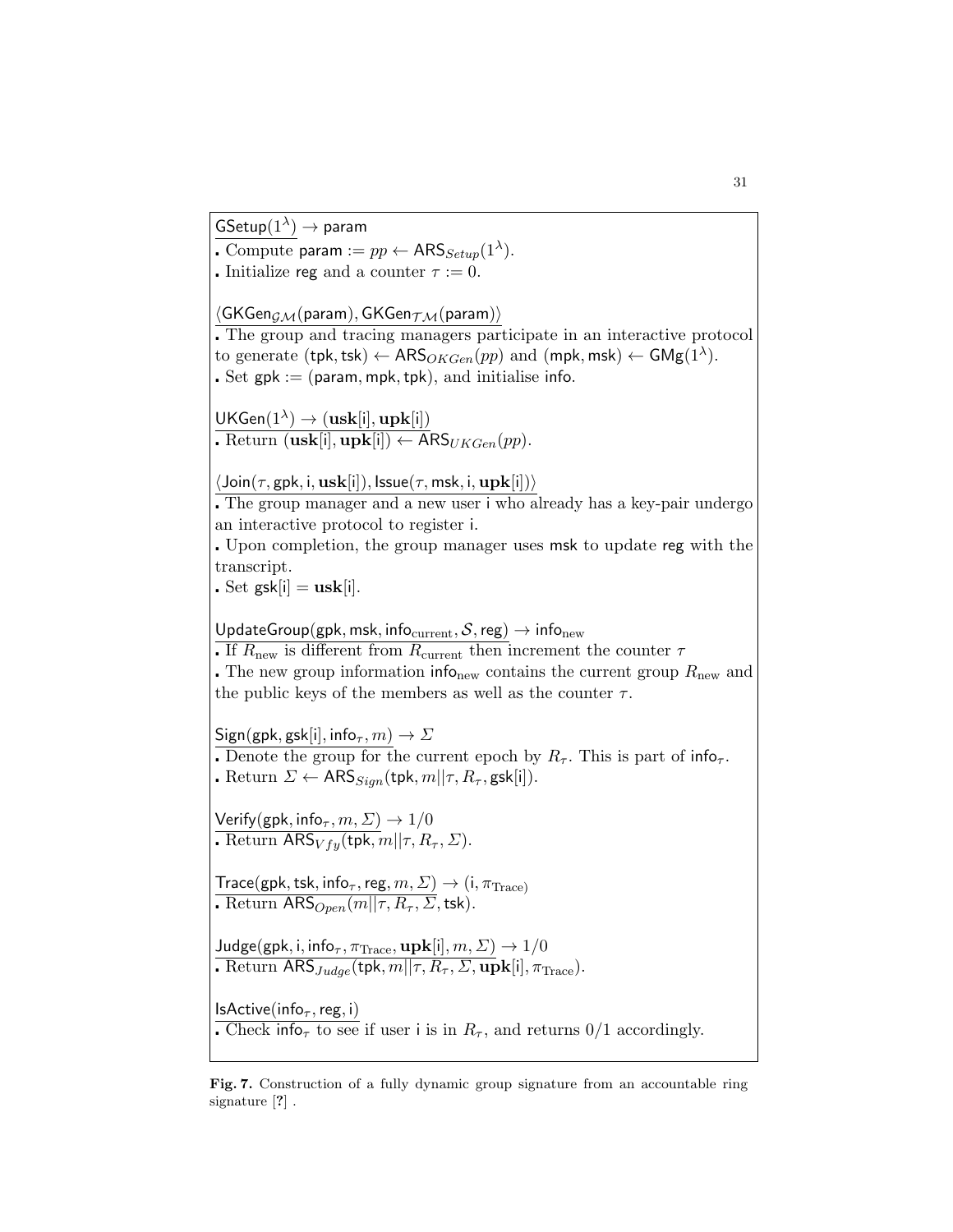and sets the challenge key pair  $(vk, sk)$  of his game as the keys of the *i*-th user i<sup>\*</sup> queried to the UToM oracle:  $(\textbf{usk}[i^*], \textbf{upk}[i^*]) := (sk, vk)$ . By construction, user keys do not depend on i, so the simulation is perfect. Whenever A succeeds in breaking correctness by returning  $(i, m, \tau)$ , B succeeds when  $i = i^*$  by returning  $(\text{tpk}, m || \tau, R_{\tau})$ . Note that i is independent of the success probability of  $A$ . Hence, the success probability of  $B$  is that of  $A$  divided by a factor of  $q$ , and thus correctness of the fully dynamic group signature scheme follows.

For anonymity, suppose that  $A$  is an adversary against the anonymity of the group signature scheme. We construct an adversary  $\beta$  against the anonymity of the accountable ring signature scheme. Adversary  $\beta$  gets param := pp and pk from his anonymity game. He sets tpk := pk and interacts with  $A$  on behalf of the tracing manager of the fully dynamic group signature scheme to get (msk, mpk, info). Note that  $\beta$  does not know dk corresponding to pk and hence does not know the secret tracing key tsk of the tracing manager. B now sets  $gpk := (param, mpk, tpk)$  and initializes reg. For all oracles except Trace and  $Chal_b, B$  is able to simulate all queries of  $\mathcal A$  by himself and return the result, since  $\mathcal B$  knows all necessary keys. If A queries  $(m, \Sigma, \text{info}_{\tau})$  to her Trace oracle, B can simulate the oracle by querying  $(m||\tau, R_{\tau}, \Sigma)$  to his Open oracle and forwards the answer to A. If A queries (info<sub>r</sub>,  $i_0$ ,  $i_1$ , m) to her Chal<sub>b</sub> oracle, B simulates the oracle by querying  $(m||\tau, R_{\tau}, g\text{sk}[i_0], g\text{sk}[i_1])$  to his Chal<sub>b</sub> oracle and returns the answer to A. Eventually, when A outputs her guess  $b^*$ , B returns  $b^*$  as his answer in his game. It is clear that both adversaries have the same advantage. Therefore, by anonymity of the accountable ring signature scheme, the fully dynamic group signature scheme satisfies our full anonymity definition.

Next, we prove non-frameability. Let  $A$  be an adversary against the nonframeability of the fully dynamic group signature scheme. We construct an adversary  $\beta$  attacking the full-unforgeability of the accountable ring signature scheme. Given pp, B starts A on param := pp and receives (info, msk, mpk, tsk, tpk) using which  $\beta$  can compute gpk which he forwards to A. Now, for all oracles except  $SndTol$ , RevealU and  $Sign, B$  is able to simulate all queries of A by himself and return the result. For the other three oracles,  $\beta$  can simulate those successfully by consulting his own oracles UKGen, Sign and RevealU if necessary. Eventually, when A outputs  $(m, \Sigma, \mathbf{i}, \pi_{\text{Trace}}, \mathsf{info}_{\tau})$ , B returns (tpk, upk[i],  $m||\tau, R_{\tau}, \Sigma, \pi_{\text{Trace}}$ ) in his game. Clearly, if  $\mathcal A$  wins her game,  $\mathcal B$  succeeds in breaking the full unforgeability of the accountable ring signature since his output satisfies the first clause of the winning condition.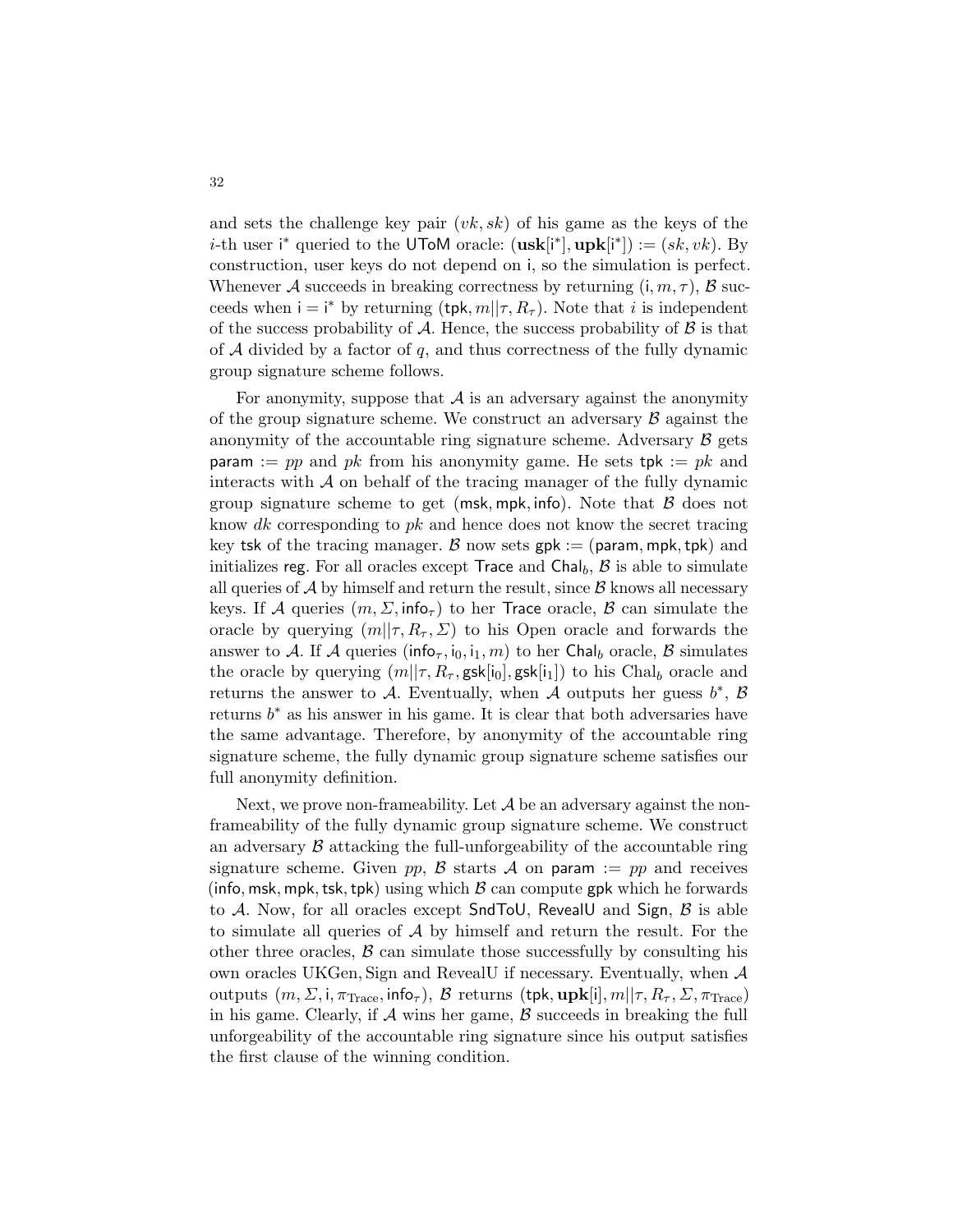Next, we prove traceability. Let  $A$  be an adversary against the traceability of the fully dynamic group signature scheme. We construct an adversary  $\beta$  against the traceability of the accountable ring signature scheme. Given pp, B sets param := pp, generates (msk, mpk) and initializes reg and info. He interacts with  $A$  on behalf the group manager in order to obtain (tsk, tpk). He sets  $gpk := (param, mpk, tpk)$  and forwards (gpk, info) to A. Now,  $\beta$  is able to simulate all of the oracle queries of A. Eventually, when A outputs  $(m, \Sigma, \tau)$  where  $\Sigma$  is a valid signature, B returns (tsk,  $m||\tau, R_{\tau}, \Sigma$ ) in his game. We have three cases to consider depending on how  $A$  wins her game. If i is inactive group member at epoch  $\tau$ , then  $i \notin R_{\tau}$ . If  $i = 0$  then again  $i \notin R_{\tau}$ . The final case is that the group signature judge algorithm returns 0. The probability of success of  $\beta$  is the same as that of  $\mathcal A$ . Thus, by the traceability of the accountable ring signature scheme, the fully dynamic group signature scheme satisfies traceability.

Finally, we prove tracing-soundness. Let  $A$  be an adversary against the tracing-soundness of the fully dynamic group signature scheme. We construct an adversary  $\beta$  against the tracing-soundness of the accountable ring signature scheme. Given pp,  $\beta$  initializes reg and sets param := pp. He starts A on param to get (info, msk, mpk, tsk, tpk). He sets gpk := (param, mpk, tpk) which he then forwards to A. Note that all  $\mathcal{A}$ 's oracle calls can be simulated by  ${\mathcal B}$  since he has the required keys. Eventually,  ${\mathcal A}$ halts by responding with a tuple  $(m, \Sigma, i_1, \pi_{\text{Trace}_1}, i_2, \pi_{\text{Trace}_2}, \textsf{info}_{\tau})$ . By construction,  $\Sigma$  returned by  $\mathcal A$  is a valid accountable ring signature on m that traces to two different users. Adversary  $\mathcal B$  returns  $\left(m||\tau,\Sigma,\text{tpk},\right)$  $\textbf{upk}[i_1], \textbf{upk}[i_2], \pi_{\text{Trace}_1}, \pi_{\text{Trace}_2}$  as his output in his game. Clearly, if A

wins her game,  $\beta$  wins his game with the same advantage. Thus, if the accountable ring signature scheme satisfies tracing soundness so does the fully dynamic group signature scheme.  $\Box$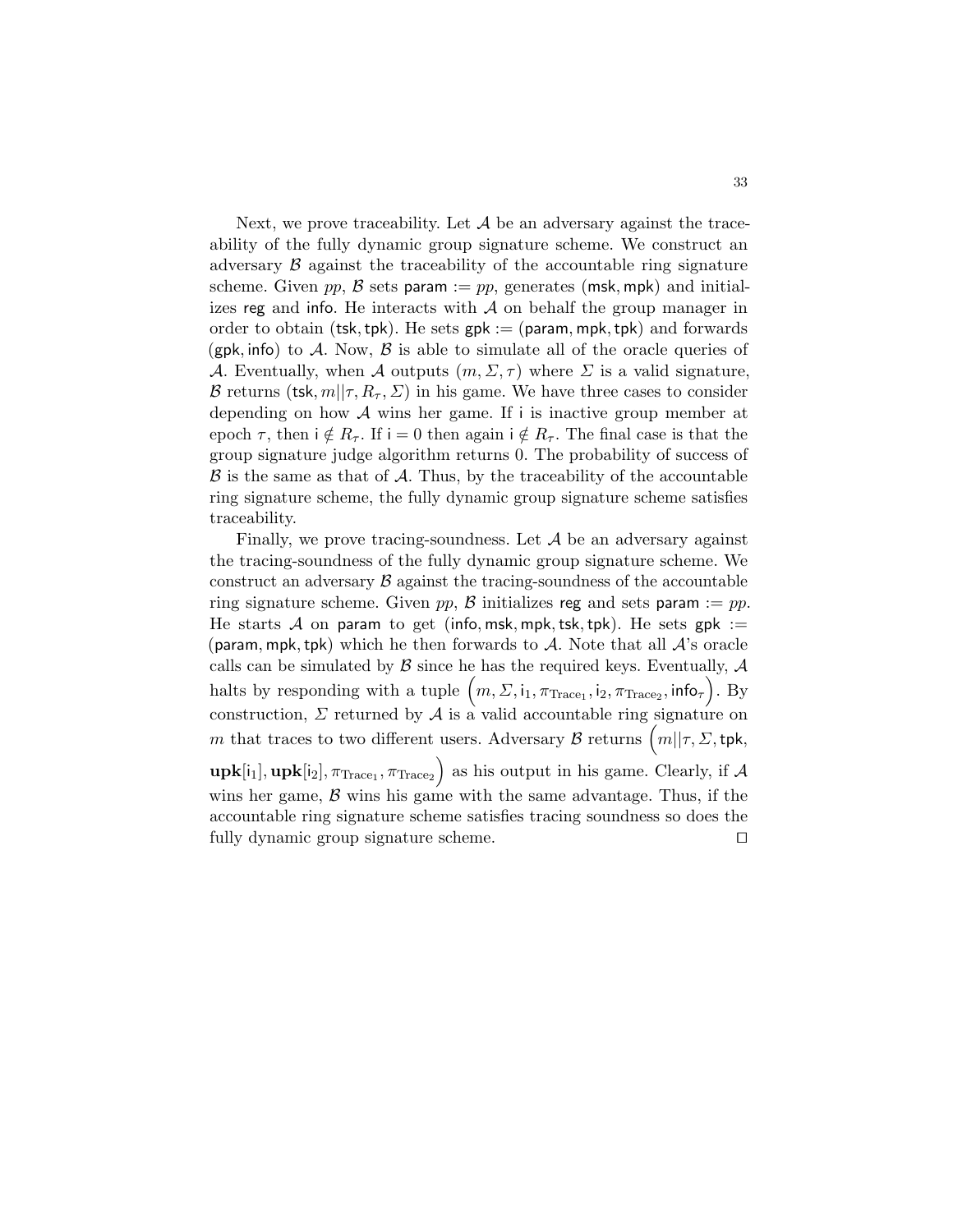## A New Definitions

#### A.1 Syntax and Security of Fully Dynamic Group Signatures

The parties involved in a Fully Dynamic Group Signature (FDGS) are: a set of users, who are potential group members; a group manager  $\mathcal{G}\mathcal{M}$ who in charge of issuing and revoking group membership of users; a tracing manager  $T\mathcal{M}$  who can revoke anonymity by identifying authors of signatures. Users can join and leave the group at any time at the discretion of the group manager. We allow the group manager to periodically publish some information info<sub>τ</sub>, associated with an index  $\tau$ , hereafter referred to as epoch. The epoch  $\tau$  is simply a counter value which gets increased every time the manager issues a new group information. The information depicts changes to the group, for instance, it could include the current members of the group (as in accumulator-based constructions) or those who have been excluded from the group (as, e.g. required by constructions based on revocation lists ). As in existing models, we assume that anyone can verify the authenticity of the published group information. By combining the group information for the current epoch with that of the preceding one, any party can identify the list of members who have been revoked at the current epoch.

Unlike existing models, which assume honestly generated authorities' keys, we separate the generation of the authorities' keys from that of the public parameters, which might need to be generated by a trusted party. This allows us (where appropriate) to define stringent security that protects against adversarial authorities who might generate their keys maliciously. Our definitions can be adapted straight away to work for the weaker setting where authorities' keys are generated honestly as in existing models. For the sake of generality, we define the group key generation as a joint protocol between the group and tracing managers. Clearly, it is desirable in some cases to avoid such interaction and allow authorities to generate their own keys independently. This is a special case of our general definition where the protocol is regarded as two one-sided protocols.

An  $FDGS$  scheme consists of the following polynomial-time algorithms:

- GSetup( $1^{\lambda}$ )  $\rightarrow$  param: is run by a trusted third party. On input a security parameter  $\lambda$ , it outputs public parameters param.
- $\langle GKGen_{GM}(param), GKGen_{TM}(param)\rangle \rightarrow ((mpk, msk, info<sub>0</sub>); (tpk, tsk))$ : is an interactive protocol between  $\mathcal{G}M$  and  $\mathcal{T}M$  specified by algorithms GKGen $_{GM}$  and GKGen $_{TM}$ . The input to both algorithms is the public parameters param and the output consists of the respective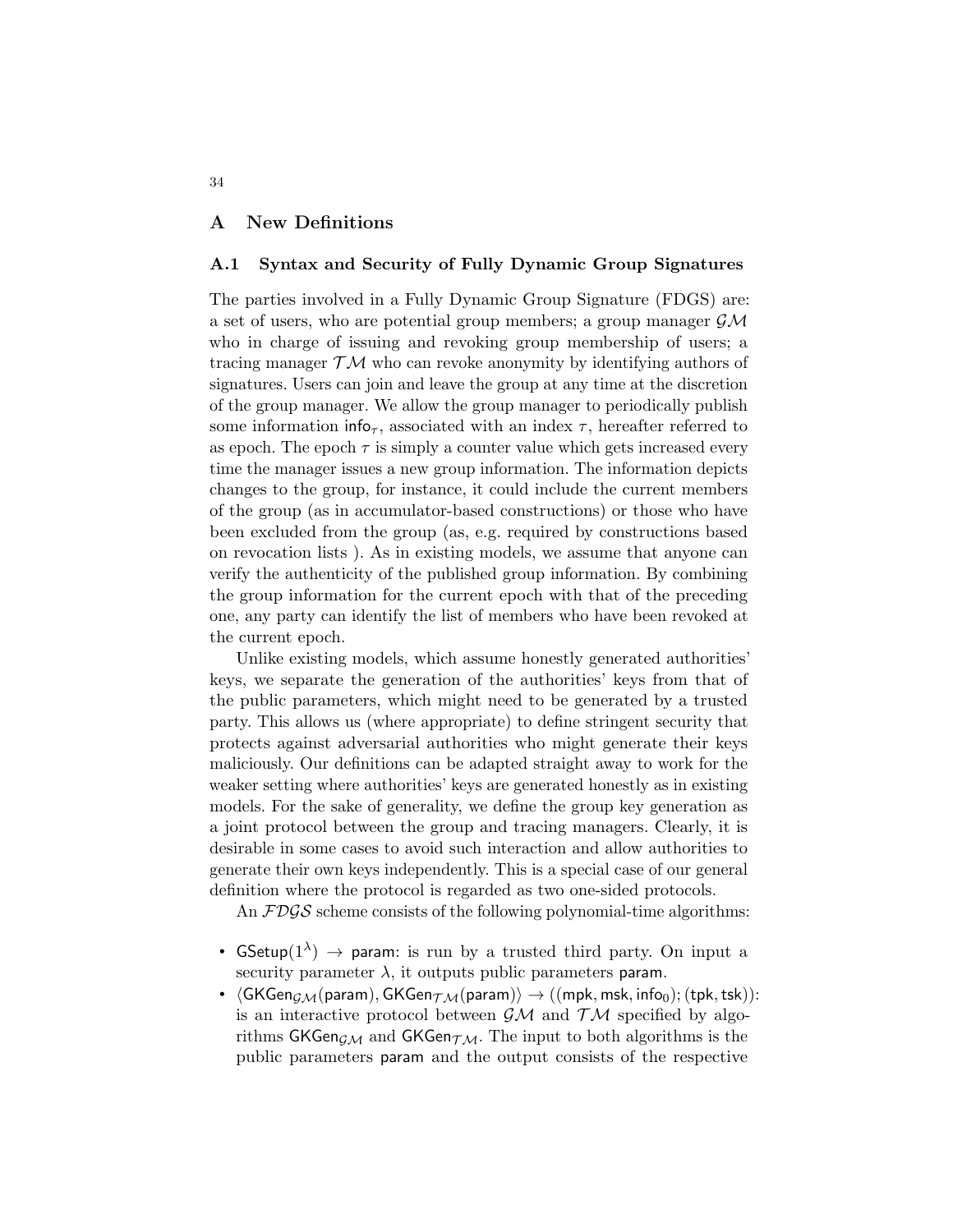secret keys as well as the public key of the group. If completed successfully, the output of  $GKGen_{GM}$  is a pair of keys mpk, msk and the initial group information  $info_0$  at the initial epoch 0. The output of  $GKGen_{TM}$  is a pair of keys tpk, tsk. The group public key is then set to  $gpk := (param, mpk, tpk).$ 

 $\bullet~~\langle {\sf Join}_{\sf i}({\sf gpk}), {\sf Issue}^{Reg,Info}({\sf gpk}, {\sf msk}, {\sf i})\rangle \to ({\sf gsk}_{\sf i};{\sf reg}_{\sf i}/\bot)$ : is an interactive protocol between a user and the  $\mathcal{GM}$ , specified by stateful algorithms Join and Issue. The  $\mathcal{GM}$  uses a session identifier i to identify distinct joining sessions. This can be simply regarded as a counter value which gets increased at every join request.

We assume the protocol to be initiated by a call of Join. If the user decides to stop the interaction with the manager, she sends a rejecting message  $\perp$ . The protocol is terminated by either an accepting message  $\top$  or a rejecting message  $\bot$  from the manager.

As a result of a successful execution, the user is able to compute a group secret key  $\mathsf{g}$ sk<sub>i</sub> and his public key is added to the registry by the  $\mathcal{G}\mathcal{M}$ . We refer to the public key of user i as reg<sub>i</sub>. Without loss of generality we assume the public keys reg<sup>i</sup> of group members to be distinct and to uniquely identify user i. Finally, we require each entry in the registry to be agreed by both user and  $\mathcal{GM}$  during the execution of the protocol.

Joining epochs are initialised to  $\tau_{J,i} = \infty$  for non-registered users. We assume that the communication in this interactive protocol takes place over a private and authenticated channel. The access of the group manager to the registry reg and the information of the group info is given by two oracles Reg, Info.

We use notation

 $(M_{out}; M_{in}) \leftarrow \langle \text{Join}(\cdot), \text{issue}^{Reg,Info}(\cdot) \rangle$ 

to denote a single round of the protocol where the user sends  $M_{out}$  to the  $\mathcal{GM}$  and gets  $M_{in}$  in reply. We also use  $\text{Join}_{i}(\top)$ , Issue $^{Reg,Info}(\top, i)$ to denote computation of the local output for user and  $\mathcal{G}\mathcal{M}$  in case of successful execution.

• UpdateGroup<sup>RReg,Info</sup>(gpk, msk, S)  $\rightarrow$  info<sub> $\tau+1$ </sub>: is run by the group manager to update the group information while also advancing the epoch. If the group has not change, it simply copies the previous group information. It takes as input the group manager's secret key msk, a (possibly empty) set S of active members to be removed and it has read access to the registration table via the RReg oracle. It also sets the revocation epoch of revoked users to the next epoch. Revocation epoch for non-revoked users is initialised as  $\tau_{R,i} = \infty$ .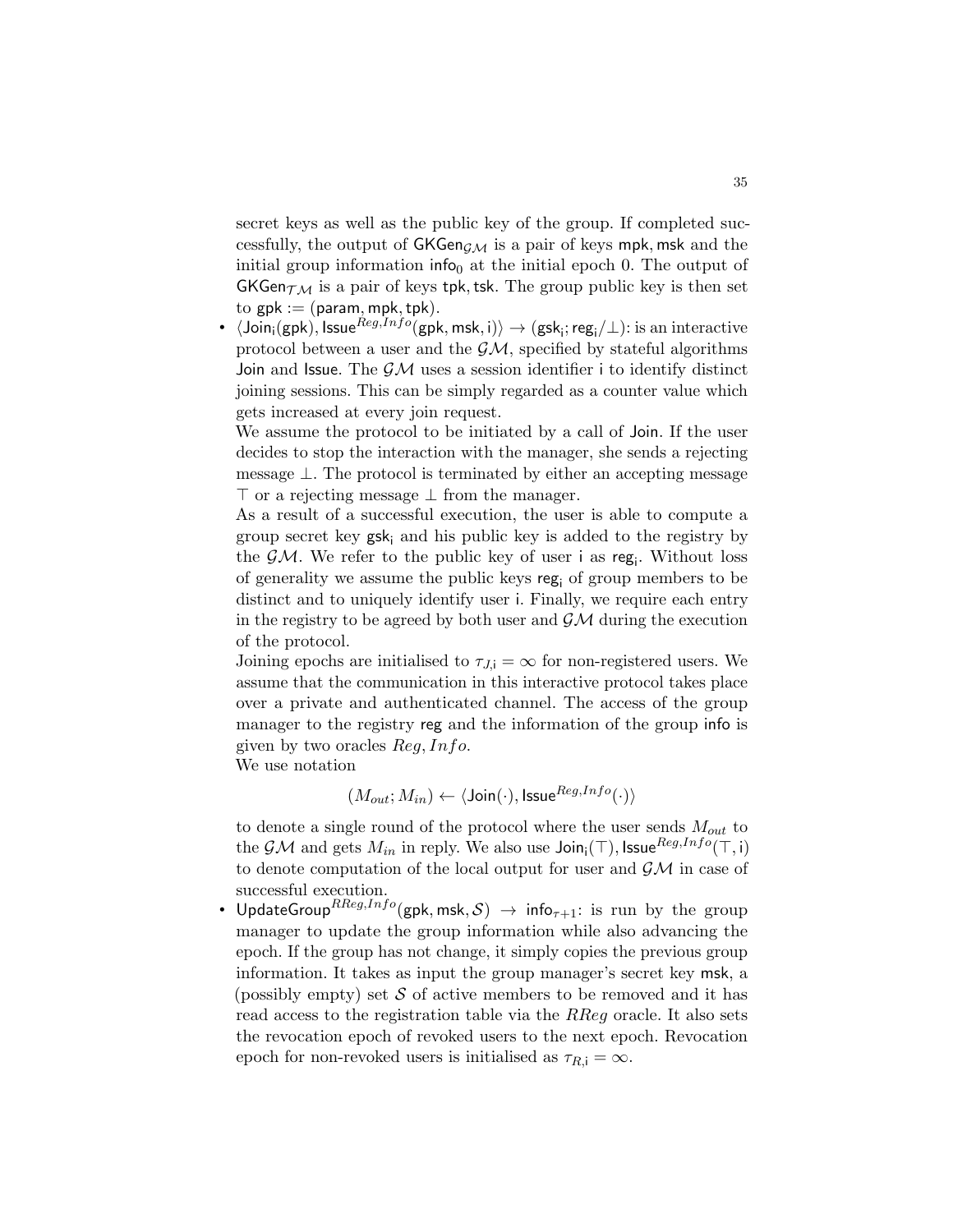- Sign(gpk, gsk, info<sub> $\tau$ </sub>,  $m$ )  $\rightarrow \Sigma$ : on input the group public key gpk, a user's group signing key gsk, the group information info<sub> $\tau$ </sub> at epoch  $\tau$ , and a message m, outputs a group signature  $\Sigma$ . If the user owning gsk is not an active member of the group at epoch  $\tau$ , the algorithm returns ⊥.
- Verify(gpk, info<sub> $\tau$ </sub>,  $m$ ,  $\Sigma$ )  $\rightarrow$  1/0: is a deterministic algorithm checking whether  $\Sigma$  is a valid group signature on m at epoch  $\tau$  and outputs a bit accordingly.
- Trace $^{RReg}$ (gpk, info $_{\tau},$  tsk,  $m, \Sigma) \rightarrow$  (reg<sub>i</sub>,  $\pi_{\text{Trace}}$ ): is an algorithm run by the tracing manager. It returns an identity reg<sub>i</sub> of the group member who produced  $\Sigma$  plus a proof  $\pi_{\text{Trace}}$  of correctness of the tracing. If the algorithm is unable to trace the signature to a particular group member, it returns  $(\perp, \pi_{\text{Trace}})$  to indicate that it could not attribute the signature.
- Judge(gpk, info<sub> $\tau$ </sub>, reg<sub>i</sub>,  $m$ ,  $\Sigma$ ,  $\pi_{\text{Trace}}$ )  $\rightarrow 1/0$  : is a deterministic algorithm which on input the group public key gpk, a user identity i, the group information at epoch  $\tau$ , a tracing proof  $\pi_{\text{Trace}}$ , the user's public key reg<sub>i</sub> (which is  $\perp$  if it does not exist), a message m, and a signature  $\Sigma$ , outputs 1 if  $\pi_{\text{Trace}}$  is a valid proof that i produced  $\Sigma$ , and outputs 0 otherwise.

### A.2 Security of Fully Dynamic Group Signatures

The security requirements of a fully dynamic group signature are: correctness, anonymity, non-frameability, traceability and tracing soundness. To define these requirements, we use a set of games in which the adversary has access to a set of oracles. The following global lists are maintained: HUL is a list of users that honestly followed and successfully terminated the joining protocol in an interaction with the corrupted manager. SL is a list of signatures obtained from the Sign oracle; CL is a list of challenge signatures obtained from the challenge oracle; N is a counter for the number of users that initiated the join/issue protocol with the manager;  $\mathcal{L}$ is a list of users which have been added to the group waiting for activation by the group manager.

The details of the following oracles are given in Fig. 10.

UToM() This oracle allow the add an honest user to the group. Each call of the oracle executes the next round of interaction in the join/issue protocol between the honest user and the honest manager. It returns the exchanged messages. It it successfully terminates it also return the secret key of the user.

36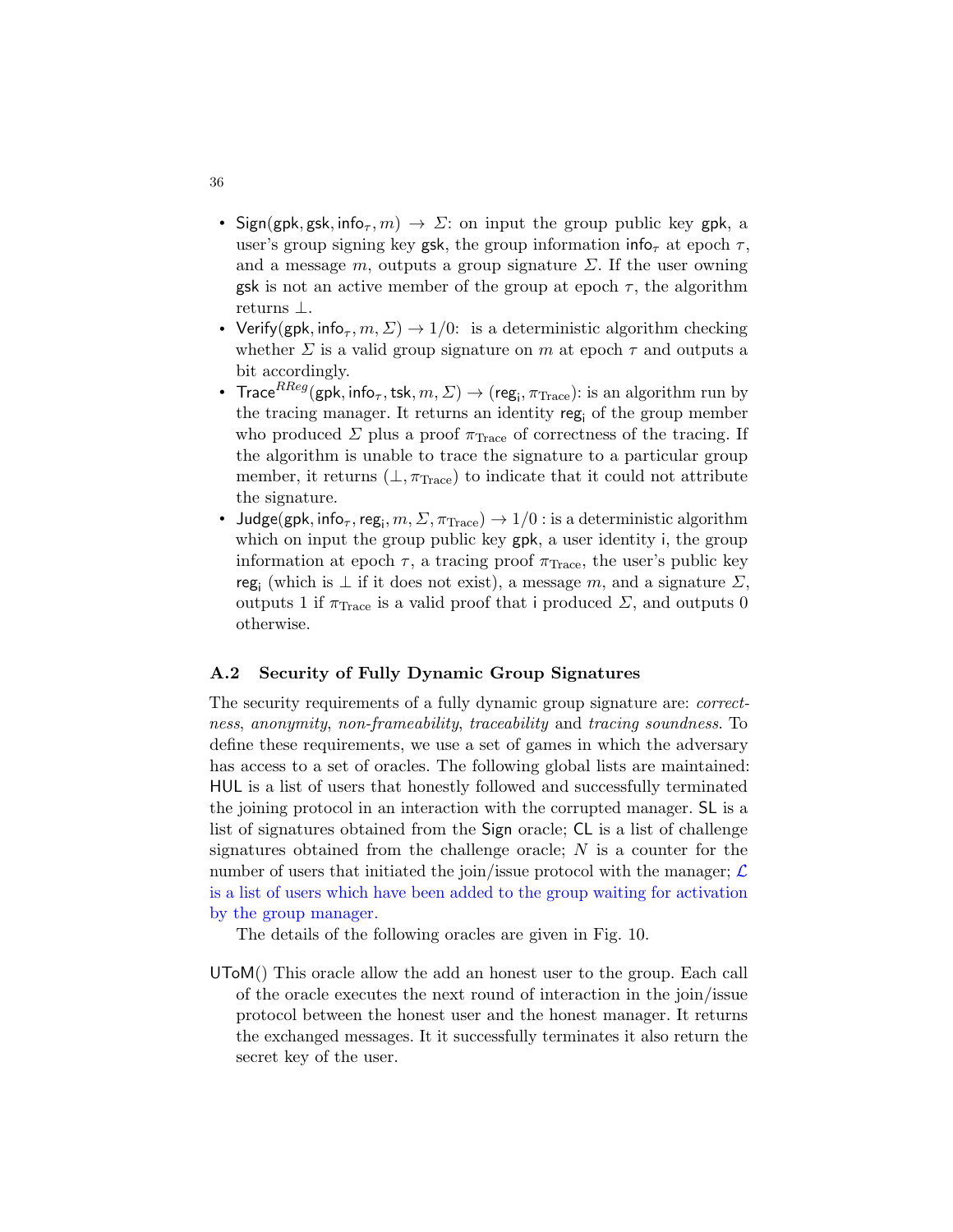- SndToM(i,  $M_{out}$ ) It gives the adversary an interface to add a corrupt user into the group. The oracle allow the adversary to deviate from the join/issue protocol by sending arbitrary messages to the honest manager. As the previous oracle, each call executes the next round of interaction between user i and the honest manager. It returns the honest manager's response in the interaction.
- $\mathsf{SndTol}_b(i, M_{in})$  It gives the adversary an interface to interact with an honest user as a corrupt group manager. As the previous oracles, each call executes the next round of interaction between the manager and honest user i. If the user terminates the protocol and accepts the conversation with the manager, it includes him in HUL. It returns the user's message. If  $b = 1$  the oracle returns also the secret key of the user, in case he successfully terminated the protocol.
- $Sign(1, m, info)$  returns a signature on the message m by the group member 1 using some information of the group info.
- Chal<sub>b</sub>(info, i<sub>0</sub>, i<sub>1</sub>, m) is a left-right oracle for defining anonymity. The adversary chooses an epoch  $\tau$ , two identities  $(i_0, i_1)$  and a message m and receives a group signature by member  $i_b$  for  $b \leftarrow \{0, 1\}$  for the chosen epoch. It is required that both challenge users are able to sign with respect to info. The adversary can only call this oracle once.
- Trace(m,  $\Sigma$ , info) Returns the identity of the signer of the signature  $\Sigma$  on  $m$  with respect to info. It cannot be called on the signature obtained from the  $\textsf{Chal}_b$  oracle.
- UpdateGroup(S) allows the adversary to update the information of the group.  $S$  here is the set of the active members to be removed from the group. It triggers a new epoch.
- $\mathsf{IsActive}(i, \tau)$  It allows to check if user i is an active member of the group at the given epoch. Namely, it outputs 1 if  $\tau$  is not earlier than the joining epoch  $\tau_{J,i}$  and prior the revocation epoch  $\tau_{R,i}$ .

The following security requirements are defined by the games in Fig. 11.

(Perfect) Correctness. This requirement guarantees that signatures produced by an honest, non-revoked user are accepted by the Verify algorithm. This should hold even in the case where dishonest users are member of the group, the tracing manager being malicious and the secret key msk of the group manager has been leaked.We restrict the adversary to add a single honest user in the group, as this generalises to the case of multiple honest users via a standard hybrid argument.

Formally, an  $FDGS$  scheme is *(perfectly) correct* if for all  $\lambda \in \mathbb{N}$  and any adversary A

 $Pr[\mathbf{Exp}_{\mathcal{FDS},\mathcal{A}}^{\text{Corr}}(\lambda)=1]=1$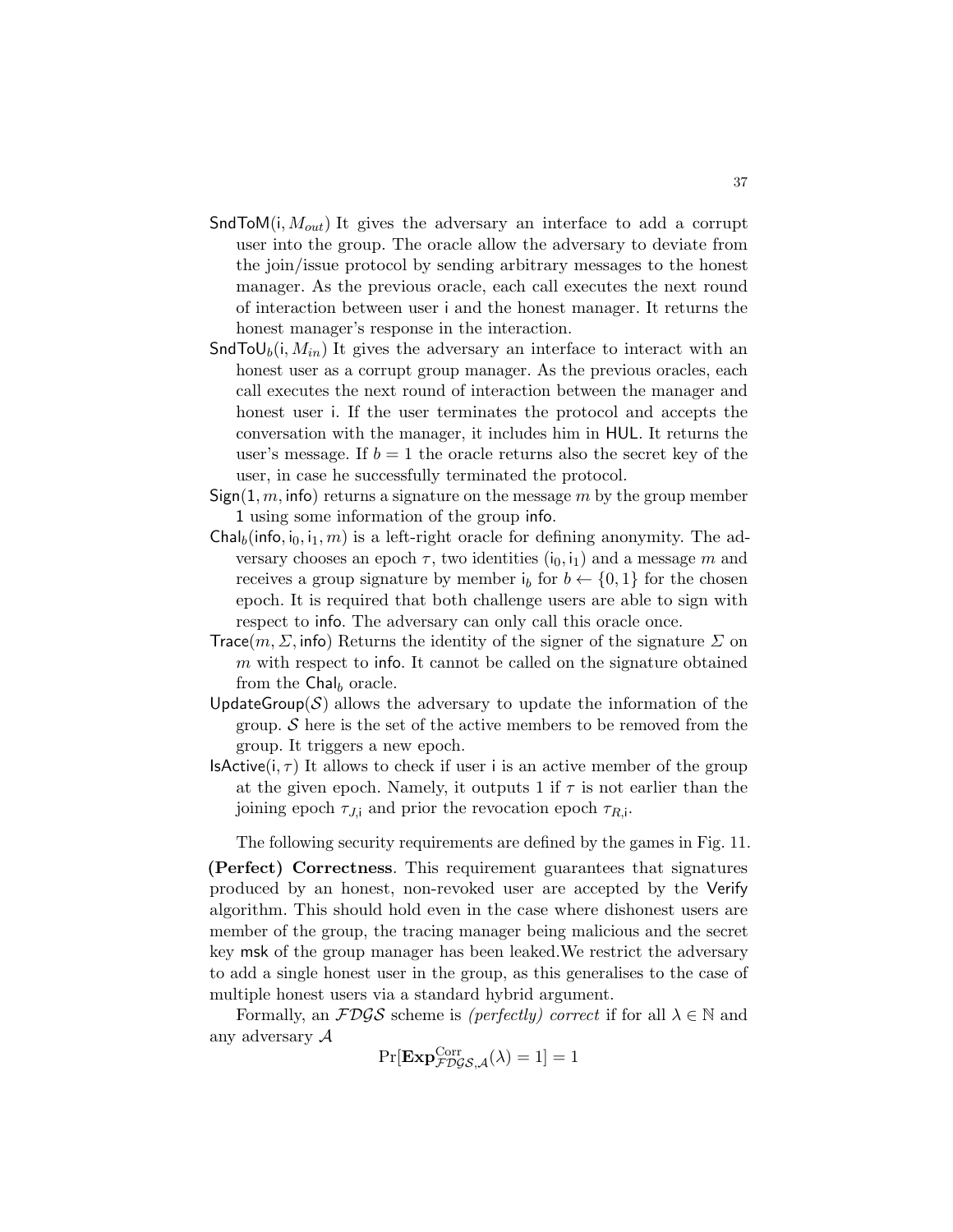38

UToM() If  $h = 0$ :  $\circ$  h := N  $\circ N := N + 1$  $\phi \colon (M_{out}, M_{in}) \leftarrow \langle \mathsf{Join}_{\mathsf{h}}(\mathsf{gpk}), \mathsf{issue}^{Reg,Info}(\mathsf{gpk}, \mathsf{msk}, \mathsf{h}) \rangle$  Else:  $\circ~(M_{out}, M_{in}) \leftarrow \langle {\sf Join}_{\sf h}, {\sf Issue}^{Reg,Info}(\sf h)\rangle$  $\circ$  If  $M_{in} = \top$ :  $\circ$  gsk<sub>h</sub>  $\leftarrow$  Join<sub>h</sub> $(\top)$  $\circ \tau_{J,h} = \tau_{Current}$  $\circ \tau_{J,h} = 0$  $\circ \mathcal{L} = \mathcal{L} \cup \{h\}$ o Return $M_{out}, M_{in}, \mathsf{gsk}_\mathsf{h}$ Return  $M_{out}$ ,  $M_{in}$  $SndToM(i, M_{out})$  $\overline{\phantom{a}}$  If i ∉  $[1, N]$   $\vee$  i = h: Return ⊥ . If  $i = N$ :  $\circ N := N + 1$  $\circ M_{in} \leftarrow \textsf{issue}^{Reg,Info}(\textsf{gpk}, \textsf{msk}, M_{out}, i)$ **Else:**  $M_{in}$  ← **Issue**<sup>Reg,Info</sup>( $M_{out}$ ,i) . If  $M_{in} = \top$ :  $\circ$  reg<sub>i</sub>  $\leftarrow$  Issue<sup>Reg,Info</sup>( $\top$ , i)  $\circ \tau_{J,\mathsf{i}} = \tau_{Current}$  $\circ \tau_{J,\mathrm{i}} = 0$  $\circ$   $\mathcal{L} = \mathcal{L} \cup \{i\}$ . Return  $M_{in}$  $SndToU_b(i, M_{in})$ **If i** ∉ [1, N]: Return ⊥ . If  $i = N$ :  $\circ N := N + 1$  $\circ M_{out} \leftarrow \text{Join}_{i}(\text{gpk})$ **Else:**  $M_{out}$  ← Join<sub>i</sub> $(M_{in})$ **If**  $M_{in} = ⊤ \land M_{out} \neq \bot$ : ◦ HUL := HUL ∪ {i}  $\circ$  gsk<sub>i</sub> :=  $M_{out}$  $\circ$  If  $b = 0$ : Return  $\top$ Return  $M_{out}$  $\textsf{Chal}_b(\textsf{info}, \mathsf{i}_0, \mathsf{i}_1, m)$ **If**  $\{i_0, i_1\}$  ⊄ HUL Return ⊥. For  $a \in \{0, 1\}$ :  $\Sigma_a \leftarrow$  Sign(gpk, gsk<sub>i<sub>a</sub></sub>, info, m) If ∃ a ∈ {0, 1} s.t. Verify(gpk, info,  $m, \Sigma_a$ ) = 0: Return ⊥ • CL := CL ∪ { $(m, \Sigma_b, \text{info})$ }. **.** Return  $\Sigma_b$ .  $Trace(m, \Sigma, \text{info})$ If  $(m, Σ, \text{info})$  ∈ CL: Return ⊥ If Verify(gpk, info,  $m, Σ$ ) = 0: Return ⊥ Return Trace<sup>RReg</sup>(gpk, tsk, info,  $m, \Sigma$ ).  $Sign(1, m, info)$  $\overline{\Sigma \leftarrow$  Sign(gpk, gsk<sub>1</sub>, info, m). If Verify(gpk, info,  $m, \Sigma$ ) = 0: Return ⊥.  $\mathsf{SL} := \mathsf{SL} \cup \{ (m, \Sigma, \mathsf{info}) \}.$  $R$ eturn  $\Sigma$ . UpdateGroup $(S)$  $\overline{\rule{0pt}{3mm}\raisebox{0pt}{.} \text{Set inf} \sigma_{\scriptscriptstyle\mathit{fCurrent}}} \leftarrow \mathsf{UpdateGroup}^{RReg,Info}(\mathsf{gpk},\mathsf{msk},\mathcal{S})$ **For**  $i \in \mathcal{S}$ :  $\tau_{R,i} := \tau_{Current}$ For  $j \in \mathcal{L}: \tau_{J,j} := \tau_{Current}$  $\mathcal{L} := \emptyset$ Return info $\tau_{Current}$ IsActive $(i, \tau)$ **If**  $\tau \in [0, \tau_{Current}] \cap [\tau_{J,i}, \tau_{R,i})$ : Return 1. Return 0



(Full) Anonymity. This requires that signatures do not reveal the identity of the group member who produced them. In the game, the adversary, A, can corrupt any user and fully corrupt the group manager during the key generation protocol. We require that both challenge users are active members of the group at the chosen epoch. Also, note that a Trace query on the challenge signature will fail.

As A can learn the personal secret and group signing keys of any user, including the challenge users, our definition captures full key exposure attacks.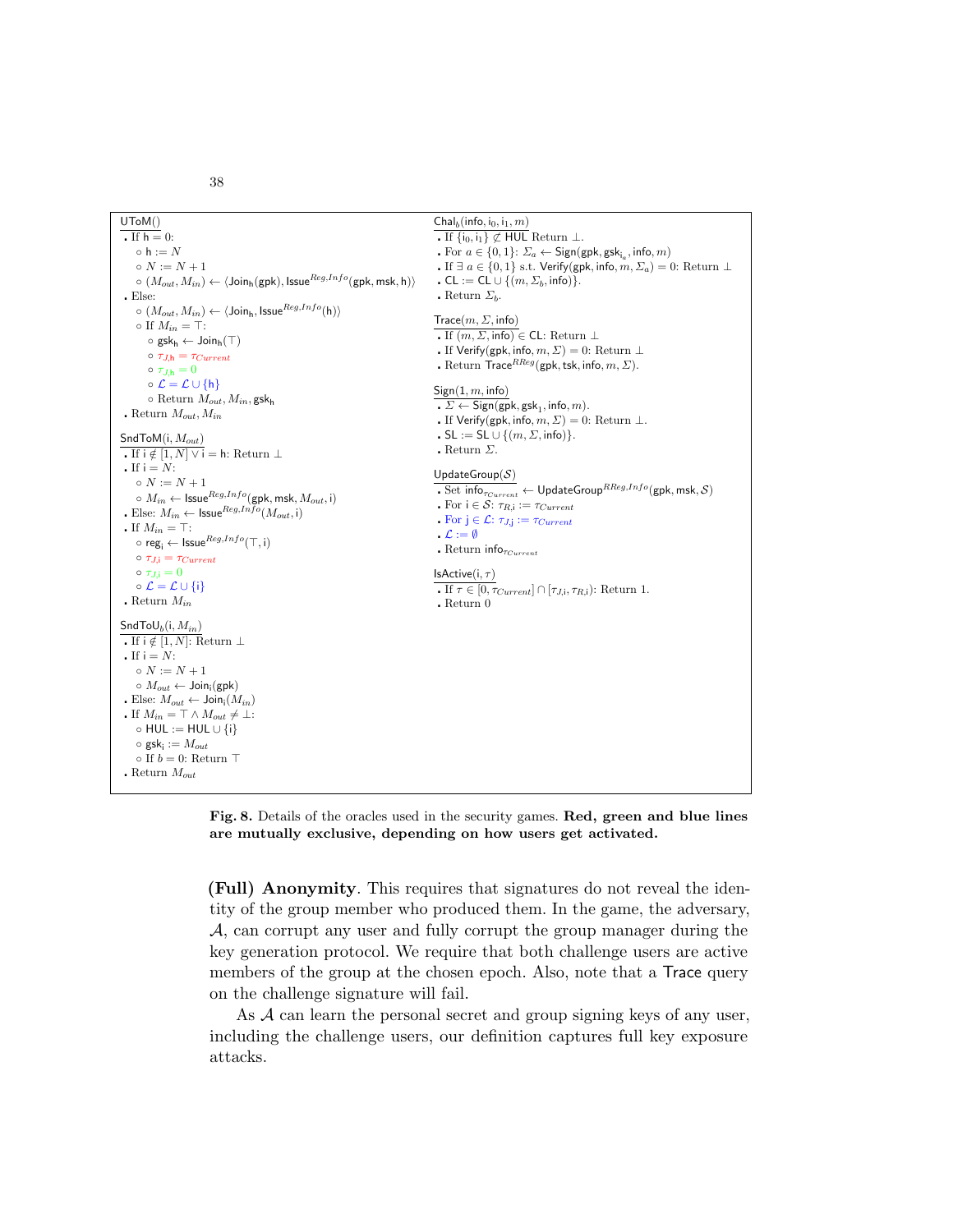Experiment:  $\mathbf{Exp}^{\mathrm{Corr}}_{\mathcal{F}D\mathcal{GS},\mathcal{A}}(\lambda)$  $\overline{\phantom{ii}}$   $-$  param  $\leftarrow$  GSetup $(1^{\lambda});$   $\mathsf{h}:=0;$   $N:=1;$   $\tau_{Current}:=0;$   $\mathcal{L}:=\emptyset.$  $-\left((\mathsf{mpk},\mathsf{msk},\mathsf{info}_0);(\mathsf{tpk},\mathsf{tsk})\right) \leftarrow \langle \mathsf{GKGen}_{\mathcal{GM}}(\mathsf{param}); \mathcal{A}(\mathsf{param})\rangle.$  $-$  gpk := (param, mpk, tpk).  $\mathcal{L} = \Big( m, \tau \Big) \leftarrow \mathcal{A}^{\text{\textup{UToM}}, \text{\textup{SndToM}}, \text{\textup{UpdateGroup}}\Big( \textsf{gpk}, \textsf{msk}, \textsf{info}_0 \Big).$  $-$  If IsActive(h,  $\tau$ ) = 0: Return 1  $- \Sigma \leftarrow$  Sign(gpk, gsk<sub>h</sub>, info<sub> $\tau$ </sub>, m).  $-$  Return Verify(gpk, info<sub> $\tau$ </sub>,  $m$ ,  $\Sigma$ ) Experiment:  $\text{Exp}_{\mathcal{F}D\mathcal{GS},\mathcal{A}}^{\text{Anon-}b}(\lambda)$  $\overline{\phantom{h}}$  – param  $\leftarrow$  GSetup $(1^{\lambda}); N := 1;$  HUL  $:= \emptyset;$  CL  $:= \emptyset$ .  $-\left((\mathsf{mpk},\mathsf{msk},\mathsf{info}_0);(\mathsf{tpk},\mathsf{tsk})\right) \leftarrow \langle \mathcal{A}(\mathsf{param}); \mathsf{GKGen}_{\mathcal{TM}}(\mathsf{param})\rangle.$  $-$  gpk := (param, mpk, tpk).  $-$  Return  $b^*$  ← A<sup>SndToU<sub>1</sub>,Trace,Chal<sub>b</sub>  $(gpk, info_0)$ .</sup> Experiment:  $\text{Exp}_{\mathcal{F} \mathcal{D} \mathcal{G} \mathcal{S}, \mathcal{A}}^{\text{Non-Frame}}(\lambda)$  $\overline{\phantom{A}}$   $-$  param  $\leftarrow$  GSetup $(1^{\lambda}); N := 1;$  HUL  $:= \emptyset;$  SL  $:= \emptyset$ .  $-\Big((\mathsf{mpk},\mathsf{msk},\mathsf{info}_0);(\mathsf{tpk},\mathsf{tsk})\Big) \leftarrow \mathcal{A}(\mathsf{param}).$  $-$  gpk := (param, mpk, tpk).  $- \left(m,\Sigma,\pi_{\text{Trace}},\textsf{info}\right) \leftarrow \mathcal{A}^{\textsf{SndTol}_0(1,\cdot),\textsf{Sign}(1,\cdot,\cdot)}\Big(\textsf{gpk},\textsf{info}_0\Big).$  $-$  If Verify(gpk, info,  $m, \Sigma$ ) = 0: Return 0.  $-$  If  $(m, \Sigma, \text{info}) \in$  SL: Return 0.  $-$  Return Judge(gpk, info, reg<sub>1</sub>,  $m$ ,  $\Sigma$ ,  $\pi_{\text{Trace}}$ ). Experiment:  $\mathbf{Exp}^{\text{Trace}}_{\mathcal{F}D\mathcal{GS},\mathcal{A}}(\lambda)$  $\overline{\phantom{ii}}$   $-$  param  $\leftarrow$   $\mathsf{GSetup}(1^{\lambda});$   $\mathsf{h}:=0;$   $N:=1;$   $\tau_{Current}:=0;$   $\mathcal{L}:=\emptyset.$  $-\left((\mathsf{mpk},\mathsf{msk},\mathsf{info}_0);(\mathsf{tpk},\mathsf{tsk})\right) \leftarrow \langle \mathsf{GKGen}_{\mathcal{G}\mathcal{M}}(\mathsf{param});\mathsf{GKGen}_{\mathcal{TM}}(\mathsf{param})\rangle.$  $-$  gpk := (param, mpk, tpk).  $\mathcal{L} = \left( m, \mathit{\Sigma}, \tau \right) \leftarrow \mathcal{A}^{\mathsf{SndToM},\mathsf{UpdateGroup}}\left(\mathsf{gpk},\mathsf{tsk},\mathsf{info}_{0} \right).$  $-\hat{I}$  Verify(gpk, info<sub> $\tau$ </sub>,  $m$ ,  $\Sigma$ ) = 0: Return 0.  $-$  (reg<sub>i</sub>,  $\pi_{\text{Trace}}$ ) ← Trace<sup>RReg</sup>(gpk, tsk, info<sub> $\tau$ </sub>,  $m$ ,  $\Sigma$ ).  $−$  If  $τ > τ<sub>Current</sub>: Return 1$ − If  $\tau \notin [\tau_{J,i}, \tau_{R,i})$ : Return 1.  $−$  If Judge(gpk, info<sub>τ</sub>, reg<sub>i</sub>,  $m$ ,  $Σ$ ,  $π$ <sub>Trace</sub>) = 0: Return 1 − Return 0. Experiment:  $\mathbf{Exp}^{\text{Trace-Sound}}_{\mathcal{F}\mathcal{D}\mathcal{GS},\mathcal{A}}(\lambda)$  $\overline{\phantom{h}}$   $-$  param  $\leftarrow$  GSetup $(1^{\lambda});\,N:=\overline{1};\tau_{Current}:=0.$  $-\Big((\mathsf{mpk},\mathsf{msk},\mathsf{info}_0);(\mathsf{tpk},\mathsf{tsk})\Big) \leftarrow \mathcal{A}(\mathsf{param}).$  $-$  gpk := (param, mpk, tpk).  $-\left(m,\Sigma,(\text{reg}_\text{i},\pi_{\text{Trace}_\text{i}}),(\text{reg}_\text{j},\pi_{\text{Trace}_\text{j}}),\tau\right)\gets\mathcal{A}\Big(\text{gpk},\text{info}_0\Big).$  $-$  If Verify(gpk, info<sub>τ</sub>, *m*, *Σ*) = 0 ∨ reg<sub>i</sub> = reg<sub>j</sub>: Return 0.  $−$  If  $\exists$ b ∈ {i, j} s.t. Judge(gpk, info<sub>τ</sub>, reg<sub>b</sub>,  $m, \Sigma, \pi_{\text{Trace}_b}$ ) = 0: Return 0. − Return 1.

Fig. 9. Security games for fully dynamic group signatures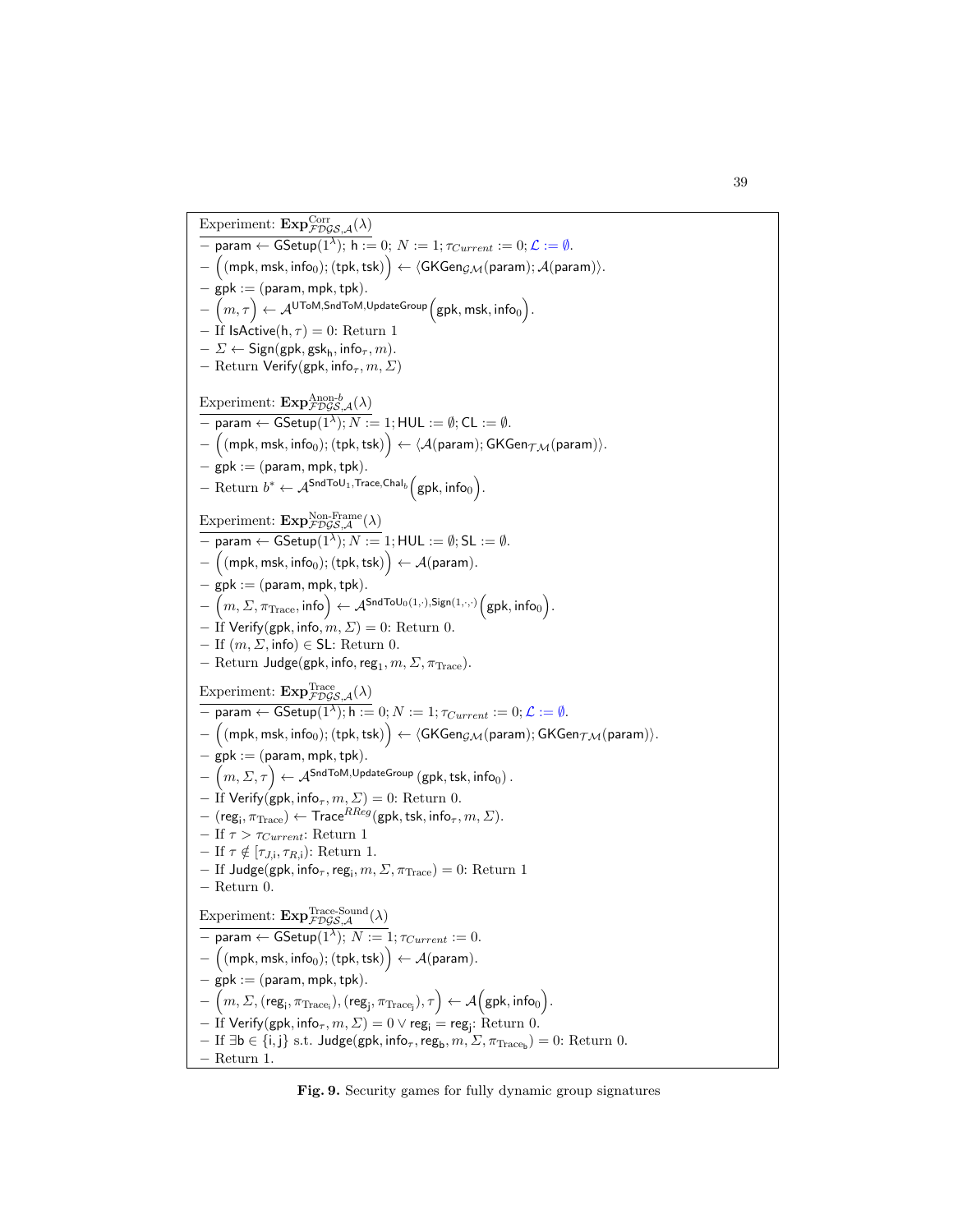The adversary chooses some information, a message and two group members and gets a signature by either member and wins if she correctly guesses the member. We only allow the adversary a single call to the challenge oracle. A hybrid argument (similar to that used in [?]) can be used to prove that this is equivalent to many calls to the challenge oracle.

Formally, an  $FDSS$  scheme is (fully) anonymous if for all  $\lambda \in \mathbb{N}$ , the advantage  $\mathsf{Adv}^{\text{Anon}}_{\mathcal{FDGS},\mathcal{A}}(\lambda)$  is negligible (in  $\lambda$ ) for all PPT adversaries  $\mathcal{A},$ where

$$
\mathsf{Adv}_{\mathcal{FDS},\mathcal{A}}^{\mathrm{Anon}}(\lambda) := \left|\Pr[\mathbf{Exp}_{\mathcal{FDS},\mathcal{A}}^{\mathrm{Anon-0}}(\lambda) = 1] - \Pr[\mathbf{Exp}_{\mathcal{FDS},\mathcal{A}}^{\mathrm{Anon-1}}(\lambda) = 1]\right|.
$$

Non-Frameability. This ensures that even if the rest of the group as well as the tracing and group managers are fully corrupt, they cannot produce a signature that can be attributed to an honest member who did not produce it.

In the game, the adversary can fully corrupt both the group and tracing managers during the key generation process. She even chooses the keys of both managers. Thus, our definition is stronger than existing models. We allow only one honest user in the group and ask the adversary to frame him. It can be shown that this implies the more general case involving several honest users in the group by a standard hybrid argument.

Formally, an  $FDGS$  scheme is non-frameable if for all  $\lambda \in \mathbb{N}$ , the advantage

$$
\mathsf{Adv}_{\mathcal{FDGS},\mathcal{A}}^{\mathrm{Non-Frame}}(\lambda) := \Pr[\mathbf{Exp}_{\mathcal{FDGS},\mathcal{A}}^{\mathrm{Non-Frame}}(\lambda) = 1]
$$

is negligible (in  $\lambda$ ) for all PPT adversaries A.

Traceability. This ensures that the adversary cannot produce a signature that cannot be traced to an active member of the group at the chosen epoch. In the game, the key generation is performed honestly by the challenger and the secret key of the  $\mathcal{G}M$  leaked to the adversary. The adversary is not given the group manager's secret key as this would allow her to create dummy users which are thus untraceable. Note that unlike [?, ?, ?], our definition captures that a member of the group should not be able to sign w.r.t. epochs prior to her joining the group since we do not restrict the adversary's forgery to be w.r.t. to the current epoch (i.e. the current version of the group information). The adversary wins if she produces a signature whose signer cannot be identified or is an inactive member at the chosen epoch. The adversary also wins if the Judge algorithm does not accept the tracing decision on the forgery.

40